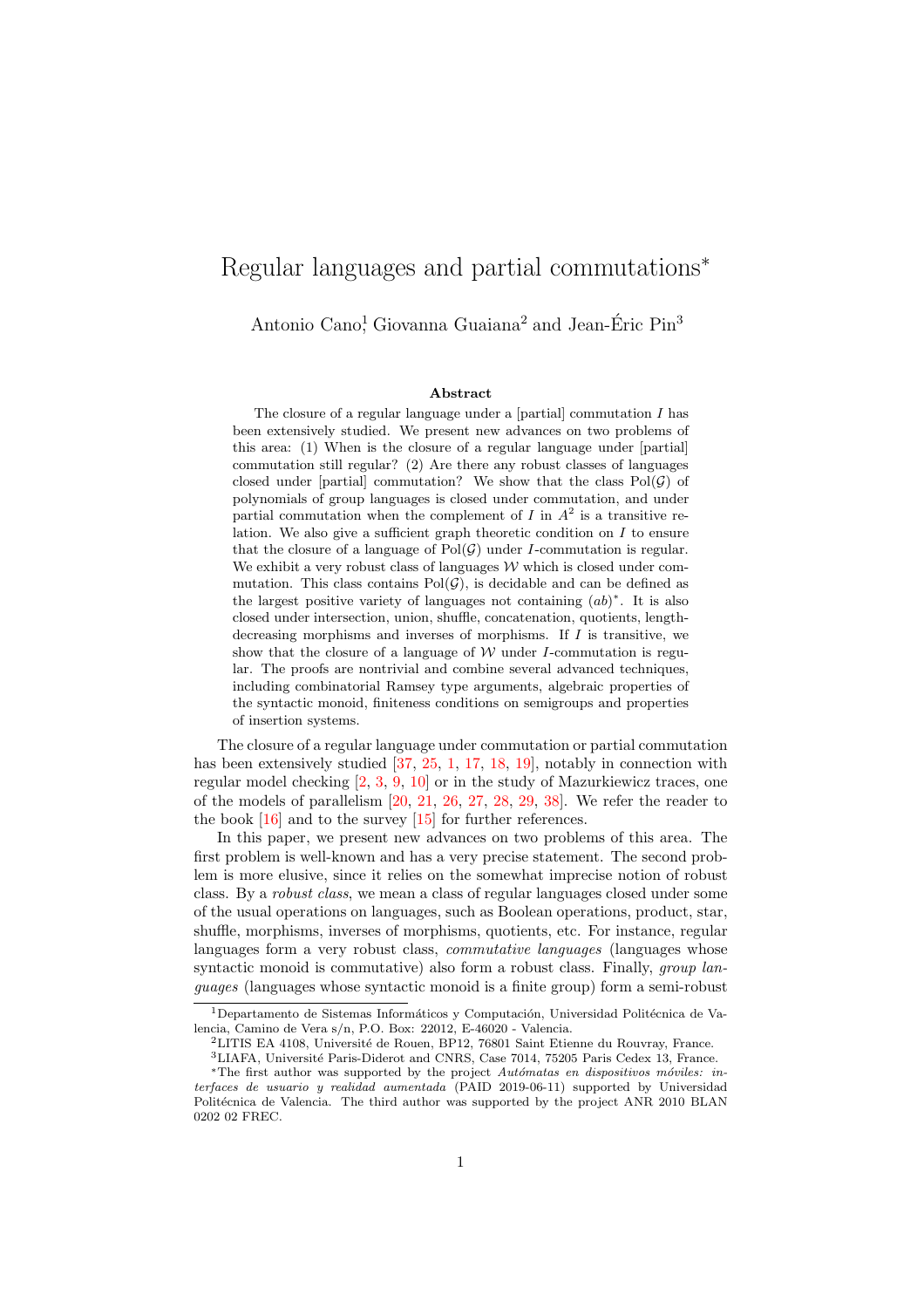class: they are closed under Boolean operations, quotients and inverses of morphisms, but not under product, shuffle, morphisms or star.

Here are the two problems:

Problem 1. When is the closure of a regular language under [partial]commutation still regular?

**Problem 2.** Are there any robust classes of languages closed under [partial] commutation?

Apart from group languages, the classes considered in this paper are all closed under polynomial operations. Taking the polynomial closure usually increase robustness. For instance, the class  $Pol(\mathcal{G})$  of polynomials of group languages is closed under union, intersection, quotients, product, shuffle, lengthpreserving morphisms and inverses of morphisms. There is also a very robust class of languages, denoted W, which contains  $Pol(\mathcal{G})$  and is closed under union, intersection, quotients, product, shuffle, length-decreasing morphisms and inverses of morphisms [\[7\]](#page-29-9). This class is decidable and can be defined as the largest positive variety of languages not containing  $(ab)^*$ .

Let I be a partial commutation and let D be its complement in  $A \times A$ . Our main results on Problems 1 and 2 can be summarized as follows:

- (1) The class  $Pol(\mathcal{G})$  is closed under commutation. If D is transitive, it is also closed under I-commutation.
- (2) Under some simple conditions on the graph of  $I$ , the closure of a language of  $Pol(G)$  under I is regular.
- <span id="page-1-0"></span>(3) The class  $W$  is closed under commutation.
- (4) If I is transitive, the closure of a language of W under I is regular.

Result [\(3\)](#page-1-0) is probably the most important of these results. It is, in a sense, optimal since  $(ab)^*$  is the canonical example of a regular language whose commutative closure is not regular.

The proofs are nontrivial and combine several advanced techniques, including combinatorial Ramsey type arguments, algebraic properties of the syntactic monoid  $[6, 7]$  $[6, 7]$ , finiteness conditions on semigroups  $[14]$  and properties of insertion systems [\[4\]](#page-28-3). A part of these results were first presented in [\[5\]](#page-28-4).

Our paper is organised as follows. We first survey the known results in Section [2.](#page-4-0) Then we establish some combinatorial properties, notably on group languages in Section [3.](#page-7-0) In Section [4,](#page-9-0) we present two results to compute the closure under I-commutation of a given language. Section [5](#page-13-0) is devoted to polynomials of group languages and Section  $6$  to our main results on the class  $W$ . We conclude the paper by presenting some open problems in Section [7.](#page-28-5)

### 1 Definitions and notation

### 1.1 Words and subwords

In this paper,  $A$  denotes a finite alphabet and  $A^*$  is the free monoid on  $A$ . The empty word is denoted by 1. For each letter a, we denote by  $|u|_a$  the number of occurrences of a in u. Thus, if  $A = \{a, b\}$  and  $u = abaab$ , one has  $|u|_a = 3$ and  $|u|_b = 2$ . The sum

$$
|u| = \sum_{a \in A} |u|_a
$$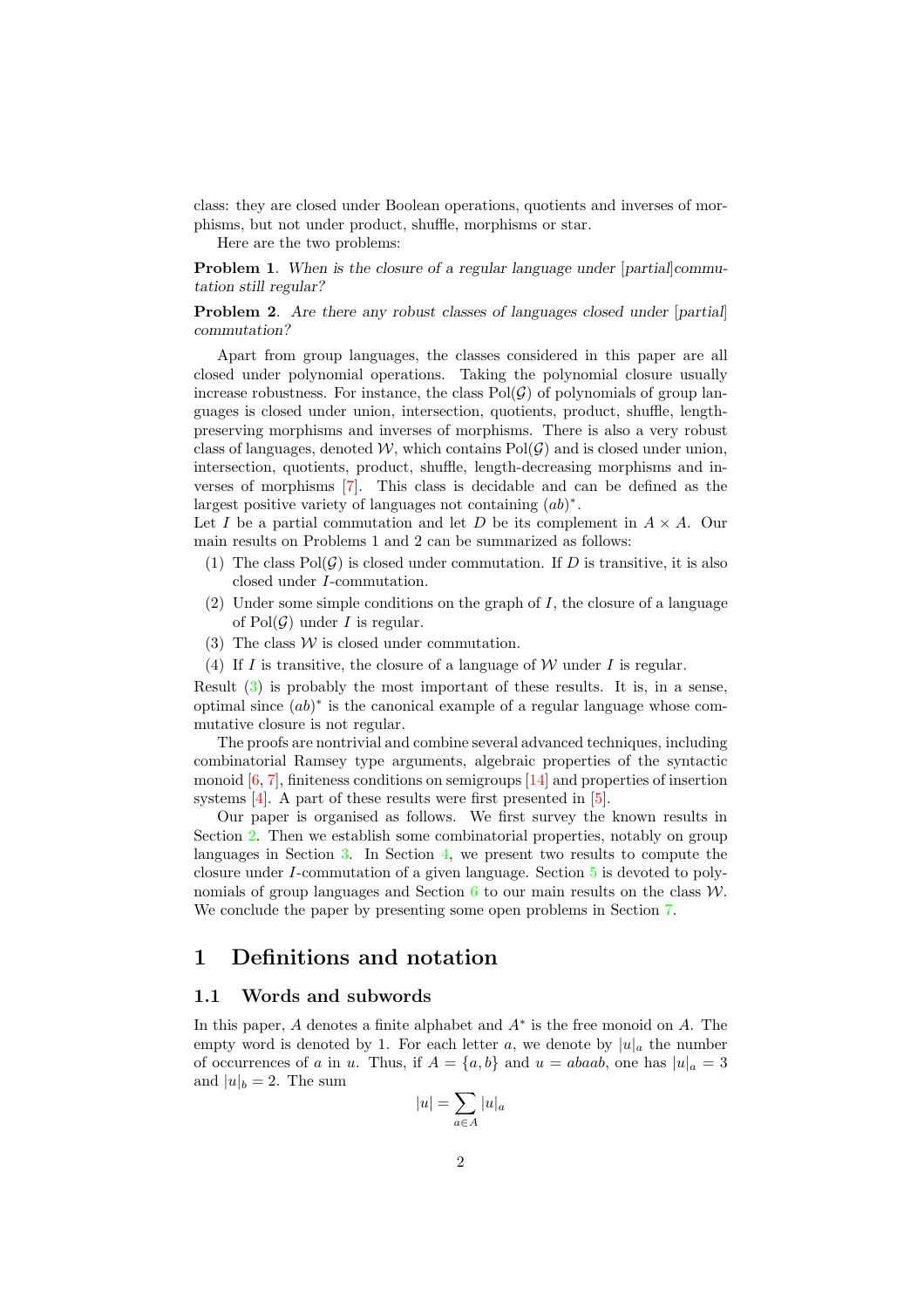is the length of the word u.

A word  $u$  is a *subword* of  $v$  if  $v$  can be written as

 $v = v_0u_1v_1u_2v_2\cdots u_kv_k$ 

where  $u_i$  and  $v_i$  are words (possibly empty) such that  $u_1u_2\cdots u_k = u$ . For instance, the words baba and acab are subwords of abcacbab.

#### 1.2 Partial commutations

Let  $A$  be an alphabet. A *partial commutation* is a symmetric and irreflexive relation on A, often called the independence relation in the literature. We denote by  $\sim_I$  the congruence on  $A^*$  generated by the relations

$$
\{(ab, ba) \mid (a, b) \in I\}
$$

If L is a language on  $A^*$ , we denote by  $[L]_I$  the closure of L under  $\sim_I$ . A class C of languages is *closed under I-commutation* if  $L \in \mathcal{C}$  implies  $[L]_I \in \mathcal{C}$ . When I is the relation  $\{(a, b) \in A \times A \mid a \neq b\}$ , we simplify the notation to  $\sim$  and [L], respectively. Thus  $\sim$  is the *commutation relation* and [L] is the *commutative* closure of L. A class of languages C is closed under commutation if  $L \in \mathcal{C}$ implies  $[L] \in \mathcal{C}$ .

The non-commutation relation (also called dependence relation) associated with I, is the relation  $D = \{(a, b) \in A \times A \mid (a, b) \notin I\}$ . The relations I and D define two (undirected) graphs  $(A, I)$  and  $(A, D)$  with A as set of vertices.

#### 1.3 Operations on languages

The marked product of  $k+1$  languages  $L_0, L_1, \ldots, L_k$  of  $A^*$  is a product of the form  $L = L_0 a_1 L_1 \cdots a_k L_k$ , where  $a_1, \ldots, a_k$  are letters of A.

The *shuffle product* (or simply *shuffle*) of two languages  $L_1$  and  $L_2$  over A is the language

$$
L_1 \sqcup L_2 = \{w \in A^* \mid w = u_1v_1 \cdots u_nv_n \text{ for some words } u_1, \ldots, u_n,
$$
  

$$
v_1, \ldots, v_n \text{ of } A^* \text{ such that } u_1 \cdots u_n \in L_1 \text{ and } v_1 \cdots v_n \in L_2\}.
$$

The shuffle product defines a commutative and associative operation over the set of languages over A.

Given a class  $\mathcal L$  of regular languages, the *polynomial closure* of  $\mathcal L$ , denoted by Pol( $\mathcal{L}$ ), consists of the finite unions of languages of the form  $L_0a_1L_1 \cdots a_kL_k$ where  $a_1, \ldots, a_k$  are letters and  $L_0, \ldots, L_k$  are languages of  $\mathcal{L}$ . For instance, if  $\mathcal{I}$ is the trivial class of languages defined by  $\mathcal{I}(A^*) = \{ \emptyset, A^* \}$  for each alphabet A, then Pol(*I*) is the class of finite unions of languages of the form  $A^*a_1A^* \cdots a_kA^*$ , with  $a_1, \ldots, a_k \in A$ .

A morphism between two free monoids  $A^*$  and  $B^*$  is a map  $\varphi : A^* \to B^*$  such that, for all  $u, v \in A^*, \varphi(uv) = \varphi(u)\varphi(v)$ . This condition implies in particular that  $\varphi(1) = 1$ . We say that  $\varphi$  is length-preserving if, for each  $u \in A^*$ , the words u and  $\varphi(u)$  have the same length. Equivalently,  $\varphi$  is length-preserving if, for each letter  $a \in A$ ,  $\varphi(a) \in B$ . Similarly,  $\varphi$  is length-decreasing if the image of each letter is either a letter or the empty word.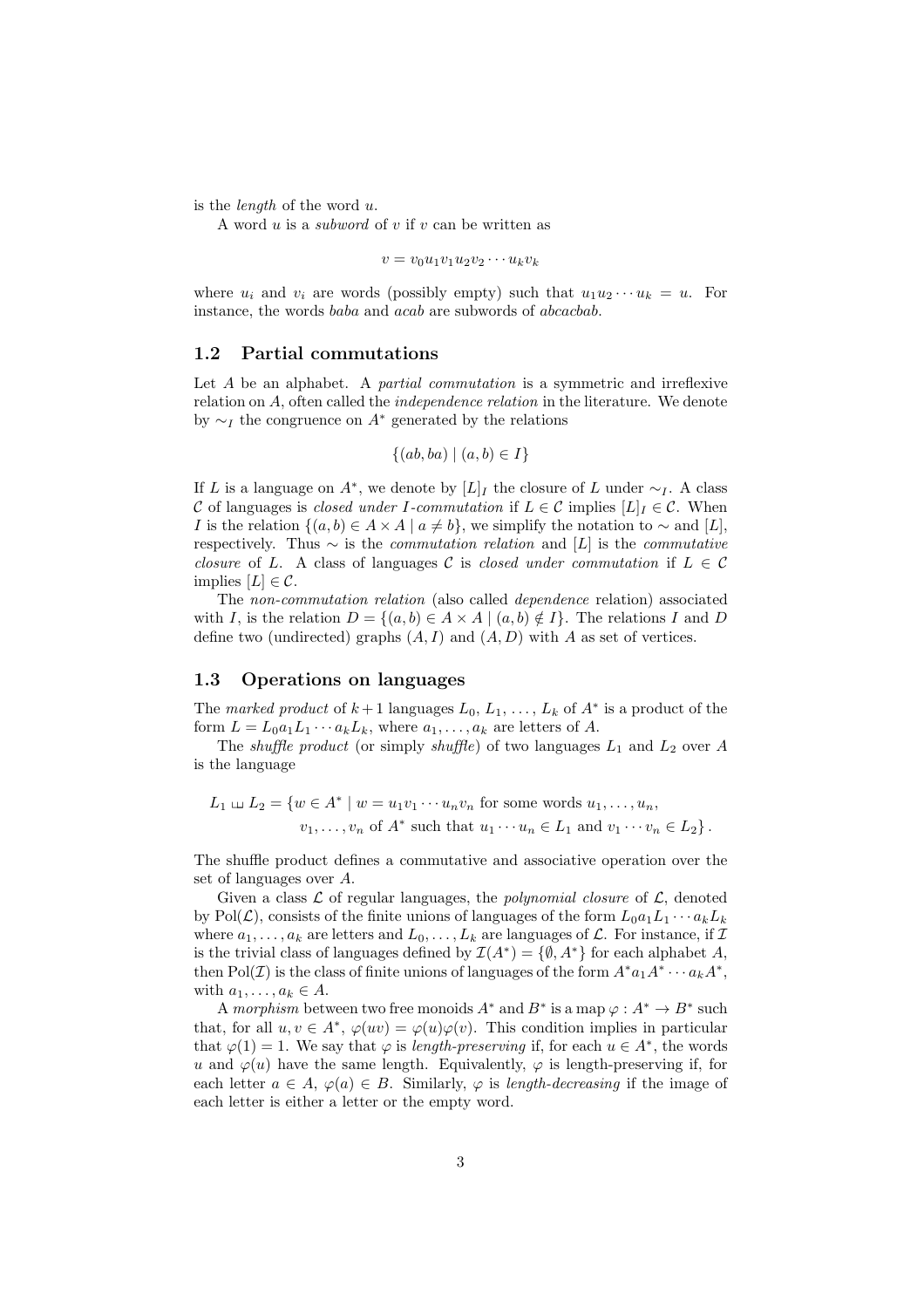#### 1.4 Syntactic ordered monoid

Let  $L$  be a regular language of  $A^*$ . The *syntactic preorder* of  $L$  is the relation  $\leq L$  defined on  $A^*$  by :  $u \leq L v$  iff, for every  $x, y \in A^*$ ,

$$
xvy \in L \Rightarrow xuy \in L
$$

The *syntactic congruence* of L is the relation  $\sim_L$  defined on  $A^*$  by :  $u \sim_L v$  iff, for every  $x, y \in A^*$ ,

$$
xvy \in L \Leftrightarrow xuy \in L
$$

The syntactic ordered monoid of L is  $(A^*/\sim_L, \leq_L/\sim_L)$ , where  $\leq_L/\sim_L$  denotes the order induced by  $\leq L$  on the quotient set  $A^*/\sim L$ .

The syntactic ordered monoid can be computed from the minimal automaton as follows. First observe that if  $\mathcal{A} = (Q, A, \cdot, q_-, F)$  is a minimal deterministic automaton, the relation  $\leq$  defined on Q by  $p \leq q$  if for all  $u \in A^*$ ,

$$
q \cdot u \in F \Rightarrow p \cdot u \in F
$$

is an order relation, called the syntactic order. Then the syntactic ordered monoid of a language is the transition monoid of its ordered minimal automaton. The order is defined by  $u \leq v$  if and only if, for all  $q \in Q$ ,  $q \cdot u \leq q \cdot v$ .

**Example 1.1** The minimal deterministic automaton of  $(ab)^*$  is represented in Figure [1.1.](#page-3-0)



<span id="page-3-0"></span>**Figure** 1.1: The minimal deterministic automaton of  $(ab)^*$ 

The order on the set of states is  $1 < 0$  and  $2 < 0$ . Indeed, one has  $0 \cdot u = 0$  for all  $u \in A^*$  and thus, the formal implication

$$
0 \cdot u \in F \Rightarrow q \cdot u \in F
$$

holds for any state q. One can verify that there is no other relations among the states. For instance, 1 and 2 are incomparable since  $1 \cdot ab = 1 \in F$  but  $2 \cdot ab = 0 \notin F$  and  $1 \cdot b = 0 \notin F$  but  $2 \cdot b = 1 \in F$ .

The syntactic monoid of  $(ab)^*$  and its syntactic order are represented below :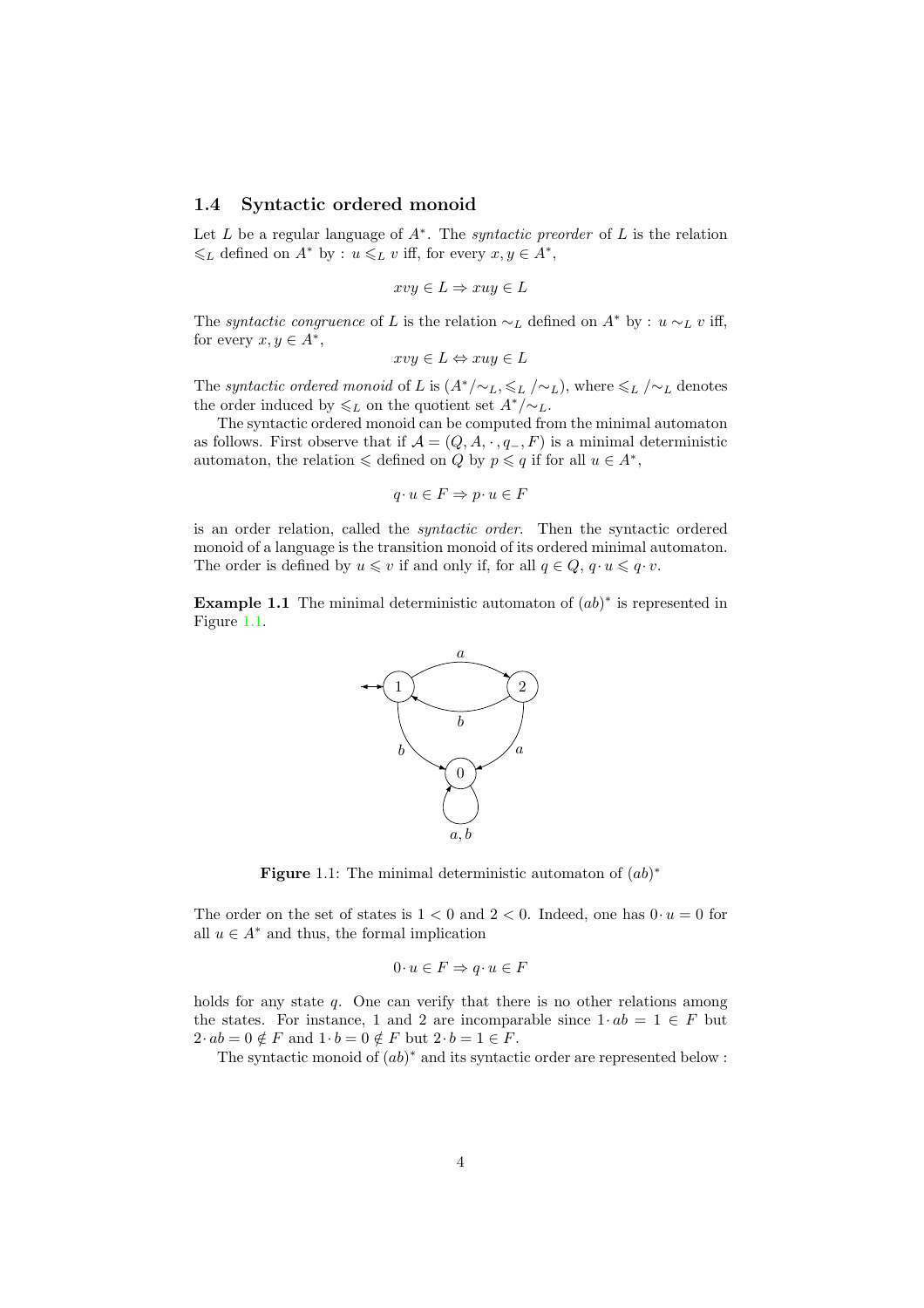

Let M be a finite monoid. The *exponent* of M is the least integer  $\omega$  such that for all  $x \in M$ ,  $x^{\omega}$  is idempotent. Its *period* is the least integer p such that for all  $x \in M$ ,  $x^{\omega+p} = x^{\omega}$ . By extension, the *period* (respectively *exponent*) of a regular language is the period (respectively exponent) of its syntactic monoid. The definition of the star-free languages follows the same definition scheme as the one of rational languages, with the difference that the star operation is replaced by the complement. Thus the *star-free* languages of  $A^*$  are obtained from the finite languages by using Boolean operations and concatenation product. A well-known result of Schützenberger states that a regular language is star-free if and only if its syntactic monoid has period 1.

Opposite to the star-free languages are the group languages. Recall that a group language is a language whose syntactic monoid is a group, or, equivalently, is recognised by a finite deterministic automaton in which each letter defines a permutation of the set of states. Note that if a group language is recognised by a group  $G$ , then its period divides  $|G|$ .

**Example 1.2** The set of words over  $A = \{a, b\}$  having an even number of subwords equal to ab is a group language whose syntactic monoid is the dihedral group of order 8. A regular expression for this language is

 $(b+a(b(ab^*a)^*b)^*a)^*(1+a(b(ab^*a)^*b)^*)$ 

and its minimal automaton is represented below.



## <span id="page-4-0"></span>2 Known results

In this section, we briefly survey the kwown results on our two problems. We also include two easy results, Corollary [2.4](#page-5-0) and Proposition [2.6.](#page-6-0)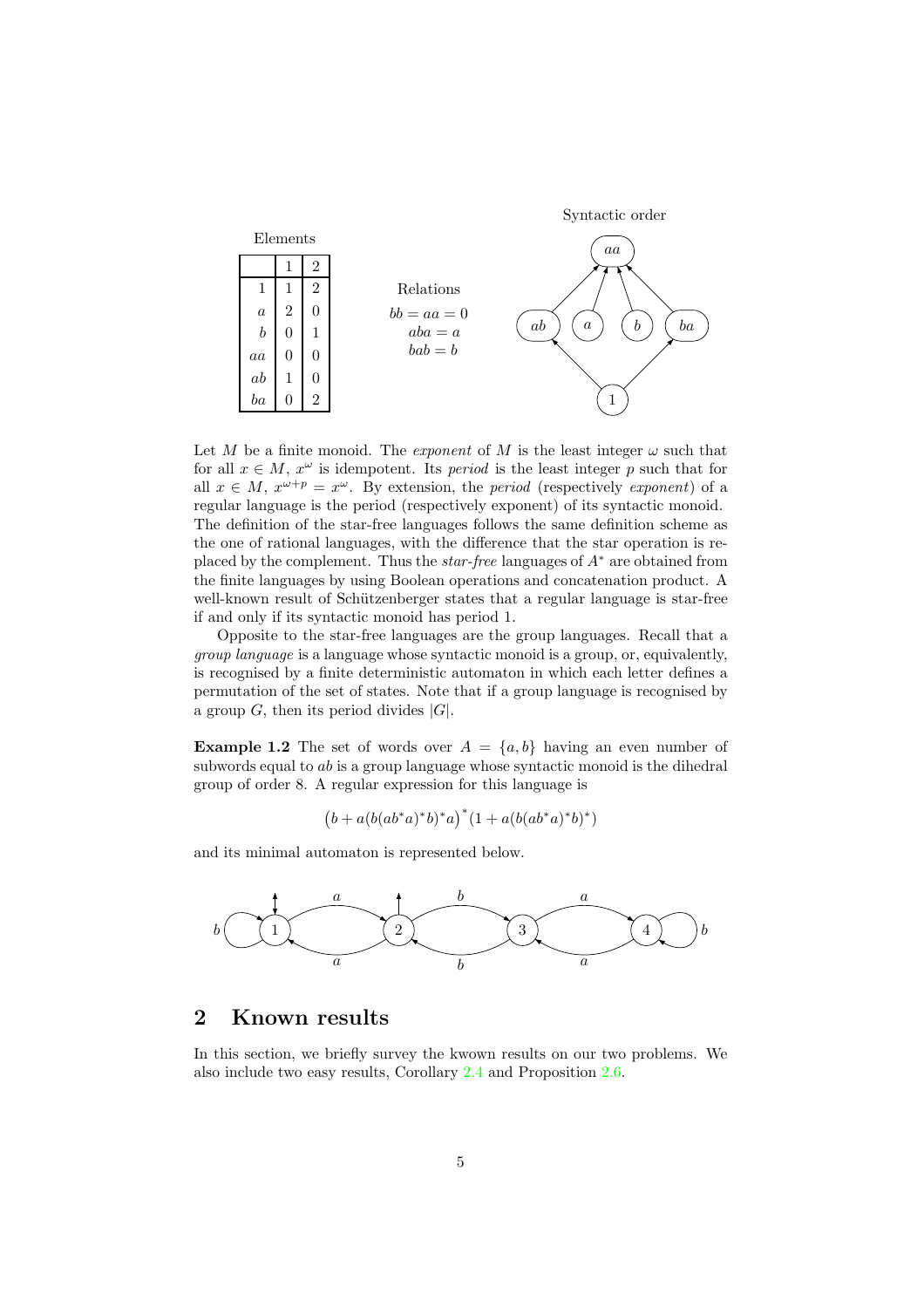#### 2.1 The first problem

For the commutative closure, the problem is solved [\[37,](#page-30-0) [17,](#page-29-0) [18,](#page-29-1) [19\]](#page-29-2):

**Theorem 2.1** One can decide whether the commutative closure of a given regular language is regular.

The commutative closure of the language  $(ab)^*$  is not regular since  $[(ab)^*]=$  ${u \in \{a, b\}^* \mid |u|_a = |u|_b\}.$  Unfortunately, the class of languages whose commutative closure is regular is not robust. In particular, it is not even closed under intersection as shown in the next example.

**Example 2.1** Consider the languages  $L_1 = (ab)^* + (ab)^*a^+b^+$  and  $L_2 = (ab)^* +$  $(ab)^*b^+a^+$ . The commutative closure of these languages is regular, since

$$
[L_1] = [L_2] = \{a, b\}^* \setminus (a^+ + b^+)
$$

However,  $L_1 \cap L_2 = (ab)^*$  and  $[(ab)^*]$  is not regular.

<span id="page-5-2"></span>For partial commutations, the result of Sakarovitch [\[38\]](#page-31-0) concluded a series of previous partial results.

**Theorem 2.2** One can decide whether the closure  $[L]$  of a regular language L is regular if and only if  $I$  is a transitive relation.

<span id="page-5-1"></span>The following useful result also holds [\[12,](#page-29-12) [11\]](#page-29-13).

**Theorem 2.3** Let I be a partial commutation on A and let  $L_1, \ldots, L_n$  be languages of  $A^*$ . If the languages  $[L_1]_I, \ldots, [L_n]_I$  are regular, then  $[L_1 \cdots L_n]_I$  is regular.

<span id="page-5-0"></span>**Corollary 2.4** Let I be a partial commutation on A and let  $\mathcal{L}$  be a set of regular languages on  $A^*$ . If, for each language L of  $\mathcal{L}$ ,  $[L]_I$  is regular, then for each language L of  $Pol(\mathcal{L}), [L]_I$  is regular.

**Proof.** Suppose that, for each language L of  $\mathcal{L}$ ,  $[L]_I$  is regular. We claim that for each language L of Pol(L),  $[L]_I$  is regular. Since, for each family  $(L_j)_{j\in J}$  of languages, one has

$$
\left[\bigcup_{j\in J} L_j\right]_I = \bigcup_{j\in J} [L_j]_I \tag{1}
$$

it suffices to establish the result for a language L of the form  $L_0a_1L_1 \cdots a_nL_n$ , where  $L_0, \ldots, L_n \in \mathcal{L}$  and  $a_1, \ldots, a_n$  are letters. Now, since  $[a]_I = \{a\}$  for each letter a, the result follows directly from Theorem [2.3.](#page-5-1)  $\Box$ 

### 2.2 The second problem

Only a few results are known for the second problem. They concern the following classes of languages:

(1) the class Pol(*I*) of finite unions of languages of the form  $A^*a_1A^*\cdots a_kA^*$ , with  $a_1, \ldots, a_k \in A$ ,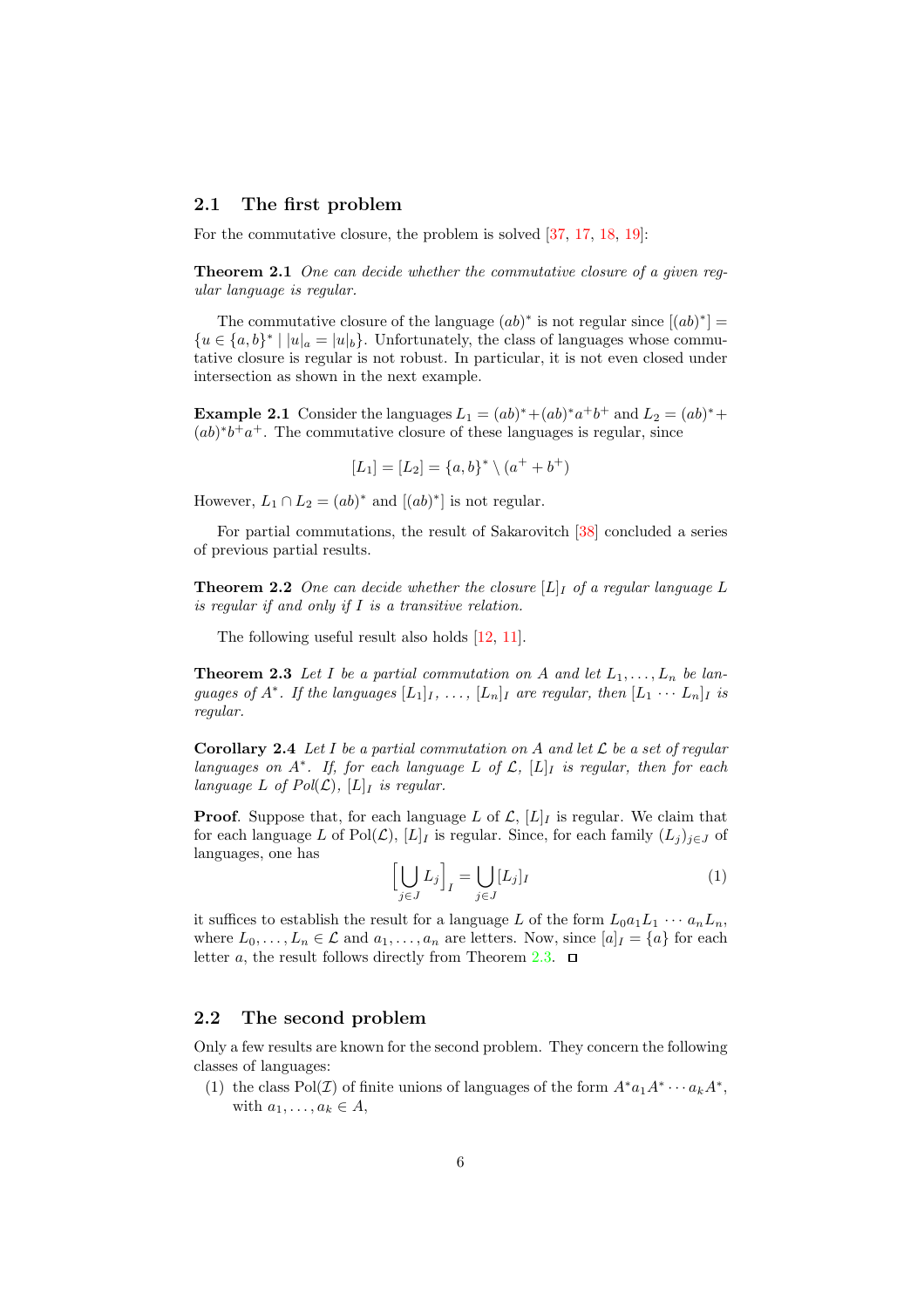- (2) the class  $\mathcal J$  of piecewise testable languages (the Boolean closure of Pol $(\mathcal I)$ ),
- (3) the class  $Pol(\mathcal{J})$ , which consists of finite unions of languages of the form  $A_0^* a_1 A_1^* \cdots a_k A_k^*$  with  $A_i \subseteq A$  and  $a_1, \ldots, a_k \in A$ , also called APC (Alphabetic Pattern Constraints) in [\[2\]](#page-28-1),
- (4) the class  $Pol(\mathcal{C}om)$  of polynomials of commutative languages.

Syntactic characterizations are known for  $\mathcal{J}$  [\[39\]](#page-31-1) and for Pol( $\mathcal{J}$ ) [\[35\]](#page-30-6). The following theorem summarises the results of Guaiana, Restivo and Salemi [\[20,](#page-29-5)  $21$ , Bouajjani, Muscholl and Touili  $[2, 3]$  $[2, 3]$  and Cécé, Héam and Mainier  $[9, 10]$  $[9, 10]$ .

#### Theorem 2.5 The following properties hold:

- (1) the class  $Pol(\mathcal{I})$  is closed under commutation.
- (2) the class  $J$  is closed under commutation,
- (3) the class  $Pol(\mathcal{J})$  is closed under any partial commutation,
- (4) the class  $Pol(\mathcal{C}om)$  is closed under any partial commutation.

Note that neither Pol $(\mathcal{I})$  nor  $\mathcal J$  are closed under partial commutation [\[21,](#page-29-6) Theorem 15].

We now exhibit another small class closed under any partial commutation. It follows from the definition of Pol that a language belongs to  $Pol(\mathcal{I})$  if and only if it is a *shuffle ideal*, that is, a language of the form  $L \perp A^*$  for some language  $L$ .

Let  $\mathcal{J}^-$  be the class of all complements of shuffle ideals. It is a positive variety of languages and the corresponding variety of ordered monoids is defined by the identity  $1 \leq x$  (see the dual version of [\[32,](#page-30-7) Theorem 6.4]). Further, a language belongs to  $\mathcal{J}^-$  if and only if it is closed under taking subwords.

#### <span id="page-6-0"></span>**Proposition 2.6** The class  $\mathcal{J}^-$  is closed under any partial commutation.

**Proof.** Let  $L$  be a language of  $A^*$  closed under taking subwords and let  $I$  be a partial commutation on A. Let  $u \in L$ . We claim that if  $u \sim_L v$ , then for each subword  $v'$  of v, there is a subword u' of u such that  $u' \sim_I v'$ . It suffices to prove the statement for u and v such that  $u = xaby$  and  $v = xbay$  for some  $(a, b) \in I$ . Then a simple induction will conclude the proof. Let v' be a subword of v. If  $v'$  is a subword of xay or of xby, then it is also a subword of u. Let us now assume that  $v' = x'bay'$  for some subword  $x'$  of x and some subword  $y'$  of y. Let  $u' = x'$  a subword of u and  $u' \sim_I v'$ , which proves the claim. It follows that  $[L]_I$  is closed under taking subwords.  $\Box$ 

### 2.3 Star-free languages

Two nice results on star-free languages were proved by Muscholl and Petersen [\[26\]](#page-30-2). The first one is the counterpart of Theorem [2.2](#page-5-2) for star-free languages.

**Theorem 2.7** Let I be a partial commutation. One can decide whether the closure  $[L]_I$  of a star-free language L is star-free if and only if I is a transitive relation.

The second result is related to our second problem.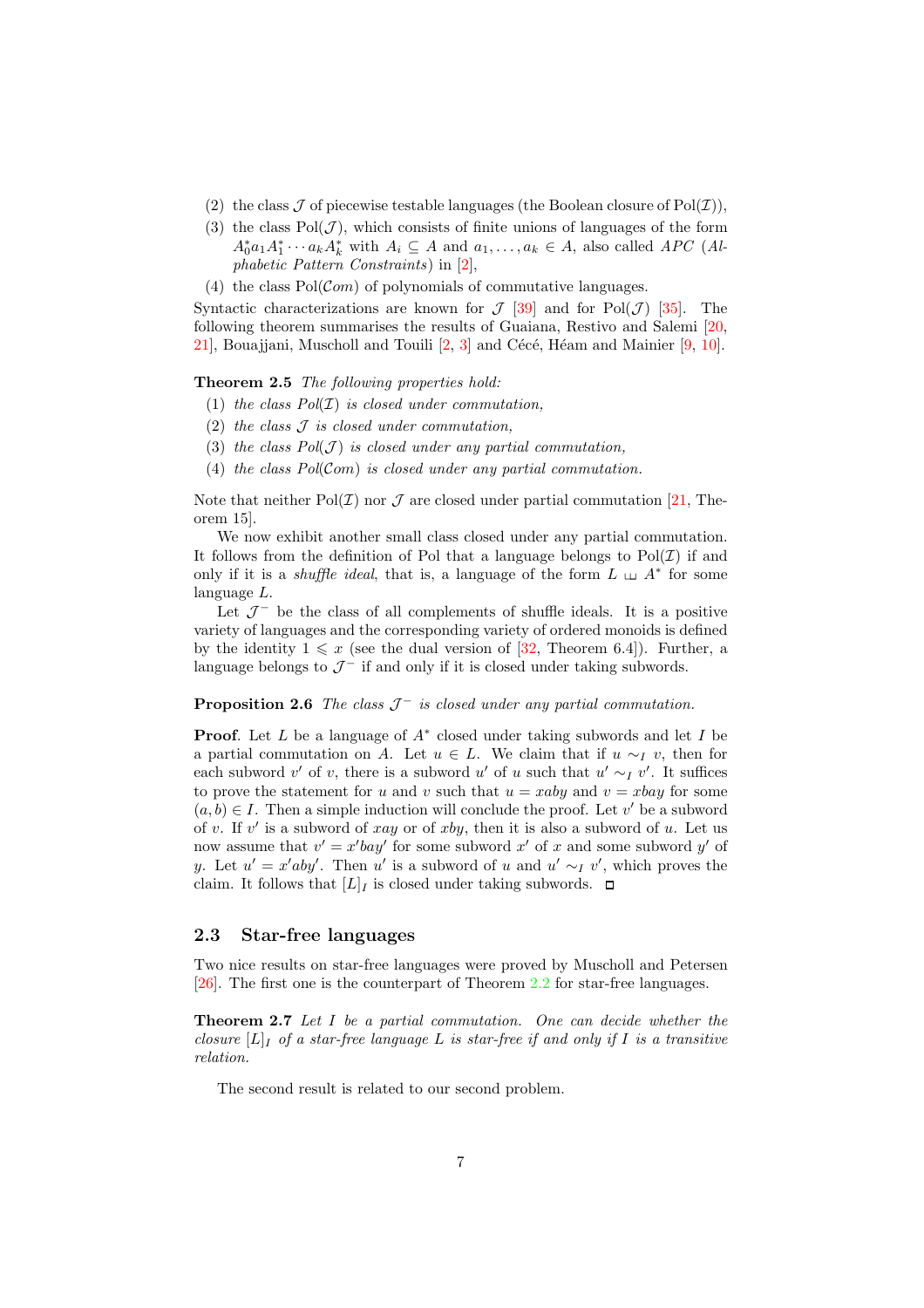**Theorem 2.8** Let I be a partial commutation and let L be a star-free language. If D is transitive, then  $[L]_I$  is either star-free or non regular. If D is not transitive, then there exist star-free languages such that  $[L]_I$  is regular but not star-free.

Let us remind the example given in  $[26]$ . The language  $(abcbac)^*$  is star-free, whereas the language  $[L]_{ab=ba} = (((ab+ba)c)^2)^*$  is regular but not star-free.

## <span id="page-7-0"></span>3 Some combinatorial properties

In this section, we gather together the combinatorial properties that are used in this paper. We first state some consequences of Ramsey's theorem, then we prove some properties of group languages. Finally, we establish a few results on insertion systems.

#### 3.1 Ramsey type properties

In this section, we briefly survey a few consequences of a celebrated result in combinatorics on words, Ramsey's theorem. Similar results can be found for instance in [\[14,](#page-29-11) [23,](#page-30-8) [31\]](#page-30-9), with a slightly different formulation.

<span id="page-7-1"></span>**Proposition 3.1** Let M be a finite monoid and let  $\pi : A^* \to M$  be a surjective morphism. For any  $n > 0$ , there exists  $N > 0$  and an idempotent e in M such that, for any  $u_0, u_1, \ldots, u_N \in A^*$  there exists a sequence  $0 \leq i_0 < i_1 <$ ... <  $i_n \leq N$  such that  $\pi(u_{i_0}u_{i_0+1}\cdots u_{i_1-1}) = \pi(u_{i_1}u_{i_1+1}\cdots u_{i_2-1}) = \ldots$  $\pi(u_{i_{n-1}}\cdots u_{i_{n-1}})=e.$ 

<span id="page-7-4"></span>When  $M$  is a finite group, 1 is the unique idempotent of  $M$  and Proposition [3.1](#page-7-1) can be simplified as follows:

**Corollary 3.2** Let G be a finite group and let  $\pi$  :  $A^* \rightarrow G$  be a surjective morphism. Then for any  $n > 0$ , there exists  $N > 0$  such that, for any  $u_0, u_1, \ldots, u_N \in A^*$  there exists a sequence  $0 \leq i_0 < i_1 < \ldots < i_n \leq N$  such that  $\pi(u_{i_0}u_{i_0+1}\cdots u_{i_1-1})=\pi(u_{i_1}u_{i_1+1}\cdots u_{i_2-1})=\ldots=\pi(u_{i_{n-1}}\cdots u_{i_{n-1}})=1.$ 

### 3.2 Properties of group languages

<span id="page-7-3"></span>In this section, we establish some simple properties of group languages. Let us start with an elementary lemma.

**Lemma 3.3** Let  $g_1, g_2, \ldots, g_{|G|}$  be a sequence of elements of G. Then there exist two indices i, j with  $i \leq j \leq |G|$  such that  $g_i \cdots g_j = 1$ .

**Proof.** Consider the sequence  $g_1, g_1g_2, \ldots, g_1g_2 \cdots g_{|G|}$ . Either one of these elements is equal to 1, or two of them are equal, say  $g_1 \cdots g_{i-1} = g_1 \cdots g_i$  with  $i \leq j$ . In this case,  $g_i \cdots g_j = 1$ .

<span id="page-7-2"></span>The next lemma is a kind of insertion property. Let  $\pi$  be a morphism from  $A^*$ onto a finite group G, let  $R = \pi^{-1}(1)$  and let L be a language recognised by  $\pi$ .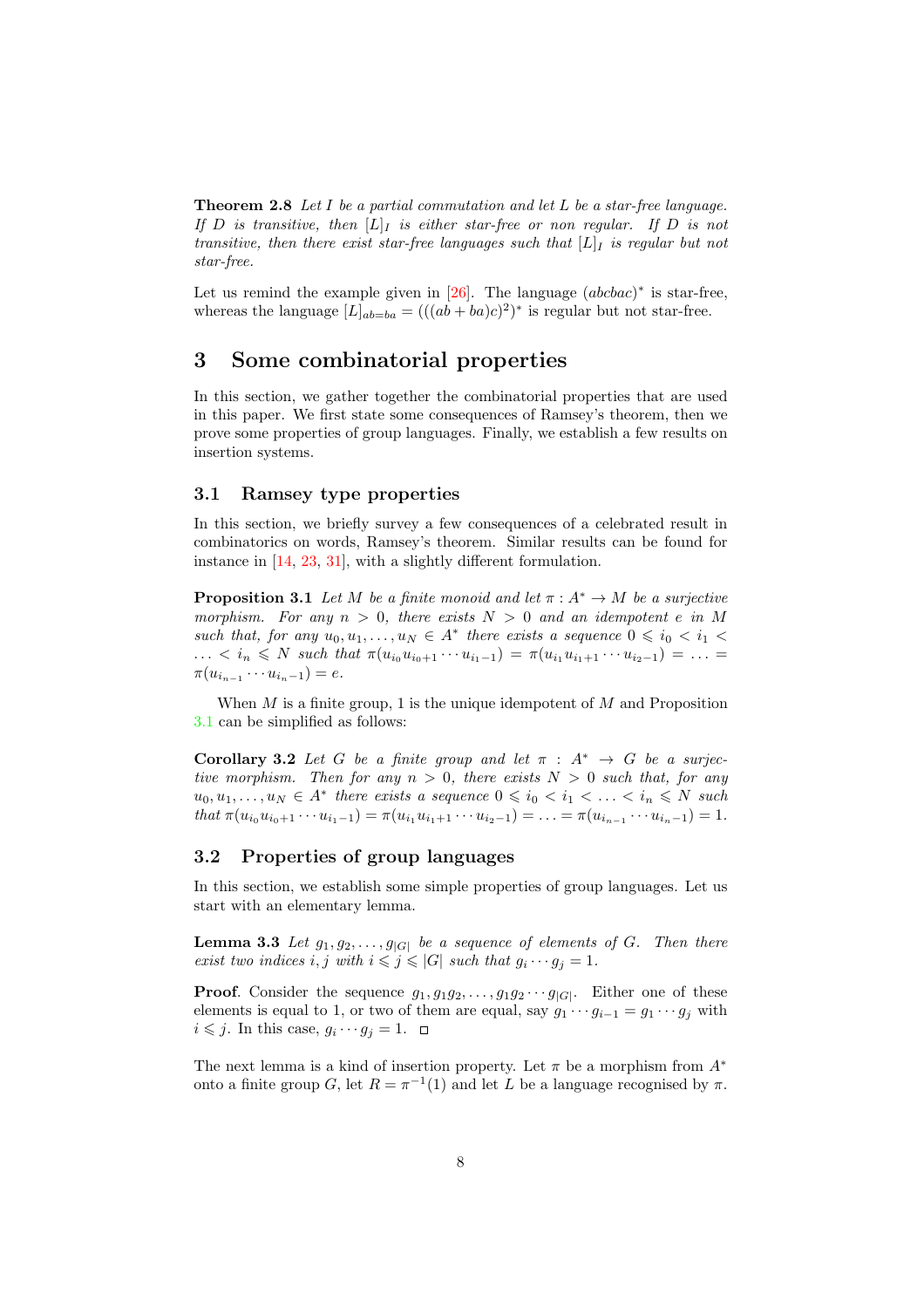**Lemma 3.4** Let x be a word of R and let u and v be two words. Then  $uv \in L$ if and only if  $uxv \in L$ .

**Proof.** If  $x \in R$ , then  $\pi(x) = 1$ . It follows that

$$
\pi(uxv) = \pi(u)\pi(x)\pi(v) = \pi(u)\pi(v) = \pi(uv)
$$

which proves the lemma.  $\square$ 

<span id="page-8-0"></span>We shall also need the following consequence of the previous lemma.

**Lemma 3.5** Let  $a_1, \ldots, a_r$  be letters, let x be a word of R and let u and v be two words. If  $uv \in Ra_1Ra_2R \cdots Ra_rR$ , then  $uxv \in Ra_1Ra_2R \cdots Ra_rR$ .

**Proof.** If  $uv \in Ra_1Ra_2R \cdots Ra_rR$ , then there exist an index i and two words  $x', x'' \in A^*$  such that  $u \in Ra_1R \cdots Ra_ix'$ ,  $v \in x''a_{i+1}R \cdots Ra_rR$  and  $x'x'' \in R$ . Since  $x'xx'' \in R$  by Lemma [3.4,](#page-7-2) one gets  $uxv \in Ra_1Ra_2R\cdots Ra_rR$ .

#### 3.3 Insertion systems

An *insertion system* is a special type of rewriting system whose rules are of the form  $1 \to r$  for all r in a given language R. We write  $u \to_R v$  if  $u = u'u''$  and  $v = u'ru''$  for some  $r \in R$ . We denote by  $\stackrel{*}{\rightarrow}_R$  the reflexive transitive closure of the relation  $\rightarrow_R$ . The closures of a language L of  $A^*$  under  $\rightarrow_R$  and  $\stackrel{*}{\rightarrow}_R$  are respectively the languages

> $[L]_{\rightarrow_R} = \{v \in A^* \mid \text{ there exists } u \in L \text{ such that } u \to_R v\}$  $[L]_{\overset{*}{\to}_R} = \{v \in A^* \mid \text{ there exists } u \in L \text{ such that } u \overset{*}{\to}_R v\}$

Recall that a *well quasi-order* on a set  $E$  is a reflexive and transitive relation  $\leq$  such that for any infinite sequence  $x_0, x_1, \ldots$  of elements of E, there are two integers  $i < j$  such that  $x_i \leq x_j$ . The results of this section rely on an important result of [\[4\]](#page-28-3) which extends Higman's theorem on the subword order:

<span id="page-8-2"></span>Theorem 3.6 (Bucher, Ehrenfeucht and Haussler) If  $H$  is a finite set of words such that the language  $A^* \setminus A^* H A^*$  is finite, then the relation  $\stackrel{*}{\rightarrow}_H$  is a well quasi-order on A<sup>∗</sup> .

We are especially interested in the case  $R = \pi^{-1}(1)$ , where  $\pi$  is a morphism from  $A^*$  onto a finite group G. In this case, the set of words that can be derived from a given word has a simple expression. Let us introduce a convenient (but nonstandard!) notation to state this result more easily. Given a word  $u =$  $a_1 \cdots a_n$  and a language K, let us denote by  $u \uparrow K$  the language  $Ka_1K \cdots Ka_nK$ .

<span id="page-8-3"></span>**Proposition 3.7** For each word u of  $A^*$ , one has  $[u]_{A_R}^* = u \uparrow R$ .

**Proof.** The inclusion of  $u \uparrow R$  in  $[u]_{\overset{*}{\to}_R}$  is an immediate consequence of the definitions. For the opposite inclusion, since  $u \in u \uparrow R$ , it suffices to prove that the language  $u \uparrow R$  is closed under  $\rightarrow_R$ . But this is just another formulation of Lemma [3.5.](#page-8-0)  $\Box$ 

<span id="page-8-1"></span>Let F be the set of words of R of length  $\leq$  |G|. Then F is finite by construction. The next lemma states that sufficiently long words contain a factor in F.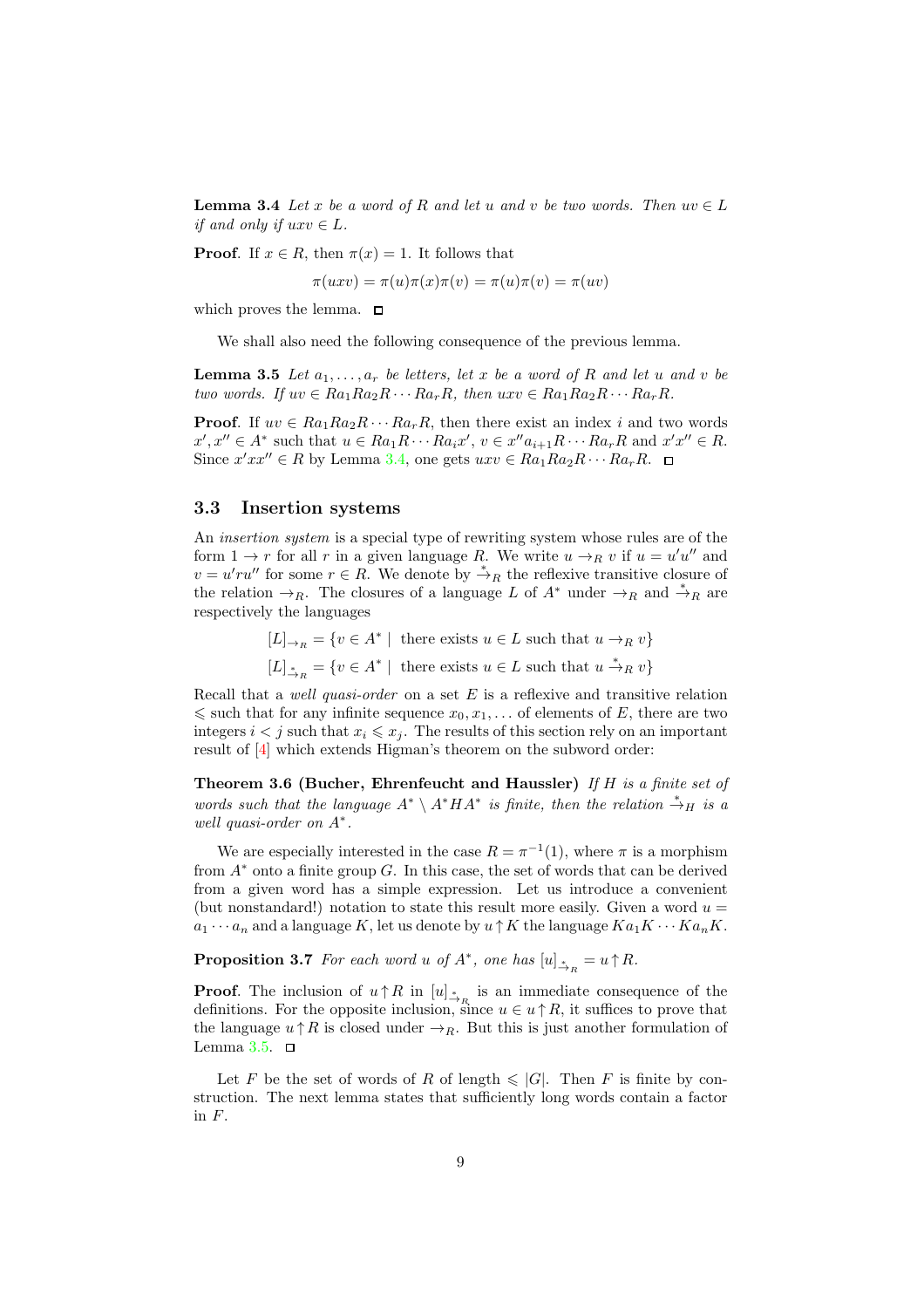**Lemma 3.8** Every word of  $A^*$  of length  $\geq |G|$  contains a nonempty factor in  $F$ .

**Proof.** Let  $a_1 \cdots a_n$  be a word of length  $n \geq |G|$ . By Lemma [3.3,](#page-7-3) there exist two indices i, j, with  $i \leq j \leq |G|$  such that  $\pi(a_i) \cdots \pi(a_j) = 1$ . It follows that  $\pi(a_i \cdots a_j) = 1$  and hence  $a_i \cdots a_j \in F$ .

<span id="page-9-1"></span>The following result can be viewed as a special case of a well-known result [\[24,](#page-30-10) Proposition I.6.4].

**Proposition 3.9** The relations  $\stackrel{*}{\rightarrow}_F$  and  $\stackrel{*}{\rightarrow}_R$  coincide.

**Proof.** Since  $F \subseteq R$ , it is clear that  $u \stackrel{*}{\to}_F v$  implies  $u \stackrel{*}{\to}_R v$ . Since  $\stackrel{*}{\to}_F$  is transitive, it is now sufficient to show that  $u \to_R^R v$  implies  $u \stackrel{*}{\to}_F v$ . Thus suppose that  $u = u'u''$ , and  $v = u'ru''$  for some  $r \in R$ . We prove the result by induction on the length of r. If  $|r| \leq |G|$ , then  $r \in F$  and  $u \to_F v$ . Otherwise, Lemma [3.8](#page-8-1) shows that r contains a nonempty factor in F. Thus  $r = xfy$  with  $f \in F$ . Further, Lemma [3.4](#page-7-2) shows that  $xy \in R$ . Thus  $u \to_R u'xyu''$  and by the induction hypothesis,  $u \stackrel{*}{\rightarrow}_F u'xyu''$ . Now, since  $u'xyu'' \rightarrow_F u'xfyu'' = v$ , one has  $u \stackrel{*}{\rightarrow}_F v$ .

<span id="page-9-2"></span>Theorem [3.6](#page-8-2) now leads to a key property of  $\stackrel{*}{\rightarrow}_R$ .

**Proposition 3.10** The relation  $\stackrel{*}{\rightarrow}_R$  is a well quasi-order on  $A^*$ .

**Proof.** Lemma [3.8](#page-8-1) shows that  $A^* \setminus A^*FA^*$  is finite and by Theorem [3.6,](#page-8-2)  $\stackrel{*}{\rightarrow}_F$ is a well quasi-order on  $A^*$ . Further, Proposition [3.9](#page-9-1) shows that  $\stackrel{*}{\rightarrow}_R$  is equal to  $\stackrel{*}{\rightarrow}_F$ . □

<span id="page-9-3"></span>We now derive an important consequence of Proposition [3.10.](#page-9-2)

**Proposition 3.11** For each language L of  $A^*$ , the language  $[L]_{\overset{*}{\to}_R}$  is a polynomial of group languages.

**Proof.** Since  $\stackrel{*}{\to}_R$  is a well quasi-order, the language  $[L]_{\stackrel{*}{\to}_R}$  is equal to  $[G]_{\stackrel{*}{\to}_R}$ for some finite language G. Thus  $[L]_{\stackrel{*}{\to}_R}$  is a finite union of languages of the form  $[u]_{\xrightarrow{\ast} R}$ . It follows from Proposition [3.7](#page-8-3) that  $[L]_{\xrightarrow{\ast} R}$  is a polynomial of group languages.  $\Box$ 

<span id="page-9-4"></span>Corollary 3.12 A language L that satisfies  $L = [L]_{\to R}$  is a polynomial of group languages.

**Proof.** Indeed, the equality  $L = [L]_{\to_R}$  implies  $L = [L]_{\stackrel{*}{\to_R}}$  and by Proposition [3.11,](#page-9-3) the language  $[L]_{\dot{\rightarrow}_R}$  is a polynomial of group languages.

## <span id="page-9-0"></span>4 Computation of  $[L]$

We have seen that if L is a regular language, then  $[L]_I$  is not necessarily regular, which makes the computation of  $[L]_I$  a nontrivial problem. This section gathers two results related to this problem.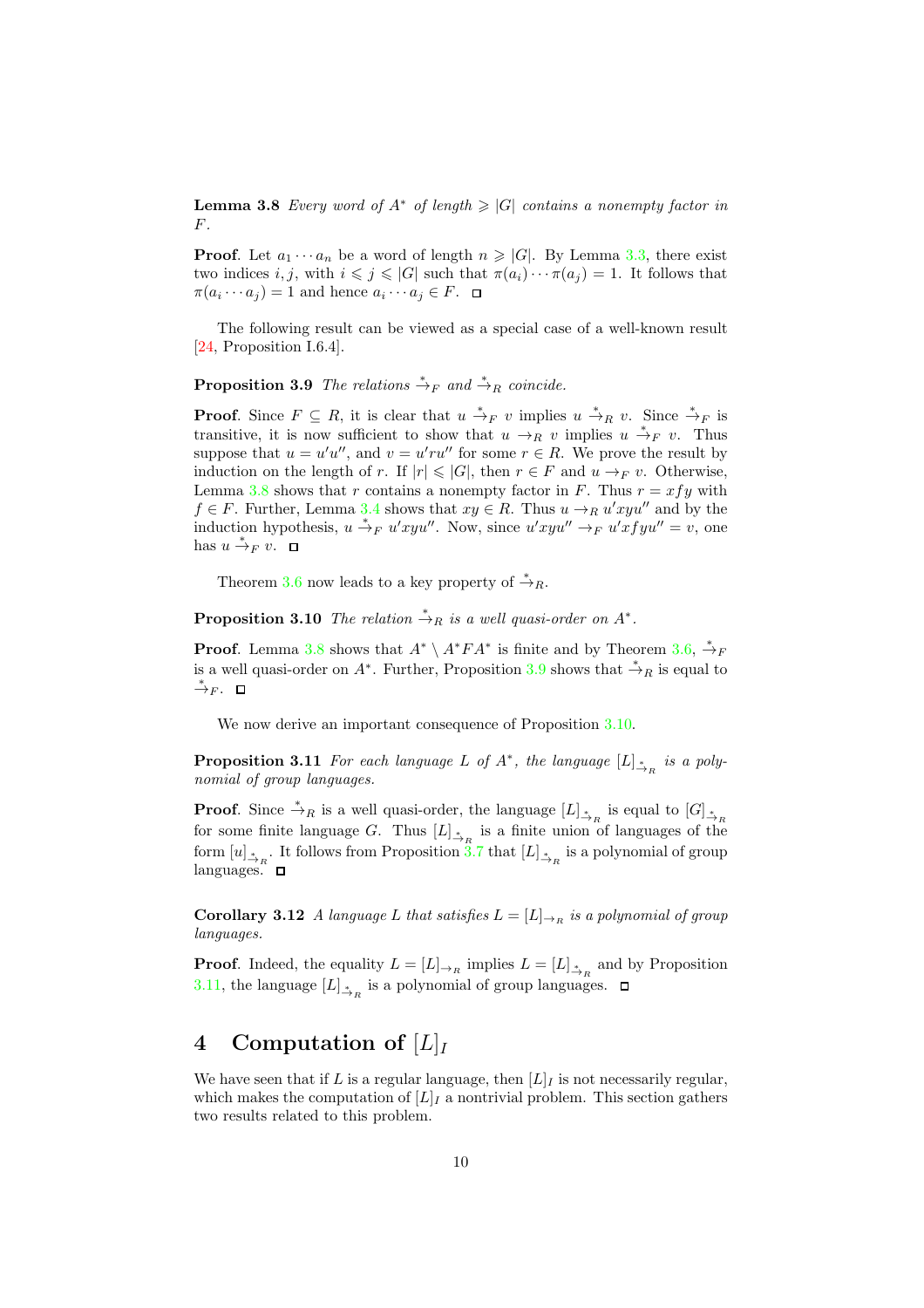#### <span id="page-10-2"></span>4.1 Free products

Recall that the *free product* (or *coproduct*) of a family of monoids  $M_1, \ldots, M_n$  is the free monoid generated by the disjoint union of  $M_1, \ldots, M_n$  quotiented out by the relations  $x_i \cdot y_i = x_i y_i \ (1 \leq i \leq n, x_i, y_i \in M_i)$  and the relations  $1_i = 1$ , where  $1_i$  denotes the identity of  $M_i$   $(1 \leq i \leq n)$ .

Let  $(A_1, I_1), \ldots, (A_k, I_k)$  be the connected components of the graph  $(A, I)$ . Then  $\mathcal{P} = \{A_1, \ldots, A_k\}$  is a partition of A and  $A^*/\sim I$  is isomorphic to the free product  $A_1^*/\sim_{I_1} * \cdots * A_k^*/\sim_{I_k}$ . For instance, if  $A = \{a, b, c, d, e, f, g\}$  and I is the partial commutation represented below



then  $\mathcal{P} = \{\{a, b, c\}, \{d, e\}, \{f\}, \{g\}\}\$ , and

$$
A^*/{\sim_I} = \{a, b, c\}^*/{\sim_{I_1}} * \{d, e\}^*/{\sim_{I_2}} * \{f\}^* * \{g\}^*
$$

where  $I_1$  and  $I_2$  are defined by  $ab \sim_{I_1} ba$ ,  $bc \sim_{I_1} cb$  and  $de \sim_{I_2} ed$ .

The aim of this section is to construct a generalized automaton recognising  $[L]_I$ , given the minimal automaton of L. By a *generalized automaton*, we mean a finite automaton in which transitions are labelled by some (non necessarily regular) languages.

Let  $\mathcal{A} = (Q, A, \cdot, q_0, F)$  be the minimal automaton of a language L of  $A^*$ . Recall that the states of  $Q$  are partially ordered by the relation  $\leq$  defined by  $p \leqslant q$  if and only if,

for all 
$$
u \in A^*
$$
,  $q \cdot u \in F$  implies  $p \cdot u \in F$ .

We now construct a generalized automaton  $\beta$  over the same set of states  $Q$ . The automaton  $\beta$  also has the same initial state and the same final states as A. The description of the transitions of  $\beta$  requires some further notation. For each pair of states  $(p, q)$ , let us set

$$
K_{p,q} = \{ u \in A^* \mid p \cdot u \leqslant q \}
$$

<span id="page-10-0"></span>It is easy to see that  $K_{p,q}$  is actually an intersection of quotients of L. Let x be a word such that  $q_0 \cdot x = p$ .

Lemma 4.1 The following formula holds:

<span id="page-10-1"></span>
$$
K_{p,q} = \bigcap_{q \cdot y \in F} x^{-1} L y^{-1} \tag{2}
$$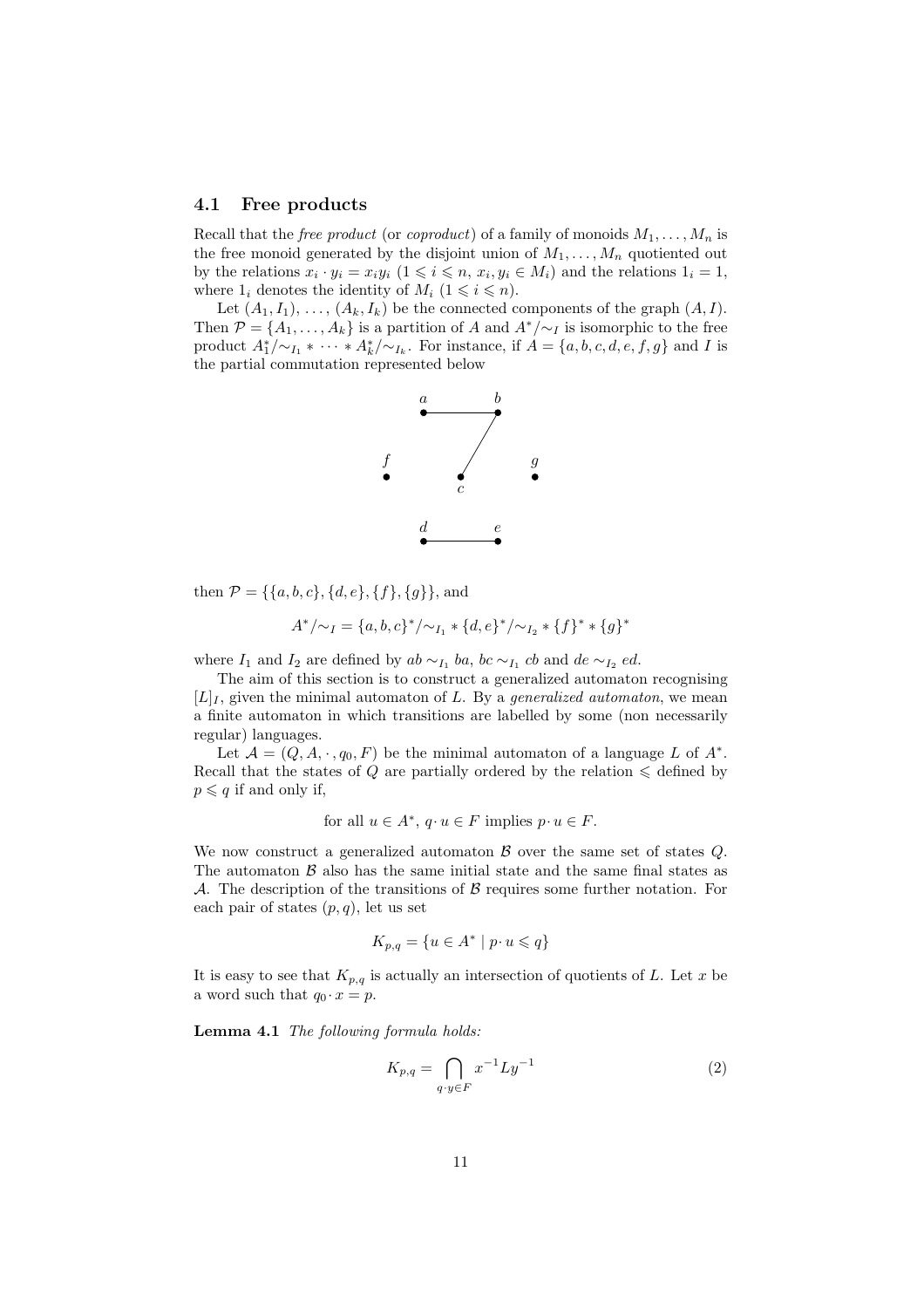**Proof.** If  $u \in K_{p,q}$ , then  $p \cdot u \leqslant q$  and thus  $q_0 \cdot xu \leqslant q$ . Therefore, if  $q \cdot y \in F$ , then  $q_0 \cdot x u y \in F$  by the definition of  $\leq$ , whence  $x u y \in L$  and  $u \in x^{-1}Ly^{-1}$ .

In the opposite direction, suppose that  $u \in x^{-1}Ly^{-1}$  for all words y such that  $q \cdot y \in F$ . Let us show that  $p \cdot u \leqslant q$ . Indeed, if  $q \cdot y \in F$ , then  $u \in x^{-1}Ly^{-1}$ , whence  $xuy \in L$  and  $(p \cdot u) \cdot y \in F$ . Since this holds for any y such that  $q \cdot y \in F$ , we have  $p \cdot u \leqslant q$  and hence  $u \in K_{p,q}$ .  $\Box$ 

Since a regular language has finitely many quotients, Lemma [4.1](#page-10-0) shows that the languages  $K_{p,q}$  are regular. We now create a transition in  $\beta$  from p to q labelled by the (non necessarily regular) language

$$
R_{p,q} = \bigcup_{1 \leqslant j \leqslant k} \left[ K_{p,q} \cap A_j^* \right]_{I_j}
$$

<span id="page-11-1"></span>**Proposition 4.2** The generalized automaton B recognises  $[L]_I$ .

**Proof.** Let  $u \in [L]_I$ . Let us factorise u as  $u = u_1 \cdots u_n$  where all the letters of each  $u_i$  belong to the same class of  $P$ , but the letters of two consecutive  $u_i$ belong to different classes of  $P$ . Continuing our example, the factorisation of acbadebcbagdefg would be  $(acba)(de)(bcba)(g)(de)(f)(g)$ . Since  $u \in [L]_I$ , there exist some words  $v_1, \ldots, v_n$  such that  $u_1 \sim_I v_1, \ldots, u_n \sim_I v_n$  and  $v_1 \cdots v_n \in L$ .

Let  $q_1 = q_0 \cdot v_1$ ,  $q_2 = q_1 \cdot v_2$ , ...,  $q_n = q_{n-1} \cdot v_n$ . Since  $v_1 \cdots v_n$  belongs to L,  $q_n$  is a final state.

$$
\begin{array}{c}\n\hline\n\end{array}\n\qquad\n\begin{array}{c}\n\hline\nv_1 \\
\hline\n\end{array}\n\qquad\n\begin{array}{c}\n\hline\nv_2 \\
\hline\n\end{array}\n\qquad\n\begin{array}{c}\n\hline\n\end{array}\n\qquad\n\begin{array}{c}\n\hline\n\end{array}\n\qquad\n\begin{array}{c}\n\hline\n\end{array}\n\qquad\n\begin{array}{c}\n\hline\n\end{array}\n\qquad\n\begin{array}{c}\n\hline\n\end{array}\n\qquad\n\begin{array}{c}\n\hline\n\end{array}\n\qquad\n\begin{array}{c}\n\hline\n\end{array}\n\qquad\n\begin{array}{c}\n\hline\n\end{array}\n\qquad\n\begin{array}{c}\n\hline\n\end{array}\n\qquad\n\begin{array}{c}\n\hline\n\end{array}\n\qquad\n\begin{array}{c}\n\hline\n\end{array}\n\qquad\n\end{array}\n\qquad\n\begin{array}{c}\n\hline\n\end{array}\n\qquad\n\begin{array}{c}\n\hline\n\end{array}\n\qquad\n\begin{array}{c}\n\hline\n\end{array}\n\qquad\n\begin{array}{c}\n\hline\n\end{array}\n\qquad\n\begin{array}{c}\n\hline\n\end{array}\n\qquad\n\end{array}\n\qquad\n\begin{array}{c}\n\hline\n\end{array}\n\qquad\n\begin{array}{c}\n\hline\n\end{array}\n\qquad\n\begin{array}{c}\n\hline\n\end{array}\n\qquad\n\end{array}\n\qquad\n\begin{array}{c}\n\hline\n\end{array}\n\qquad\n\begin{array}{c}\n\hline\n\end{array}\n\qquad\n\begin{array}{c}\n\hline\n\end{array}\n\qquad\n\begin{array}{c}\n\hline\n\end{array}\n\qquad\n\end{array}\n\qquad\n\begin{array}{c}\n\hline\n\end{array}\n\qquad\n\begin{array}{c}\n\hline\n\end{array}\n\qquad\n\begin{array}{c}\n\hline\n\end{array}\n\qquad\n\end{array}\n\qquad\n\begin{array}{c}\n\hline\n\end{array}\n\qquad\n\begin{array}{c}\n\hline\n\end{array}\n\qquad\n\begin{array}{c}\n\hline
$$

Now, it follows from the definition of the sets  $R_{p,q}$  that  $u_1 \in R_{q_0,q_1}, \ldots, u_n \in$  $R_{q_{n-1},q_n}$ . Consequently u is accepted by  $\mathcal{B}$ .

In the opposite direction, consider a word u accepted by  $\beta$  and let

$$
\longrightarrow \underbrace{(q_0) \xrightarrow{u_1} (q_1) \xrightarrow{u_2} (q_2)} \cdots \underbrace{(q_{n-1}) \xrightarrow{u_n} (q_n) \rightarrow (q_n)} \longrightarrow
$$

be a successful path of  $\beta$  labelled by u. This means that  $q_n$  is a final state and that  $u_1 \in R_{q_0,q_1}, \ldots, u_n \in R_{q_{n-1},q_n}$ . Consequently, for  $1 \leq i \leq n$ , there is a single class  $A_{\sigma(i)}$  of the partition P such that  $u_i \in [K_{q_{i-1},q_i} \cap A^*_{\sigma(i)}]_{I_{\sigma(i)}}$ . According to the definition of the sets  $K_{p,q}$ , there exist some words  $v_1 \in \widetilde{A}^*_{\sigma(1)}, \ldots, v_n \in$  $A^*_{\sigma(n)}$  such that

- $(1)$   $u_1 \sim_{I_{\sigma(1)}} v_1, \ldots, u_n \sim_{I_{\sigma(n)}} v_n$  and
- (2)  $q_0 \cdot v_1 \leq q_1, \ldots, q_{n-1} \cdot v_n \leq q_n$ .

Setting  $v = v_1 \cdots v_n$ , Property (1) shows that  $u \sim_I v$  and Property (2) that  $q_0 \cdot v \leq q_n$ . Now, by the definition of the order  $\leq$ , the condition  $q_n \in F$  implies  $q_0 \cdot v \in F$  and hence  $v \in L$ . It follows that  $u \in [L]_I$ .  $\Box$ 

#### <span id="page-11-0"></span>4.2 The case where  $D$  is transitive

It is easy to see that D is transitive if and only if  $A^*/\sim_I$  is isomorphic to a direct product of free monoids. For instance, if  $A = \{a, b, c, d, e, f, q\}$ , and I and D are the relations represented below, then  $A^*/{\sim_I} = \{a, b, c\}^* \times \{d, e\}^* \times \{f\}^* \times \{g\}^*.$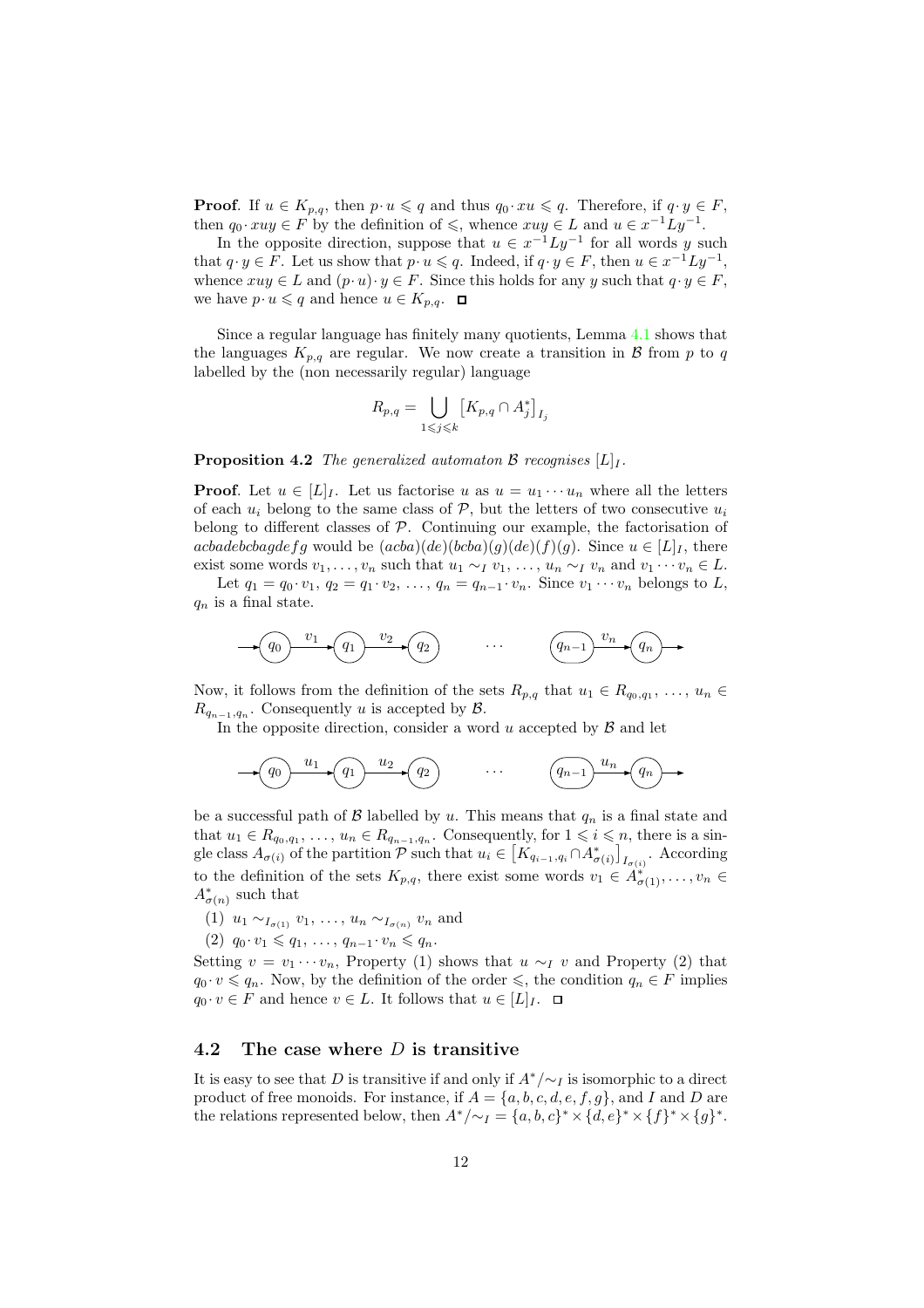

Suppose that  $A^*/\sim_I = A_1^* \times \cdots \times A_k^*$ . In this case, it is possible to express  $[L]_I$ as a shuffle product of k languages (one for each component). Denote by  $\pi_j$  the projection from  $A^*$  onto  $A_j^*$ , which is the morphism defined by

$$
\pi_j(a) = \begin{cases} a & \text{if } a \in A_j \\ 1 & \text{otherwise} \end{cases}
$$

and let  $\pi_I$  be the morphism from  $A^*$  onto  $A_1^* \times \cdots \times A_k^*$  defined by

$$
\pi_I(u)=(\pi_1(u),\ldots,\pi_k(u))
$$

This morphism is intimately connected to our problem, since  $u \sim_I v$  if and only if  $\pi_I(u) = \pi_I(v)$ . In particular, recall that  $[L]_I$  is regular if and only if  $\pi_I(L)$  is a recognisable subset of  $A_1^* \times \cdots \times A_k^*$ .

<span id="page-12-2"></span>**Proposition 4.3** Let L be a language of  $A^*$ . If

<span id="page-12-1"></span>
$$
\pi_I(L) = \bigcup_{1 \le i \le n} L_{i,1} \times \dots \times L_{i,k} \tag{3}
$$

where for  $1 \leq j \leq k$ , the languages  $L_{1,j}, \ldots, L_{n,j}$  are languages of  $A_j^*$ , then

<span id="page-12-0"></span>
$$
[L]_I = \bigcup_{1 \leq i \leq n} L_{i,1} \sqcup \cdots \sqcup L_{i,k} \tag{4}
$$

**Proof.** Let K denote the right hand side of [\(4\)](#page-12-0). We first show that  $[L]_I$  is a subset of K. Let  $u \in [L]_I$ . Then there is a word  $v \in L$  such that  $u \sim_I v$ . Let, for  $1 \leqslant j \leqslant k, v_j = \pi_j(v)$ . Then  $v \in v_1 \sqcup \cdots \sqcup v_k$  and thus  $(v_1, \ldots, v_k) \in \pi_I(L)$ . Therefore, one has  $(v_1, \ldots, v_k) \in L_{i,1} \times \cdots \times L_{i,k}$  for some  $i \in \{1, \ldots, n\}$ . Now, since  $u \sim_I v$ , the projections of u and v on each  $A_j^*$  coincide. It follows that  $u \in v_1 \sqcup \cdots \sqcup v_k$  and hence  $u \in L_{i,1} \sqcup \cdots \sqcup L_{i,k}$  and finally  $u \in K$ .

To prove the opposite inclusion, consider a word  $u \in K$ . Then one has  $u \in L_{i,1} \sqcup \cdots \sqcup L_{i,k}$  for some  $i \in \{1, \ldots, n\}$ . Therefore, there exist some words  $v_1 \in L_{i,1}, \ldots, v_k \in L_{i,k}$  such that  $u \in v_1 \sqcup \cdots \sqcup v_k$ . Now, since  $(v_1, \ldots, v_k) \in$  $L_{i,1} \times \cdots \times L_{i,k}$ , one gets by [\(3\)](#page-12-1)  $(v_1, \ldots, v_k) \in \pi_I(L)$ . Consequently, there exists a word  $v \in L$  such that  $\pi_I(v) = (v_1, \ldots, v_k)$ , that is  $v \in v_1 \sqcup \cdots \sqcup v_k$ . It follows that the projections of u and v on each  $A_j^*$  coincide and hence  $u \sim_I v$ . Thus  $u \in [L]_I$ .  $\Box$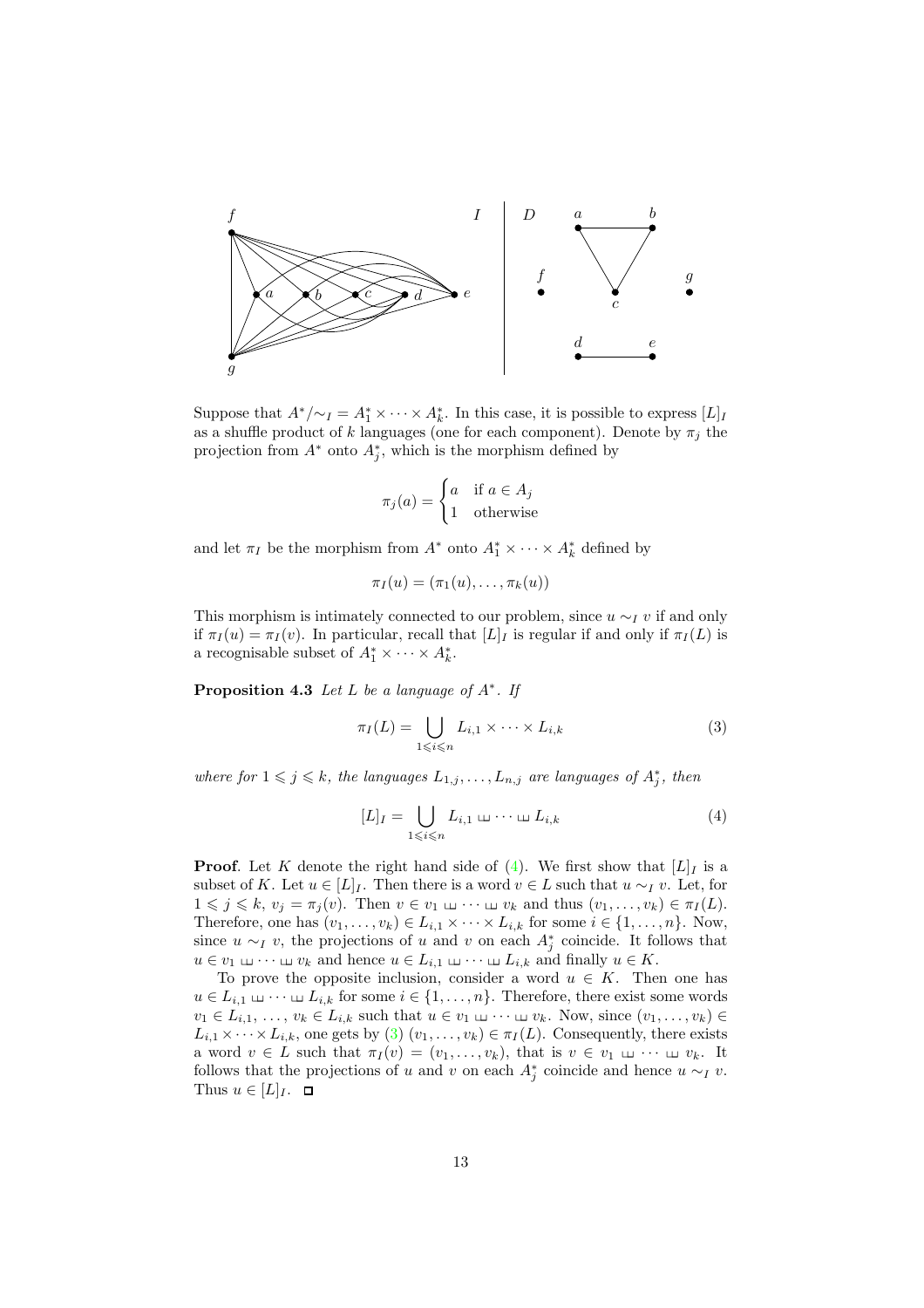## <span id="page-13-0"></span>5 Polynomials of group languages

Let us first recall some basic facts about polynomial of group languages. Recall that a positive variety of languages is a class of regular languages closed under union, intersection, quotients and inverses of morphisms.

**Theorem 5.1** The class  $Pol(G)$  is a positive variety of languages closed under shuffle, product and marked product.

**Proof.** It was shown in [\[36\]](#page-30-11) that  $Pol(\mathcal{G})$  is a positive variety of languages corresponding to the variety of finite ordered monoids  $\mathbf{PG}^+$ . It follows then from the results of  $[7]$  that  $Pol(G)$  is closed under shuffle. It is also closed under marked product by construction.

Let  $L$  and  $L'$  be two languages. Then

$$
LL' = \begin{cases} \bigcup_{a \in A} La(a^{-1}L') & \text{if } 1 \notin L' \\ \bigcup_{a \in A} La(a^{-1}L') \cup L & \text{if } 1 \in L' \end{cases}
$$

Let now  $L$  and  $L'$  be two group languages. Since group languages are closed under quotients,  $a^{-1}L'$  is a group language. It follows that  $LL'$  belongs to  $Pol(G)$  and it follows immediately that  $Pol(G)$  is closed under product.  $\square$ 

<span id="page-13-2"></span>We now prove a result which should be compared to Corollary [2.4](#page-5-0)

**Theorem 5.2** Let  $I$  be partial commutation on  $A$ . If, for each group language K of  $A^*$ ,  $[K]_I$  is a polynomial of group languages, then for each polynomial of group languages  $L$  of  $A^*$ ,  $[L]_I$  is a polynomial of group languages.

The short proof below was communicated to us by Pierre-Cyrille Héam.

**Proof.** Suppose that for each group language K of  $A^*$ ,  $[K]_I$  is a polynomial of group languages. Let now  $L$  be a polynomial of group languages of  $A^*$ . By Corollary [2.4,](#page-5-0)  $[L]_I$  is regular. Further, [\[33,](#page-30-12) Theorem 7.1] shows that L is open in the pro-group topology, which means that  $L$  is a (possibly infinite) union of group languages. By assumption, if K is a group language, then  $[K]_I$  is a polynomial of group languages and hence is open. It follows that  $[L]_I$  is a union of open sets and hence is also open. Therefore  $[L]_I$  is an open regular language and by [\[33,](#page-30-12) Theorem 7.1] again, it is a polynomial of group languages.  $\Box$ 

#### <span id="page-13-3"></span>5.1 Commutative closure

The main result of this section states that the commutative closure of a group language is regular, and is in fact a polynomial of group languages. We start with a proof of the weaker property, which relies only on Ramsey type arguments and will serve as a guide for the more technical proof of Theorem [6.2.](#page-22-0)

<span id="page-13-1"></span>Theorem 5.3 The commutative closure of a group language is regular.

**Proof.** Let  $L \subseteq A^*$  be a group language and let  $\pi : A^* \to G$  be its syntactic morphism. Let  $n = |G|$  and let N be the integer given by Corollary [3.2.](#page-7-4) We claim that for any letter  $a \in A$ ,  $a^N \sim_{[L]} a^{N+n}$ . Let  $g = \pi(a)$ .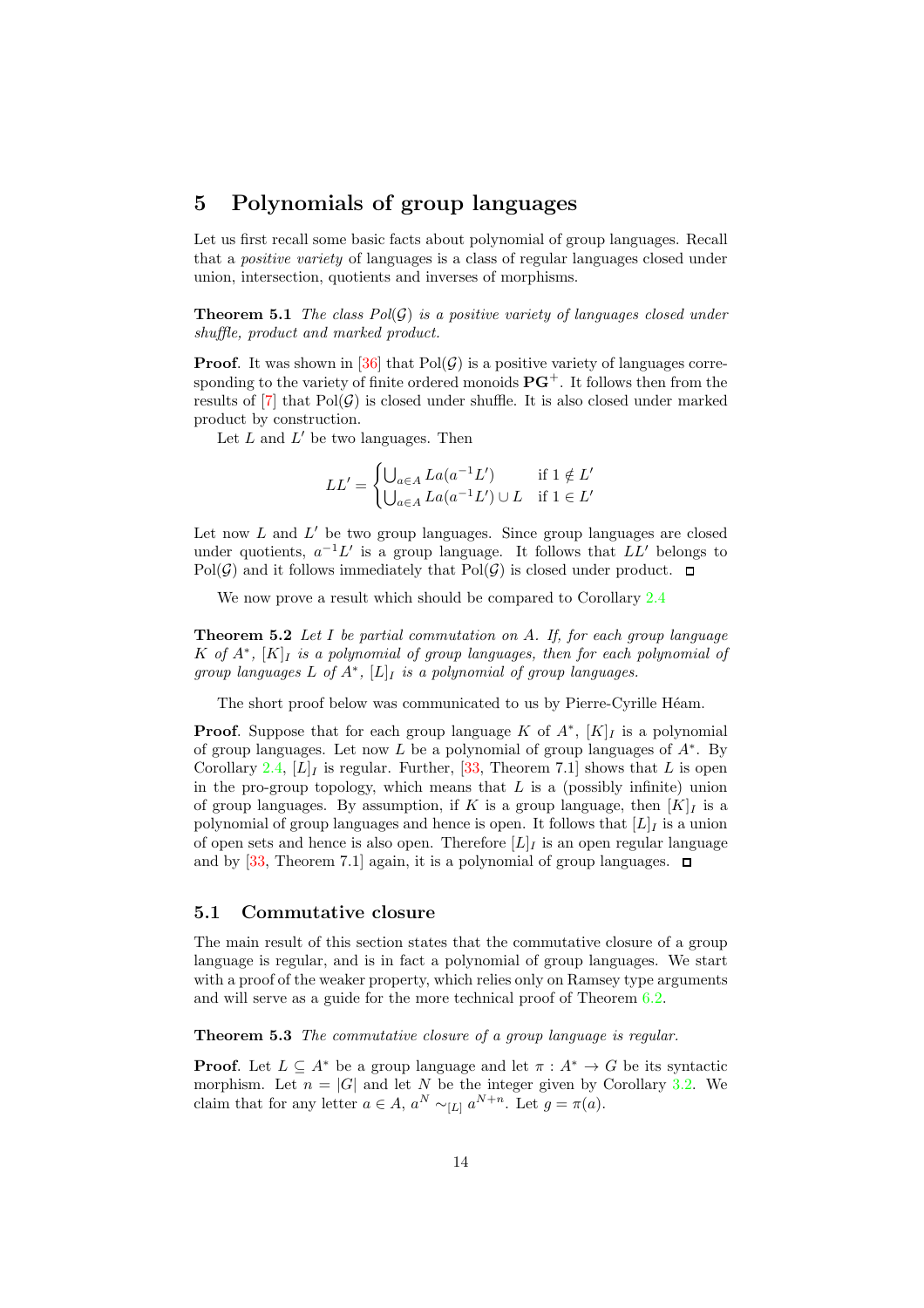Suppose that  $xa^Ny \in [L]$ . Then there exists a word w of L commutatively equivalent to  $xa^Ny$ . It follows that  $wa^n$  is commutatively equivalent to  $xa^{N+n}y$ . Further, since G is a finite group, one has  $g^n = 1$  by Lagrange's theorem, whence  $\pi(wa^n) = \pi(w)\pi(a^n) = \pi(w)$ . Thus the words w and wa<sup>n</sup> have the same syntactic image by  $\pi$  and hence  $wa^n \in L$ . Therefore  $xa^{N+n}y \in [L]$ .

Conversely, assume that  $xa^{N+n}y \in [L]$ . Then  $xa^{N+n}y$  is commutatively equivalent to some word of L, say  $w = u_0 a u_1 a \cdots u_{N-1} a u_N a u_{N+1}$ . By applying Corollary [3.2](#page-7-4) to the sequence of words  $u_0a, u_1a, \ldots, u_Na$ , we obtain a sequence  $0\leqslant i_0< i_1<\ldots< i_n\leqslant N$  such that

<span id="page-14-0"></span>
$$
\pi(u_{i_0}a\cdots au_{i_1-1}a) = \pi(u_{i_1}a\cdots au_{i_2-1}a) = \ldots = \pi(u_{i_{n-1}}a\cdots au_{i_{n-1}}a) = 1
$$
\n(5)

This implies in particular

<span id="page-14-1"></span>
$$
\pi(u_{i_0}a\cdots au_{i_1-1}) = \pi(u_{i_1}a\cdots au_{i_2-1}) = \ldots = \pi(u_{i_{n-1}}a\cdots au_{i_n-1}) = g^{-1} \quad (6)
$$

Let  $r$  and  $s$  be the words defined by

$$
w = r(u_{i_0}a \cdots a u_{i_1-1}a)(u_{i_1}a \cdots a u_{i_2-1}a)(u_{i_{n-1}}a \cdots a u_{i_n-1}a)s
$$

Since w is commutatively equivalent to  $xa^{N+n}y$ , the word

$$
w' = r(u_{i_0}a \cdots au_{i_1-1})(u_{i_1}a \cdots au_{i_2-1}) \cdots (u_{i_{n-1}}a \cdots au_{i_n-1})s
$$

is commutatively equivalent to  $xa^Ny$ . Furthermore, Formulas [\(5\)](#page-14-0) and [\(6\)](#page-14-1) show that  $\pi(w) = \pi(r)\pi(s)$  and  $\pi(w') = \pi(r)(g^{-1})^n \pi(s)$ . Since  $(g^{-1})^n = 1$  by Lagrange's theorem,  $\pi(w) = \pi(w')$  and thus  $w' \in L$ . It follows that  $xa^N y \in [L]$ , which proves the claim.

Now, the syntactic monoid of  $[L]$  is a commutative monoid in which each generator has a finite index. Since the alphabet is finite, this monoid is finite and thus  $[L]$  is regular.  $\Box$ 

Theorem [5.3](#page-13-1) indicates that the commutative closure of a group language is a commutative regular language. One may wonder whether, in turn, any commutative regular language is the commutative closure of a group language. The answer is no, but requires an improved version of Theorem [5.3.](#page-13-1)

<span id="page-14-2"></span>Theorem 5.4 The commutative closure of a group language is a polynomial of group languages.

**Proof.** Let L be a group language, let  $\pi : A^* \to G$  be its syntactic morphism and let  $R = \pi^{-1}(1)$ . Let K be the commutative closure of L. We claim that  $K = [K]_{\rightarrow R}$ . It suffices to prove that if  $xy \in K$  and  $r \in R$ , then  $xry \in K$ . Since  $xy \in K$ , there exists a word  $v \in L$  which is commutatively equivalent to xy. Thus the word vr is commutatively equivalent to xry. Now, since  $\pi(r) = 1$ , one gets

$$
\pi(vr) = \pi(v)\pi(r) = \pi(v)
$$

Therefore  $vr \in L$  and  $xry \in K$ , which proves the claim. It follows by Corollary [3.12](#page-9-4) that K is a polynomial of group languages.  $\Box$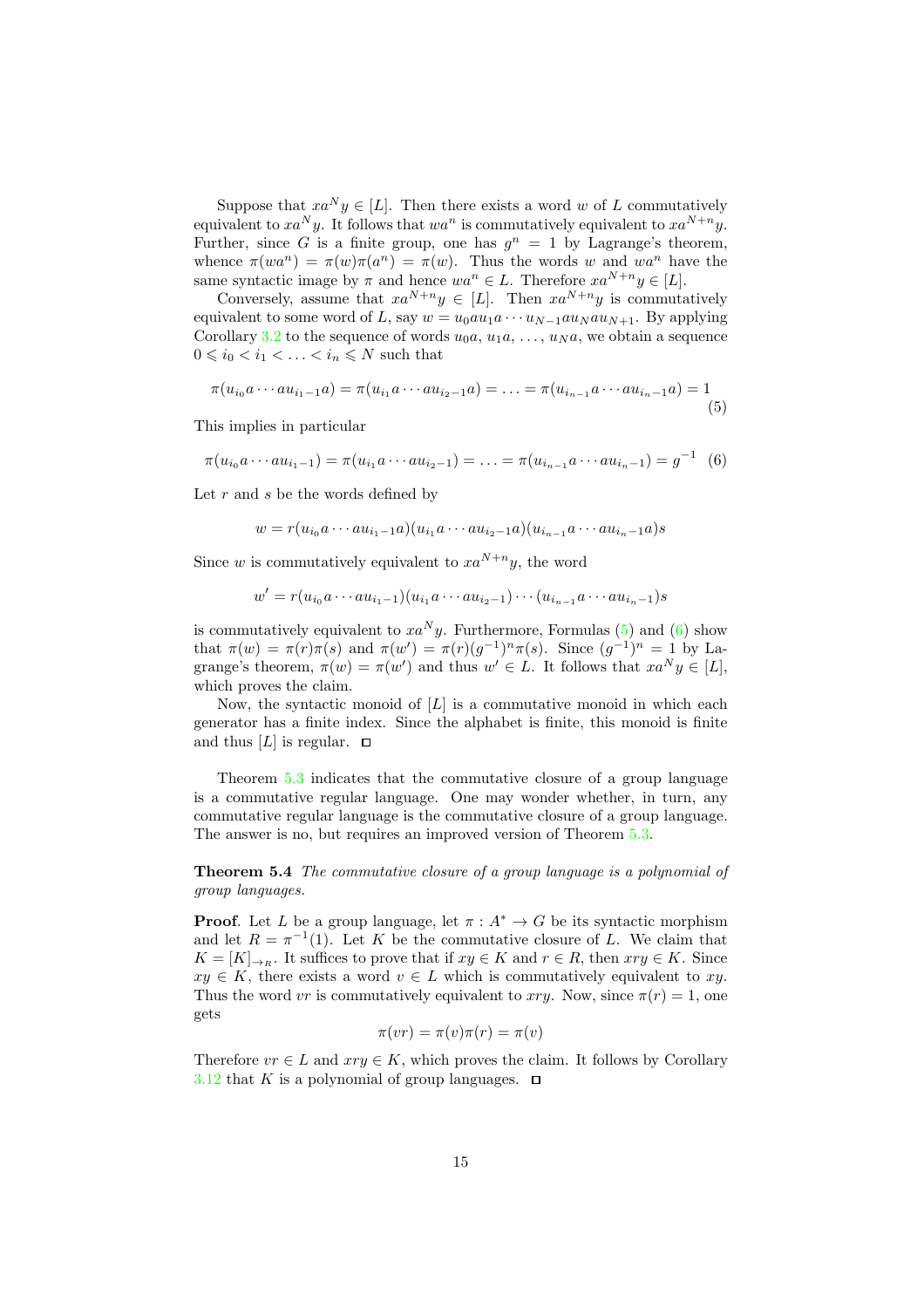**Example 5.1** Let  $A = \{a, b\}$  and let L be the group language of  $A^*$  accepted by the automaton represented below.



Thus L is recognised by the group of all permutations of a three-element set. Its commutative closure is the language  $L_1 + (a^3)^* + (b^2)^* + (b^2)^* ab(b^2)^* +$  $(b^2)^*ba(b^2)^*$ , where  $L_1 = A^*aA^*aA^*bA^* + A^*aA^*aA^* + A^*bA^*aA^*aA^*$ . Its minimal automaton is the following



Finally, one can write  $[L]$  as a polynomial of group languages as follows:  $[L] =$  $L_1 + L_2$  where  $L_2$  is the group language defined by

 $L_2 = \{u \in A^* \mid |u|_a \equiv 0 \bmod 3 \text{ and } |u|_b \equiv 0 \bmod 2 \text{ or } |u|_a \equiv 1 \bmod 3 \text{ and } |u|_b \equiv 1 \bmod 2 \}.$ 

The next example shows that the commutative closure of a group language is not in general a group language.

**Example 5.2** Let L be the set of words over  $A = \{a, b\}$  having an odd number of subwords equal to  $ab$ . Then  $L$  is a group language, but its commutative closure  $A^* a A^* b A^* \cup A^* b A^* a A^*$  is not a group language.

<span id="page-15-0"></span>Theorem [5.4](#page-14-2) can be extended to polynomials of group languages.

Corollary 5.5 The commutative closure of a polynomial of group languages is also a polynomial of group languages.

Proof. This is an immediate consequence of Theorems [5.2](#page-13-2) and [5.4.](#page-14-2) Here is another proof, which does not rely on topological arguments.

It is shown in  $[33]$  that for any polynomial of group languages L, there exists a morphism  $\pi : A^* \to G$  from  $A^*$  onto a finite group G such that L is a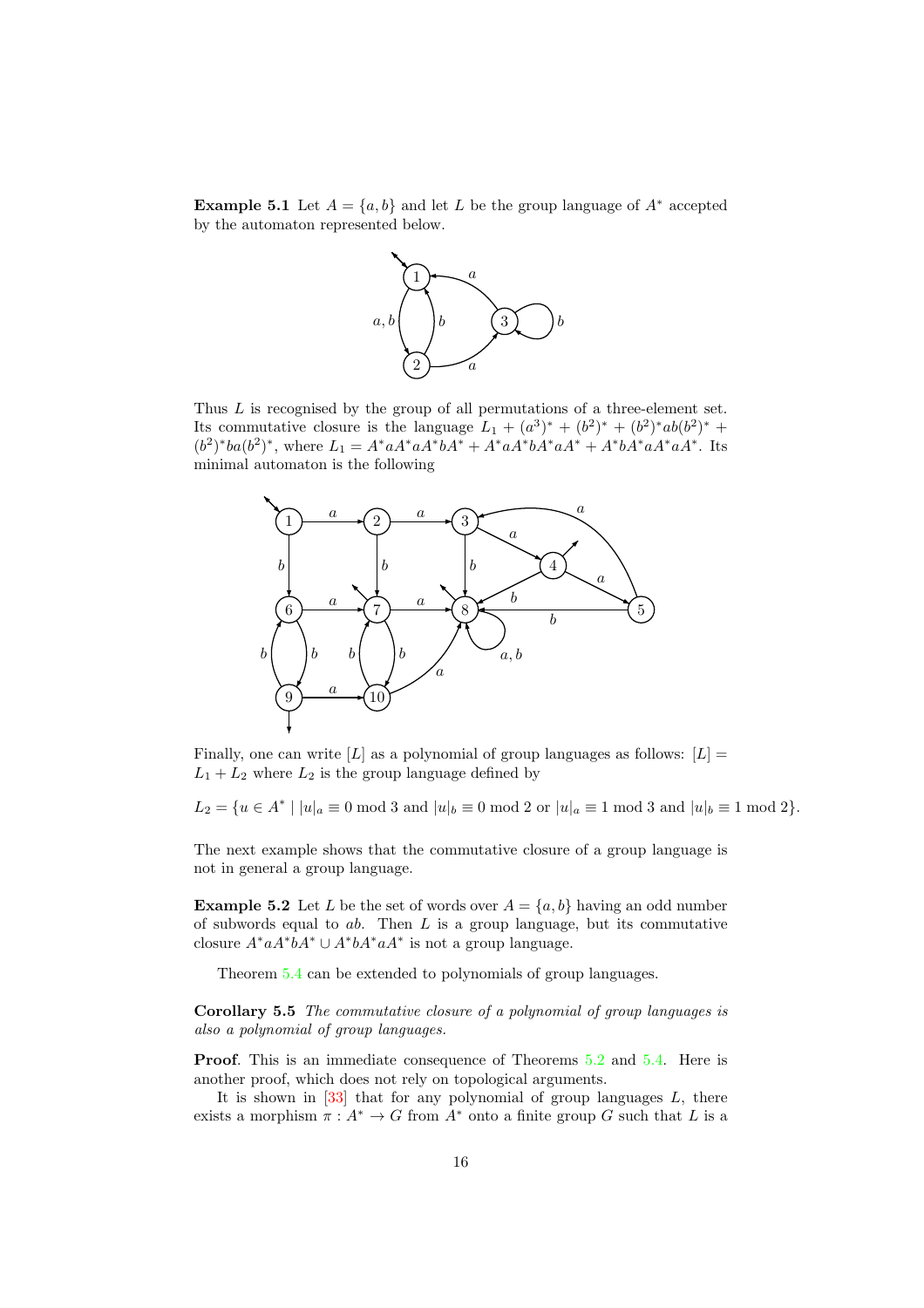finite union of monomials of the form  $Ra_1R \cdots Ra_nR$ , where  $R = \pi^{-1}(1)$  and  $a_1, \ldots, a_n$  are letters of A. Clearly, it suffices to prove the theorem when L is one of these monomials. Let  $K$  be its commutative closure. By Corollary [3.12,](#page-9-4) it suffices to prove that  $K = [K]_{\to R}$  to show that K is a polynomial of group languages.

Let x, y and r be words such that  $xy \in K$  and  $r \in R$ . Let v be a word of L commutatively equivalent to  $xy$ . Then vr is commutatively equivalent to xry. As an element of L, v can be written as  $r_0a_1r_1\cdots a_nr_n$  for some words  $r_0, \ldots, r_n \in R$ . Thus  $vr \in L$  since  $r_n r \in R$ . It follows that  $xry \in K$  and hence  $K = [K]_{\rightarrow R}$ . □

#### 5.2 Closure under partial commutations

Some of the results of Section [5.1](#page-13-3) can be extended to partial commutations, usually under some restrictions on the set  $I$ . We consider the following subcases: first when D consists of a clique and some isolated vertices, then the more general case where D is transitive and finally an extension of this latter case.

#### <span id="page-16-0"></span>5.2.1 A simple case

We first consider the case when D consists of a clique and some isolated vertices. An example is represented below, with  $A = \{a, b, c, d, e\}.$ 



<span id="page-16-1"></span>In this case, it is not too hard to modify the proofs of Theorem [5.4](#page-14-2) and Corollary [5.5](#page-15-0) to obtain the following results:

**Theorem 5.6** Let  $I$  be a partial commutation such that  $D$  consists of a clique and some isolated vertices. If L is a group language, then  $[L]$  is a polynomial of group languages.

**Proof.** Let L be a group language, let  $\pi : A^* \to G$  be its syntactic morphism and let  $R = \pi^{-1}(1)$ . We also denote by B the set of vertices of the clique D and by C the set  $A \setminus B$ . For instance, in our example, we get  $B = \{a, b, c\}$  and  $C = \{d, e\}.$  We claim that the language  $K = [L]_I$  satisfies  $K = [K]_{\to B}$ . Let  $u \in K$  and let  $r \in R$ . Let us write u as  $u_0b_1u_1 \cdots b_ku_k$ , where  $b_1, \ldots, b_k \in B$ and  $u_0, \ldots, u_k \in C^*$ . If  $u = xy$ , there is an index i and a factorisation  $u_i = u'_i u''_i$ such that  $x = u_0 b_1 u_1 \cdots b_i u'_i$  and  $y = u''_i b_{i+1} u_{i+1} \cdots b_k u_k$ .

Since  $u \in K$ , there exists a word  $v \in L$  such that  $u \sim_I v$ . It follows that  $\pi_B(u) \sim_I \pi_B(v)$  and since the restriction of I to  $B \times B$  is the equality, one can write v as  $v_0b_1v_1 \cdots b_kv_k$  with  $v_0, \ldots, v_k \in C^*$ . Further, since  $\pi_C(u) \sim_I$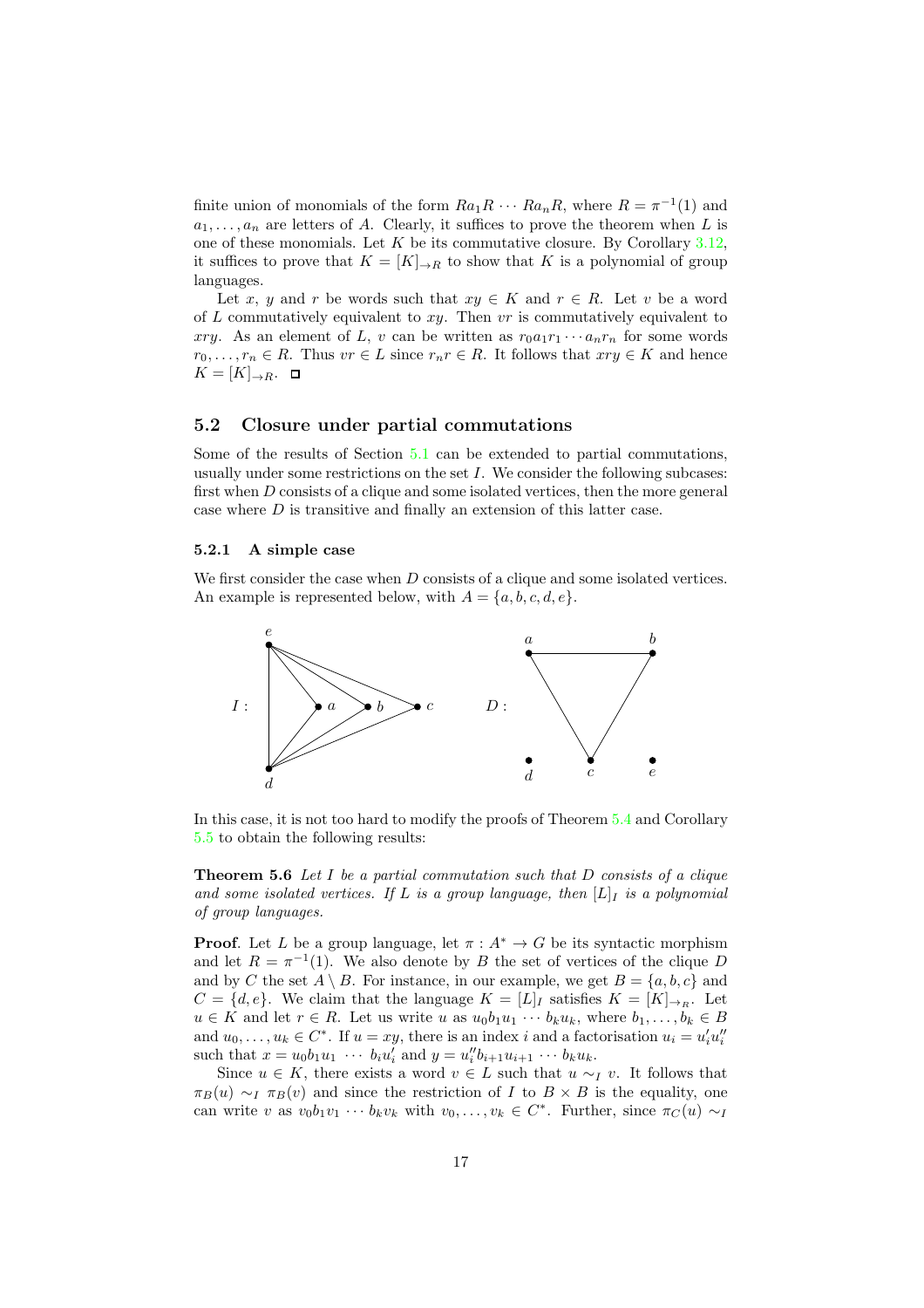$\pi_C(v)$  and since the restriction of I to  $C \times C$  is a total commutation, one has  $u_0u_1 \cdots u_k \sim_l v_0v_1 \cdots v_k.$ 

Consider the word  $w = (v_0b_1v_1 \cdots v_{i-1}b_i)r(v_ib_{i+1} \cdots b_kv_k)$ . Since  $\pi(r) = 1$ , one gets

$$
\pi(w) = \pi(v_0 b_1 v_1 \cdots v_{i-1} b_i) \pi(r) \pi(v_i b_{i+1} \cdots b_k v_k)
$$
  
=  $\pi(v_0 b_1 v_1 \cdots v_{i-1} b_i) \pi(v_i b_{i+1} \cdots b_k v_k) = \pi(v)$ 

and hence  $w \in L$ . Further, since the letters of C commute with any other letter and since  $u_0u_1 \cdots u_k \sim_l v_0v_1 \cdots v_k$ , one gets

$$
w \sim_I b_1 \cdots b_i r b_{i+1} \cdots b_k v_0 \cdots v_k
$$
  
\sim\_I b\_1 \cdots b\_i r b\_{i+1} \cdots b\_k u\_0 \cdots u\_k \sim\_I x r y

It follows that  $w \sim_l xry$  and hence  $xry \in K$ , which proves the claim. The result now follows from Corollary [3.12.](#page-9-4)  $\Box$ 

**Corollary 5.7** Let I be a partial commutation such that D consists of a clique and some isolated vertices. If L is a polynomial of group languages, then  $[L]_I$ is a polynomial of group languages.

**Proof.** The proof is similar to that of Corollary  $5.\overline{5}$ .  $\Box$ 

#### 5.2.2 The case where  $D$  is transitive

In this section we extend the results of Section [5.2.1](#page-16-0) to the more general case where  $D$  is transitive, already considered in Section [4.2.](#page-11-0)

The proof we present is totally different from that of Theorem [5.6,](#page-16-1) which does not seem to generalize easily to the transitive case. We adapt an argument from [\[6,](#page-29-10) Proposition 9.6] to compute  $\pi_I(L)$  in the special case of a group language. Let  $\pi: A^* \to G$  be the syntactic morphism of a group language L.

<span id="page-17-1"></span>**Proposition 5.8** Let  $N = k |G|^{k+2}$  and, for  $1 \leq i \leq k$ , let  $R_i = A_i^* \cap \pi^{-1}(1)$ . Then the following formula holds:

<span id="page-17-0"></span>
$$
\pi_I(L) = \bigcup (u_1 \uparrow R_1) \times \cdots \times (u_k \uparrow R_k) \tag{7}
$$

where the union runs over the set E of k-tuples of words  $(u_1, \ldots, u_k) \in \pi_I(L)$ such that  $|u_1|, \ldots, |u_k| \leq N$ .

Proof. First observe that the conditions

$$
(u_1 \ldots, u_k) \in \pi_I(L)
$$
 and  $L \cap (u_1 \sqcup \cdots \sqcup u_k) \neq \emptyset$ 

are equivalent. We shall use freely this remark in the remainder of the proof.

Let  $K$  denote the right hand side of  $(7)$ . We first prove that  $K$  is a subset of  $\pi_I(L)$ . If t is a k-tuple of K, there is a k-tuple  $(u_1, \ldots, u_k) \in E$  such that

$$
t = (r_{1,0}a_{1,1}r_{1,1}\cdots a_{1,n_1}r_{1,n_1},\ldots,r_{k,0}a_{k,1}r_{k,1}\cdots a_{k,n_k}r_{k,n_k})
$$

where, for  $1 \leqslant i \leqslant k$ ,  $u_i = a_{i,1} \cdots a_{i,n_i}$  and  $r_{i,j} \in R_i$  for  $0 \leqslant j \leqslant n_i$ .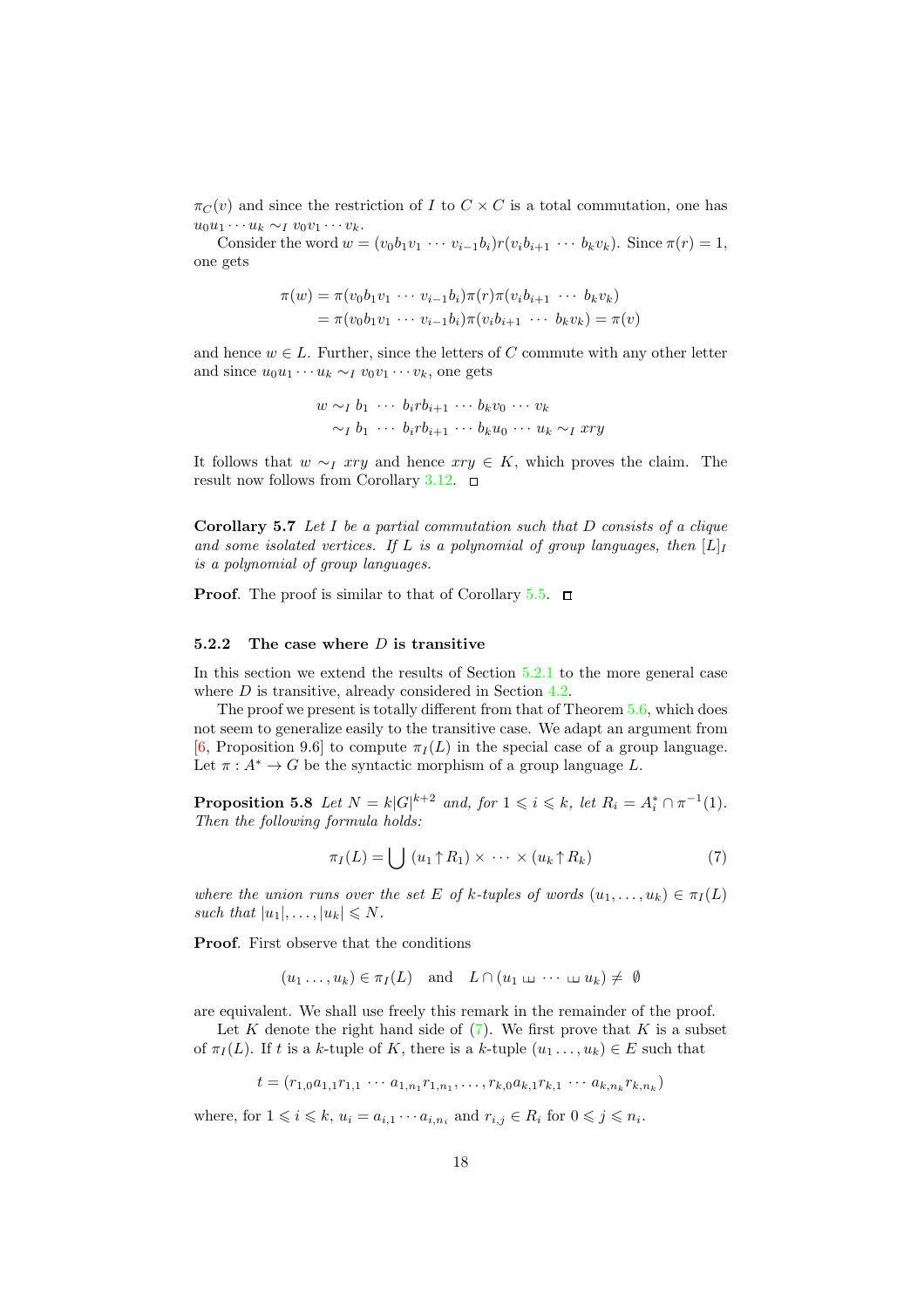Since  $(u_1, \ldots, u_k) \in E$ , there exists a word  $u \in L$  such that  $\pi_I(u) =$  $(u_1, \ldots, u_k).$ 

Thus u belongs to  $u_1 \sqcup \cdots \sqcup u_k$ . Let us replace each letter  $a_{i,j}$  in u by the word  $r_{i,j-1}a_{i,j}$  if  $j < n_i$  and by  $r_{i,n_i-1}a_{i,n_i}r_{i,n_i}$  if  $j = n_i$ . Let us do this operation for  $1 \leq i \leq k$  and  $1 \leq j \leq n_i$ . Since  $\pi(r_{i,j}) = 1$  for all  $i, j$ , the resulting word  $v$  has the following properties:

- (1) for  $1 \le i \le k$ ,  $\pi_i(v) = r_{i,0} a_{i,1} r_{i,1} \cdots a_{i,n_i} r_{i,n_i}$  and hence  $\pi_I(v) = t$ ,
- (2)  $\pi(v) = \pi(u)$  and thus  $v \in L$ .

It follows that  $t \in \pi_I(L)$  and therefore K is a subset of  $\pi_I(L)$ .

In the opposite direction, consider a k-tuple  $t = (u_1, \ldots, u_k) \in \pi_I(L)$ . We prove that  $t \in K$  by induction on  $|t| = |u_1| + \ldots + |u_k|$ . First assume that  $|t| \leq N$ . Then  $t \in E$  and thus  $t \in (u_1 \uparrow R_1) \times \cdots \times (u_k \uparrow R_k)$ , since  $1 \in R_i$  for  $1 \leq i \leq k$ . It follows that t belongs to K.

We may now assume that  $|t| > N$ . By assumption, there is a word  $u \in L$  such that  $\pi_I(u) = (u_1, \ldots, u_k)$ . First suppose that, for some i, u contains a factor of length  $\geqslant |G|$  in  $A_i^*$ . Then by Lemma [3.8,](#page-8-1) this factor contains a nonempty factor in  $R_i$  and thus  $u = u' x u''$  with  $x \in R_i \cap A^+$ . It follows by Lemma [3.4](#page-7-2) that  $u'u'' \in L$ . Further, x is also a factor of  $u_i$ , so that  $u_i = u'_i x u''_i$ . Let  $t' = \pi_I(u'u'')$ . Then  $t' = (u_1, \ldots, u_{i-1}, u'_i u''_i, u_{i+1}, \ldots, u_k)$  and since  $|t'| < |t|$ , one gets  $t' \in K$ by the induction hypothesis. Therefore, there is a k-tuple  $(v_1, \ldots, v_k) \in E$  such that  $t' \in (v_1 \uparrow R_1) \times \cdots \times (v_k \uparrow R_k)$ . In particular,  $u'_i u''_i \in v_i \uparrow R_i$  and by Lemma [3.5,](#page-8-0)  $u_i = u'_i x u''_i \in v_i \uparrow R_i$ . It follows that  $t \in (v_1 \uparrow R_1) \times \cdots \times (v_k \uparrow R_k)$  and hence  $t \in K$ .

Suppose now that u has no factor of length  $\geqslant |G|$  in  $A_i^*$ . Let us factorize u as

$$
u = u_{1,1}u_{1,2}\cdots u_{1,k}u_{2,1}\cdots u_{2,k}\cdots u_{n,1}\cdots u_{n,k}
$$

where, for  $1 \leqslant j \leqslant n$  and  $1 \leqslant i \leqslant k$ ,  $u_{j,i} \in A_i^*$  and  $u_{j,1} \cdots u_{j,k} \neq 1$ . For instance, if  $A_1 = \{a, b\}$ ,  $A_2 = \{c\}$  and  $A_3 = \{d, e\}$ , the factorization of the word cabddabcade would be  $(1)(c)(1)(ab)(1)(dd)(ab)(c)(1)(a)(1)(de)$ . Since u has no factor of length  $\geqslant |G|$  in  $A_i^*$ , the length of each word  $u_{i,j}$  is strictly less than |G|. On the other hand,  $|u|=|t|>N$  and thus  $n>|G|^{k+1}$ . Note that

$$
\pi_I(u) = (u_{1,1} \cdots u_{n,1}, u_{1,2} \cdots u_{n,2}, \ldots, u_{1,k} \cdots u_{n,k})
$$

Let, for  $1 \leq r \leq n$ ,  $g_r$  be the element of the group  $G^{k+1}$  defined by

$$
g_r = (\pi(u_{r,1}), \pi(u_{r,2}), \ldots, \pi(u_{r,k}), \pi(u_{r,1}u_{r,2} \cdots u_{r,k}))
$$

By Lemma [3.3,](#page-7-3) applied to the group  $G^{k+1}$ , there exist two indices i and j, with  $i \leq j \leq |G|^{k+1}$  such that  $g_i \cdots g_j = (1, \ldots, 1)$  which means that for  $1 \leq s \leq k$ ,  $u_{i,s} \cdots u_{j,s} \in R_s$  and that  $(u_{i,1}u_{i,2} \cdots u_{i,k}) \cdots (u_{j,1}u_{j,2} \cdots u_{j,k}) \in \pi^{-1}(1)$ . Now, since  $u \in L$ , it follows by Lemma [3.4](#page-7-2) that

$$
(u_{1,1} \cdots u_{1,k}) \cdots (u_{i-1,1} \cdots u_{i-1,k})(u_{j+1,1} \cdots u_{j+1,k}) \cdots (u_{n,1} \cdots u_{n,k}) \in L
$$

<span id="page-18-0"></span>Therefore the k-tuple  $(u_{1,1} \cdots u_{i-1,1}u_{j+1,1} \cdots u_{n,1}, \ldots, u_{1,k} \cdots u_{i-1,k}u_{j+1,k} \cdots u_{n,k})$ belongs to  $\pi_I(L)$  and by the induction hypothesis, also belongs to K. It follows by Lemma [3.5](#page-8-0) that  $(u_{1,1} \cdots u_{n,1}, u_{1,2} \cdots u_{n,2}, \ldots, u_{1,k} \cdots u_{n,k})$  belongs to K. Therefore  $\pi_I(L) = K$ .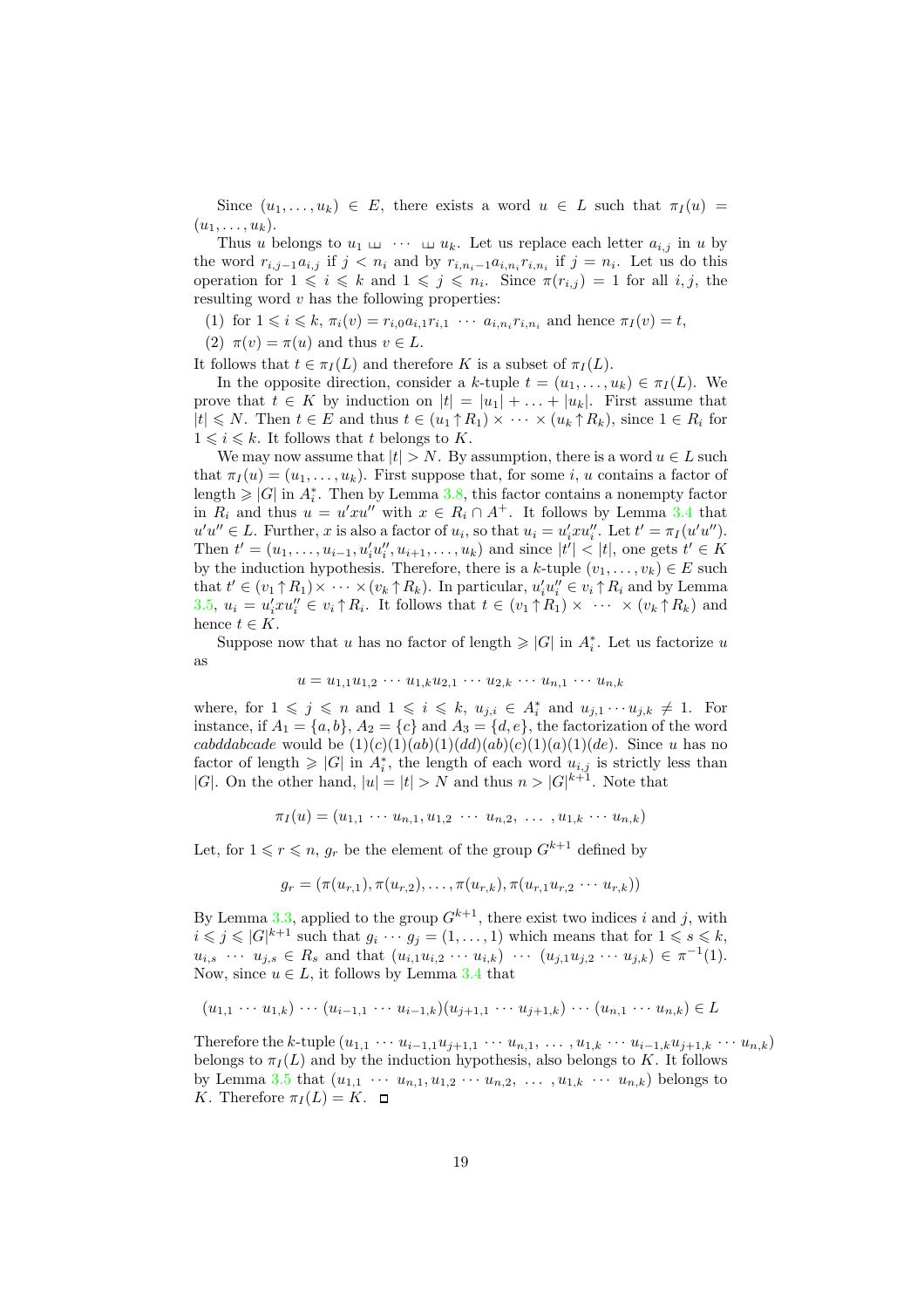**Theorem 5.9** Let I be a partial commutation such that  $D$  is transitive. If  $L$ is a group language, then  $[L]_I$  is a polynomial of group languages.

**Proof.** It follows from Proposition  $5.8$  that if L is a group language, then  $\pi_I(L) = \bigcup_{1 \leq i \leq n} L_{i,1} \times \cdots \times L_{i,k}$ , where each language  $L_{i,j}$  is a polynomial of group languages. Since  $Pol(\mathcal{G})$  is closed under shuffle, the result now follows from Proposition [4.3](#page-12-2) and more precisely from [\(4\)](#page-12-0).  $\Box$ 

<span id="page-19-0"></span>**Corollary 5.10** Let  $I$  be a partial commutation such that  $D$  is transitive. If L is a polynomial of group languages, then  $[L]$  is also a polynomial of group languages.

**Proof.** The result follows from Theorems [5.2](#page-13-2) and [5.9,](#page-18-0) but we give also a direct proof.

Since  $Pol(\mathcal{G})$  is closed under shuffle, it suffices, by Proposition [4.3,](#page-12-2) to prove that if  $L \in Pol(G)$ , then  $\pi_I(L)$  is a finite union of languages of the form  $L_1 \times$  $\cdots \times L_k$ , where  $L_i \in \text{Pol}(\mathcal{G})(A_i^*)$  for  $1 \leq i \leq k$ .

Since  $\pi_I$  is a morphism, it preserves union and product. Therefore it suffices to prove the result if L is of the form  $L_0a_1L_1\cdots a_nL_n$ , where  $L_0, \ldots, L_n$  are group languages. Theorem [5.9](#page-18-0) shows that the result holds for the languages  $L_0, L_1, \ldots, L_n$ , since they are group languages. Further, if a is a letter, then  $\pi_I(a) = (1, \ldots, 1, a, 1, \ldots, 1)$ , where the *i*-th component is a if and only if  $a \in A_i$ . It follows that  $\pi_I (L_0 a_1 L_1 \cdots a_n L_n)$  is a finite union of languages of the form  $R_1 \times \cdots \times R_k$ , where each language  $R_i$  is a product of the form  $S_0 c_1 S_1 \cdots c_r S_r$ , with  $S_0, \ldots, S_r \in Pol(\mathcal{G})(A_i^*)$  and each  $c_j$  is either a letter of  $A_i$  or the empty word. But since  $Pol(\mathcal{G})$  is closed under product and marked product,  $R_i$  belongs to  $Pol(\mathcal{G})(A_i^*).$ 

#### 5.2.3 A more general case

Let  $(A_1, I_1), \ldots, (A_k, I_k)$  be the connected components of the graph  $(A, I)$  and put, for  $1 \leqslant j \leqslant k$ ,

$$
D_j = \{(a, b) \in A_j \times A_j \mid (a, b) \notin I_j\}
$$

<span id="page-19-1"></span>**Theorem 5.11** Suppose that, for  $1 \leq i \leq k$ ,  $(A_i, D_i)$  is transitive. Then, if L is a polynomial of group languages,  $[L]_I$  is regular.

**Proof.** Formula [\(2\)](#page-10-1) shows that if  $L \in Pol(\mathcal{G})(A^*)$ , then the language  $K_{p,q}$  is also in  $Pol(\mathcal{G})(A^*)$ . Since  $Pol(\mathcal{G})$  is a positive variety of languages, it is closed under inverse of morphisms. In particular, if  $\imath$  denotes the identity map from  $A_j^*$  into  $A^*$ , one has  $K_{p,q} \cap A_j^* = i^{-1}(K_{p,q})$  and thus  $K_{p,q} \cap A_j^*$  belongs to  $\text{Pol}(\mathcal{G})(A_j^*)$ . If  $(A_j, D_j)$  is transitive, it follows from Corollary [5.10](#page-19-0) that  $R_{p,q}$  is in  $Pol(\mathcal{G})(A^*)$ . Finally  $[L]_I$  is regular by Proposition [4.2.](#page-11-1)

Note that the condition on I given in the statement of Theorem  $5.11$  is more general than D be transitive. For instance, the partial commutation of Example [5.3](#page-20-0) below satisfies the conditions of Theorem [5.11](#page-19-1) but the corresponding set D is not transitive. We now give a simple graph theoretic interpretation of this condition.

Let us adopt a [standard graph terminology](http://www.graphclasses.org/smallgraphs.html#nodes4) [\[22\]](#page-30-13) and denote respectively by  $P_3$ ,  $P_4$  and paw the graphs represented below: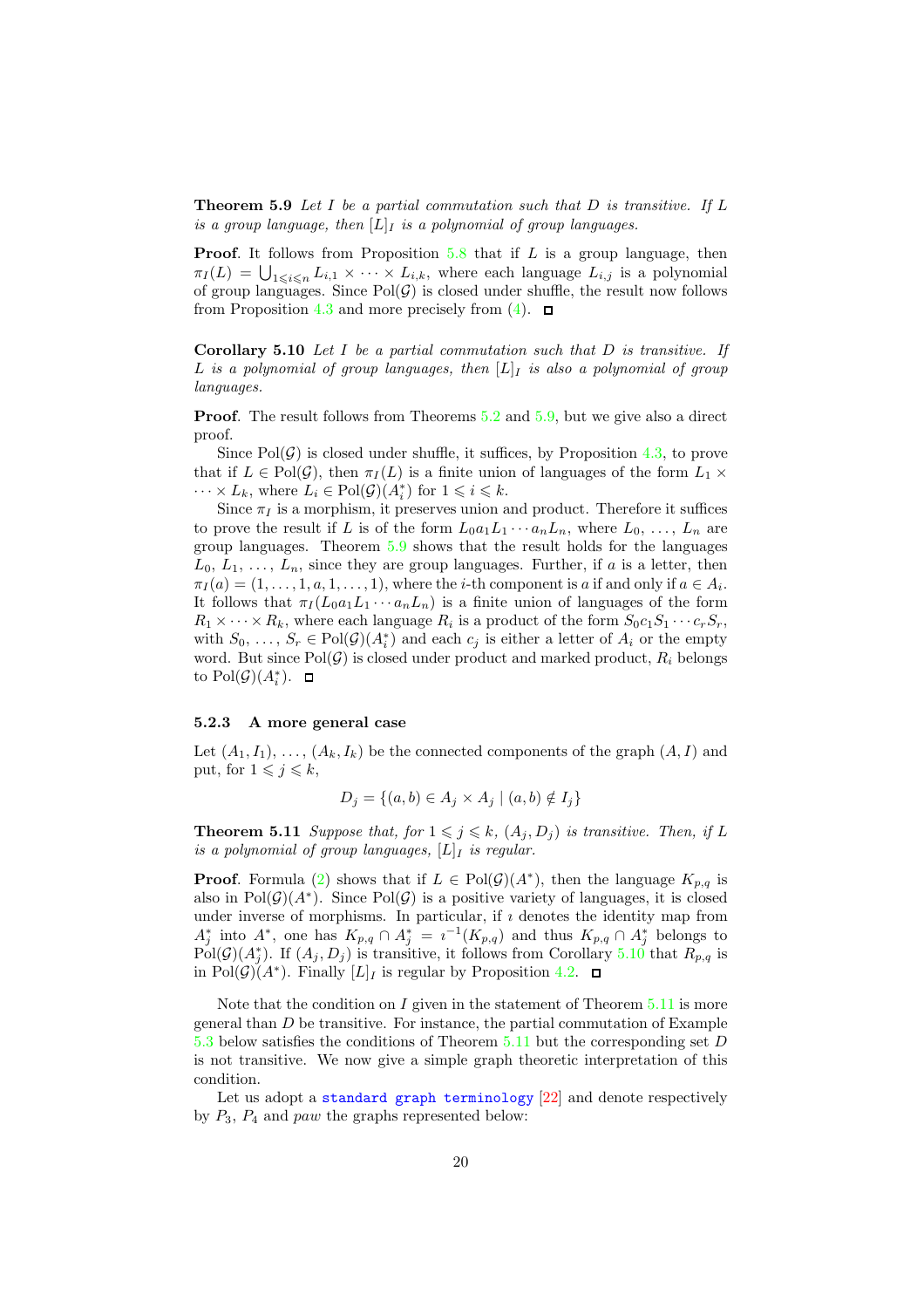

The graph co- $P_3$  is the complement of the graph  $P_3$ .

We recall a few definitions from graph theory. The distance between two vertices of a graph is the number of edges in a shortest path connecting them. The diameter of a graph is the greatest distance between two vertices of the graph. Let G and H be two graphs. Let us say that a graph  $G$  is  $H$ -free if there is no subgraph of G isomorphic to  $H$ . A  $P_4$ -free graph is called a *cograph*.

**Proposition 5.12** Let I be a partial commutation, let  $(A_1, I_1), \ldots, (A_k, I_k)$  be the connected components of the graph  $(A, I)$  and let  $(A_i, D_j)$  be the complement graph of  $(A_j, I_j)$ . Then the following conditions are equivalent:

- (1) for  $1 \leq j \leq k$ ,  $(A_j, D_j)$  is transitive,
- (2) the graph  $(A, I)$  is a paw-free cograph.

**Proof.** (1) implies (2). Suppose that (1) is satisfied but (2) is not. If there is a subgraph of  $(A, I)$  isomorphic to  $P_4$ , then the four vertices  $a, b, c, d$  are in the same connected component, say  $(A_i, I_i)$ . However,  $(a, d)$  and  $(d, b)$  are in  $(A_i, D_i)$  but  $(a, b)$  is not. This contradicts the fact that  $(A_i, D_i)$  is transitive.

Suppose now there is a subgraph of  $(A, I)$  isomorphic to paw. Again,  $(a, d)$ and  $(d, b)$  are in  $(A_i, D_i)$ , but  $(a, b)$  is not. This contradicts the fact that  $(A_i, D_i)$  is transitive.

(2) implies (1). First observe that  $(A_i, D_i)$  is transitive if and only if the graph  $(A_j, I_j)$  is (co-P<sub>3</sub>)-free. Suppose that  $(A, I)$  is a paw-free cograph. Then every graph  $(A_i, I_j)$  is a connected paw-free cograph and thus is either trianglefree or  $(co-P_3)$ -free [\[30\]](#page-30-14). Therefore it suffices to show that if G is a connected triangle-free cograph, then it is  $\text{co-}P_3$ -free. It follows from [\[13,](#page-29-14) Theorem 2] that in a connected cograph, every subgraph has diameter  $\leq 2$ . Suppose that G contains a copy of co-P<sub>3</sub>: an edge  $(a, b)$ , a vertex c such that nor  $(c, a)$  nor  $(c, b)$  are edges of G. Since G is connected and has diameter  $\leq 2$ , there is path of length 2 from c to a, say  $(c, d), (d, a)$ . Now, since G is triangle-free,  $(d, b)$  is not an edge and  $(c, d), (d, a), (a, b)$  form a subgraph isomorphic to  $P_4$ , a contradiction.  $\Box$ 

<span id="page-20-1"></span>Other characterizations of paw-free cographs can be found in [\[8\]](#page-29-15). We can now state the last result of this section.

**Theorem 5.13** Let L be a polynomial of group languages. If the graph  $(A, I)$ is a paw-free cograph, then  $[L]_I$  is regular.

One may wonder whether under the conditions of Theorem [5.13,](#page-20-1) the language  $[L]_I$  is a polynomial of group languages. The following example gives a negative answer to this question.

<span id="page-20-0"></span>**Example 5.3** Let  $A = \{a, b, c\}$  and let I be the partial commutation defined by  $ab \sim_L ba$ . Let L be the set of words having an even number of subwords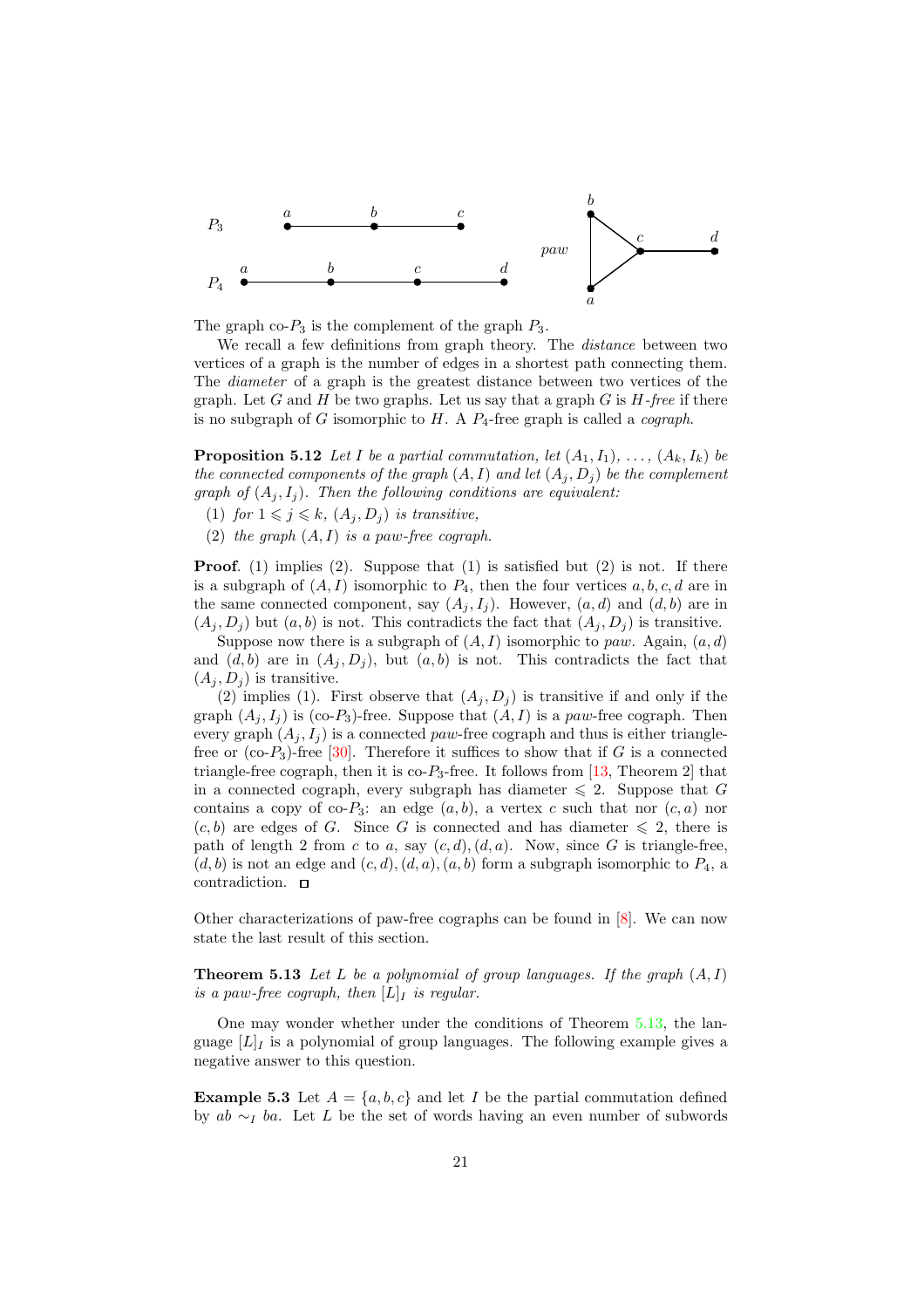equal to ab. Then L is a group language. We claim that  $[L]_I$  is not a polynomial of group languages. Indeed, one has  $aab \in L$ , whence  $aba \in [L]_I$ . However, for each  $n > 0$ , one has  $abc^n a \notin [L]_I$ . It follows by [\[33,](#page-30-12) Theorem 7.1] that  $[L]_I$  is not a polynomial of group languages.

Example [5.3](#page-20-0) also shows that  $Pol(\mathcal{G})$  is not closed under partial commutation.

## <span id="page-21-0"></span>6 Languages of  $W$

We now define the class of regular languages  $W$  first introduced and studied in [\[6,](#page-29-10) [7\]](#page-29-9).

The class  $W$  is the unique maximal positive variety of languages which does not contain the language  $(ab)^*$ , for all letters  $a \neq b$ . It is also the unique maximal positive variety satisfying the two following conditions: it is proper, that is, strictly included in the variety of regular languages, and it is closed under the shuffle operation. It is also the largest proper positive variety closed under length-preserving morphisms. Being closed under intersection, union, quotients, shuffle, concatenation, length-decreasing morphisms and inverses of morphisms,  $W$  is a quite robust class, which strictly contains the classes APC.  $Pol(\mathcal{C}om)$  and  $Pol(\mathcal{G})$ .

The class W has an algebraic characterization  $[6, 7]$  $[6, 7]$  which requires a few auxiliary definitions. Recall that an *ideal* of a monoid M is a subset  $I \subseteq M$  such that  $MIM \subseteq I$ . A nonempty ideal I is called *minimal* if, for every nonempty ideal J of M,  $J \subseteq I$  implies  $J = I$ . Every finite monoid admits a unique minimal ideal. Let  $a$  and  $b$  be two elements of a monoid. Then  $b$  is an *inverse of*  $a$  if  $aba = a$  and  $bab = b$ . Now, a regular language belongs to W if and only if its syntactic ordered monoid  $(M, \leqslant)$  satisfies the following condition  $(*)$ :

For any pair  $(a, b)$  of mutually inverse elements of M, and any element  $z$  of the minimal ideal of the submonoid generated by  $a$  and  $b$ ,  $(abzab)^{\omega} \leq ab.$ 

The finite ordered monoids satisfying  $(*)$  form a variety of ordered monoids W [\[7\]](#page-29-9). Condition (∗) might appear quite involved, but has an important consequence: the variety  $W$  is decidable. That is, given a regular language  $L$ , one can decide whether or not L belongs to  $\mathcal W$ . We also mention for the specialists that W contains the variety of finite monoids DS.

#### 6.1 Commutative closure of  $W$

The main result of this section states that  $W$  is closed under commutative closure. In fact, we prove a stronger result, which relates the period of a language of  $W$  to the period of its commutative closure. We will need the following proposition.

<span id="page-21-1"></span>**Proposition 6.1** Let L be a commutative language of  $A^*$  and let d be a positive integer. If there exists  $N > 0$  such that, for each letter c of A,  $c^{N+d} \leq L c^N$ , then L is regular and its period divides d.

Proof. It follows from [\[14,](#page-29-11) Theorem 6.6.2, page 215] that, under these conditions, L is a regular language. Let  $\omega$  be the exponent of L. The relation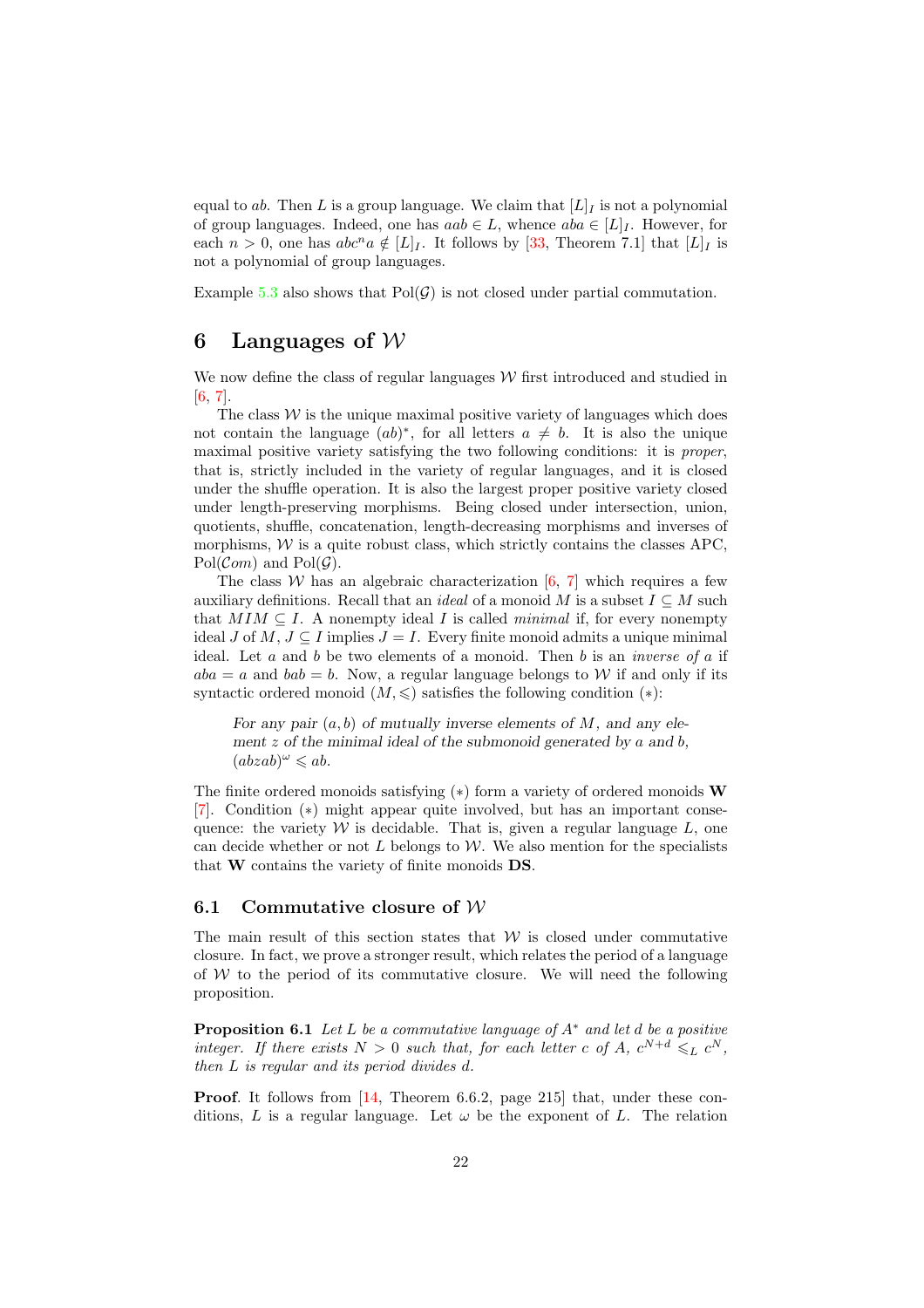$c^{N+d} \leqslant_L c^N$  gives  $c^{N(\omega-1)}c^{N+d} \leqslant_L c^{N(\omega-1)}c^N$ , whence  $c^{N(\omega+d)} \leqslant_L c^{N(\omega)}$  and since  $c^{\omega} \sim_L c^{2\omega} \sim_L c^{N\omega}$ , one gets finally  $c^{\omega+d} \leq_L c^{\omega}$ . It follows that

 $c^{\omega} \sim_L c^{\omega + \omega d} \leq L \ldots \leq_L c^{\omega + 2d} \leq_L c^{\omega + d} \leq_L c^{\omega}$ 

and hence  $c^{\omega} \sim_L c^{\omega+d}$ . Since L is commutative, its syntactic monoid is commutative and therefore  $u^{\omega} \sim_L u^{\omega+d}$  for all  $u \in A^*$ . It follows that the period of L divides  $d. \square$ 

<span id="page-22-0"></span>The main result of this section can now be stated.

**Theorem 6.2** Let L be a language of  $W(A^*)$ . Then [L] belongs to  $W(A^*)$  and its period divides that of L.

**Proof.** Let L be a language of  $W(A^*)$  and let [L] be its commutative closure. Since  $[L]$  is commutative and since W contains the variety of commutative languages, proving that [L] belongs to  $W(A^*)$  amounts to show that [L] is regular.

Since  $L \in \mathcal{W}(A^*)$ , there exist an ordered monoid  $(M, \leqslant) \in \mathbf{W}$ , a surjective monoid morphism  $\pi : A^* \to M$  and an order ideal P of  $(M, \leqslant)$  such that  $\pi^{-1}(P) = L$ . Let  $\omega$ , p and n be respectively the exponent, the period and the size of M. Let also d be any number such that, for all  $t \in M$ ,  $t^d$  is idempotent. In particular, d can be either  $\omega$  or  $\omega + p$ . We claim that, for every such d, there exists an integer N such that, for every letter  $c \in A$ ,  $c^{N+d} \leqslant_{[L]} c^N$ . If the claim holds, then Proposition [6.1](#page-21-1) shows that  $[L]$  is regular and that its period divides d. Taking  $d = \omega$  and  $d = \omega + p$  then proves that this period also divides p.

<span id="page-22-1"></span>The rest of the proof consists in proving the claim. We need three combinatorial results. The first one is almost trivial.

**Proposition 6.3** For every  $m \in M$ , there exists a word u of length  $\leq n$  such that  $\pi(u) = m$ .

**Proof.** Let  $m \in M$  and let  $u = a_1 \cdots a_{|u|}$  be a word of minimal length in  $\pi^{-1}(m)$ . Suppose that  $|u| \geq n$ . Then, by the pigeonhole principle, two of the  $n+1$  elements  $\pi(1), \pi(a_1), \pi(a_1a_2), \ldots, \pi(a_1 \cdots a_n)$  are equal, say  $\pi(a_1 \cdots a_i)$ and  $\pi(a_1 \cdots a_j)$  with  $i < j$ . It follows that  $\pi(u) = \pi(a_1 \cdots a_i a_{j+1} \cdots a_{|u|}),$ which contradicts the definition of u. Thus  $|u| \leq n$ .  $\Box$ 

<span id="page-22-2"></span>The second one is a slight variation of Proposition [3.1.](#page-7-1)

**Proposition 6.4** Let c be a letter of an alphabet A. For any  $r > 0$ , there exists an integer  $N = N(r)$  such that, for every word u of  $A^*$  containing at least  $N + 1$  occurrences of c, there exist an idempotent e of M and a factorization  $u = v_0v_1cv_2c\cdots v_rcv_{r+1}$  such that, for  $1 \leq i \leq r$ ,  $\pi(v_ic) = e$ .

**Proof.** Let u be a word containing at least  $N + 1$  occurrences of c. Let us write this word as  $u = u_0cu_1c \cdots u_Ncu_{N+1}$ , where, for  $0 \leq i \leq N+1$ ,  $u_i \in A^*$ . By Proposition [3.1,](#page-7-1) applied to the words  $u_0c, \ldots, u_Nc$ , there exist integers  $0 \leq i_0 < i_1 < \ldots < i_r \leq N$  and an idempotent e of M such that

$$
\pi(u_{i_0}c\cdots u_{i_1-1}c)=\ldots=\pi(u_{i_{r-1}}c\cdots u_{i_r-1}c)=e
$$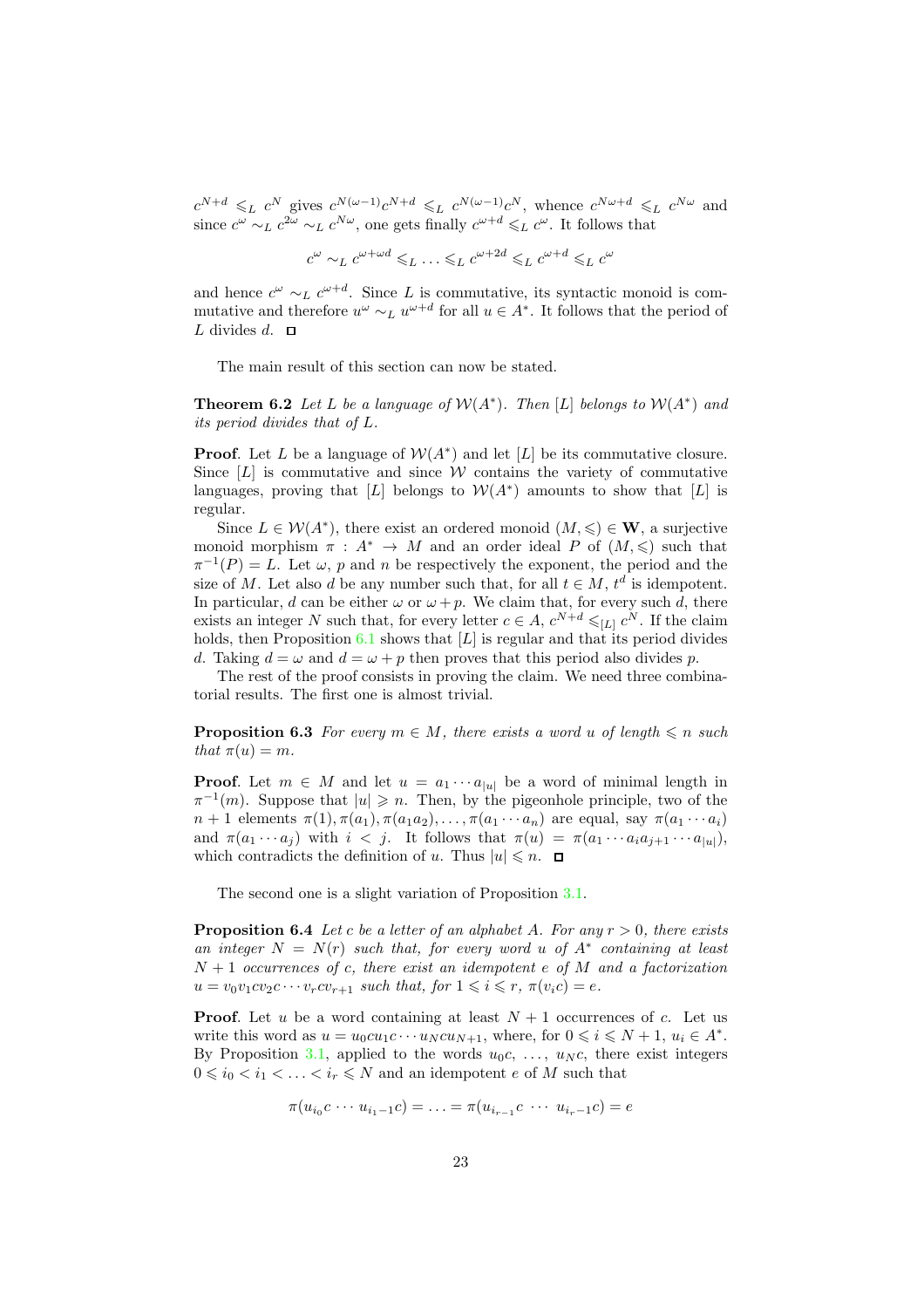Setting

$$
v_0 = u_0 c \cdots u_{i_0 - 1} c
$$
  
\n
$$
v_1 = u_{i_0} c \cdots u_{i_1 - 2} c u_{i_1 - 1}
$$
  
\n
$$
\vdots
$$
  
\n
$$
v_r = u_{i_{r-1}} c \cdots u_{i_r - 2} c u_{i_r - 1}
$$
  
\n
$$
v_{r+1} = u_{i_r} c \cdots u_N c u_{N+1}
$$

we obtain a factorization  $u = v_0v_1c \cdots v_rcv_{r+1}$  such that, for  $1 \leq i \leq r$ ,  $\pi(v_ic)$ e.  $\Box$ 

<span id="page-23-0"></span>The third one requires an auxiliary definition. A word u of  $\{a, b\}^*$  is said to be *balanced* if  $|u|_a = |u|_b$ .

**Proposition 6.5** Let  $B = \{a, b\}$ . There exists a balanced word  $z \in B^*$  such that, for any morphism  $\gamma : B^* \to M$ ,  $\gamma(z)$  belongs to the minimal ideal of the monoid  $\gamma(B^*)$ .

**Proof.** Let z be a balanced word of  $B^*$  containing all words of length  $\leq n$  as a factor. Let  $\gamma : B^* \to M$  be a morphism and let m be an element of the minimal ideal J of  $\gamma(B^*)$ . By Proposition [6.3,](#page-22-1) applied to  $\gamma$ , there exists a word u of length  $\leq n$  such that  $\gamma(u) = m$ . Since  $|u| \leq n$ , u is a factor of z and  $\gamma(z)$ belongs to  $M\gamma(u)M$ . Now, since  $m \in J$ ,  $M\gamma(u)M = MmM = J$  and hence  $\gamma(z) \in J$ .  $\Box$ 

Let z be the balanced word given by Proposition [6.5.](#page-23-0) Let  $r = |z|_a = |z|_b$ ,  $n_3 = d(1 + r)$ ,  $n_2 = nn_3$  and  $n_1 = 3n_2$ . Finally let  $N = N(n_1)$  be the constant given by Proposition [6.4.](#page-22-2)

Let  $x, y \in A^*$ . If  $xc^N y \in [L]$ , there exists a word u of L commutatively equivalent to  $xc^Ny$  and hence containing at least N occurrences of c. By Proposition [6.4,](#page-22-2) there exist an idempotent  $e$  of  $M$  and a factorization

$$
u = v_0v_1c \cdots v_{n_1}cv_{n_1+1}
$$

such that, for  $1 \leq i \leq n_1$ ,  $\pi(v_i c) = e$ .

Now, since  $n_1 = 3n_2$ , one can also write u as

$$
u = v_0(f_1g_1) \cdots (f_{n_2}g_{n_2})v_{n_1+1}
$$

where, for  $1 \leq i \leq n_2$ ,  $f_i = v_{3i-2}cv_{3i-1}$  and  $g_i = cv_{3i}c$ . The next lemma is the key argument to the proof of Theorem [6.2.](#page-22-0)

**Lemma 6.6** For  $1 \leq i \leq n_2$ , the elements  $\pi(f_i)$  and  $\pi(g_i)$  are mutually inverse.

Proof. The result follows from the following formulas:

$$
\pi(f_i)\pi(g_i)\pi(f_i)
$$
  
=  $\pi(v_{3i-2}c)\pi(v_{3i-1}c)\pi(v_{3i}c)\pi(v_{3i-2}c)\pi(v_{3i-1})$   
=  $e\pi(v_{3i-1}) = \pi(v_{3i-2}c)\pi(v_{3i-1}) = \pi(f_i)$   

$$
\pi(g_i)\pi(f_i)\pi(g_i)
$$
  
=  $\pi(c)\pi(v_{3i}c)\pi(v_{3i-2}c)\pi(v_{3i-1}c)\pi(v_{3i}c)$   
=  $\pi(c)e = \pi(c)\pi(v_{3i}c) = \pi(g_i)$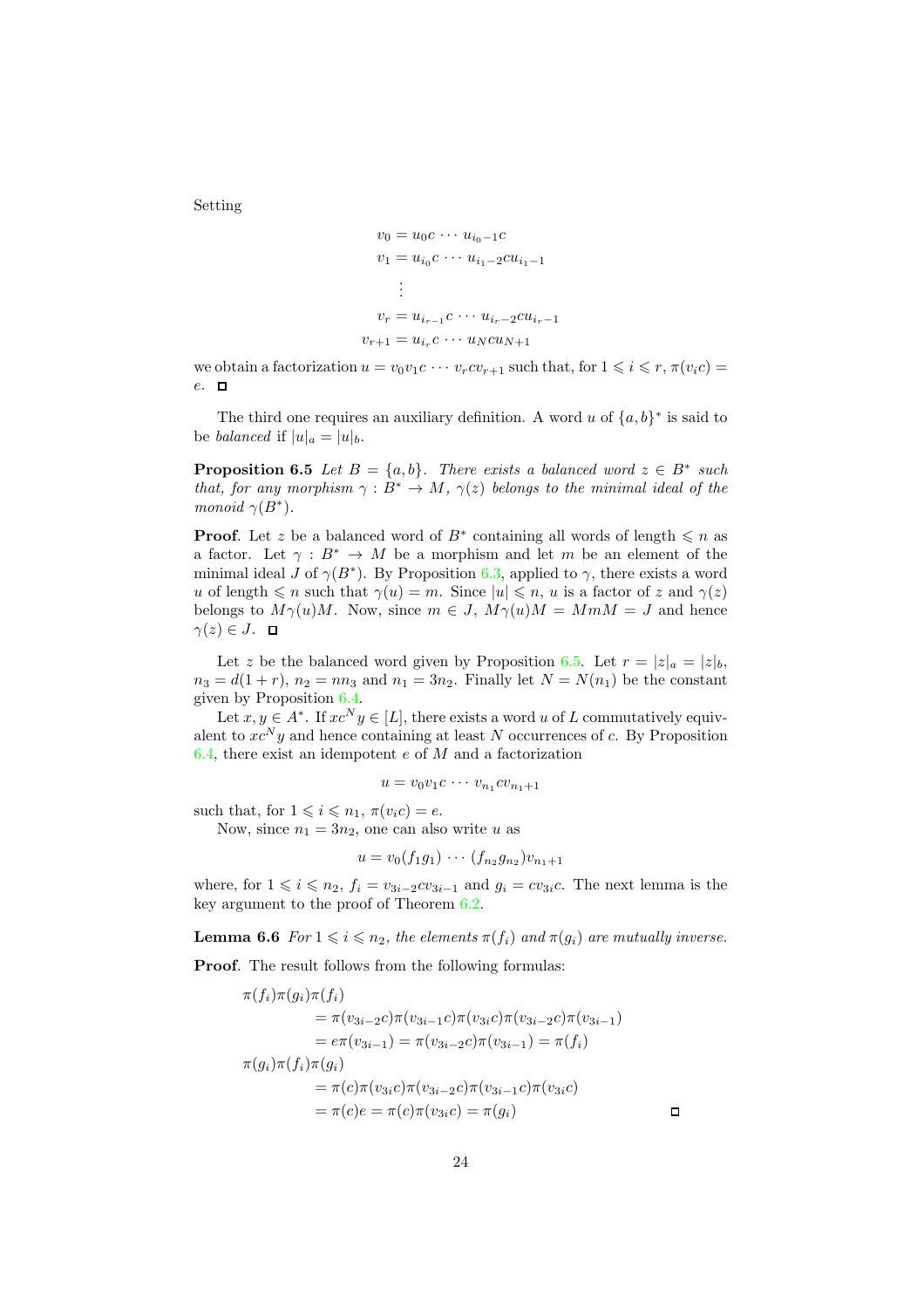Setting  $\bar{s} = \pi(c)e$ , one gets  $\pi(g_i) = \bar{s}$  for  $1 \leq i \leq n_2$ . Further, by the choice of  $n_2$  and by the pigeonhole principle, one can find  $n_3$  indices  $i_1 < \ldots < i_{n_3}$  and an element  $s \in M$  such that  $\pi(f_{i_1}) = \ldots = \pi(f_{i_{n_3}}) = s$ . Setting

$$
w_0 = v_0 f_1 g_1 \cdots f_{i_1 - 1} g_{i_1 - 1}
$$
  
\n
$$
w_1 = f_{i_1 + 1} g_{i_1 + 1} \cdots f_{i_2 - 1} g_{i_2 - 1}
$$
  
\n
$$
w_2 = f_{i_2}
$$
  
\n
$$
w_3 - 1 = f_{i_{n_3 - 1} + 1} g_{i_{n_3 - 1} + 1} \cdots f_{i_{n_3} - 1} g_{i_{n_3} - 1}
$$
  
\n
$$
w_{n_3} = f_{i_{n_3} + 1} g_{i_{n_3} + 1} \cdots f_{n_2} g_{n_2} v_{n_1 + 1}
$$
  
\n
$$
w_{n_1} = g_{i_{n_1}}
$$
  
\n
$$
w_{n_2} = f_{i_{n_3}}
$$
  
\n
$$
w_{n_3} = g_{i_{n_3}}
$$

we obtain a factorization

<span id="page-24-0"></span>
$$
u = w_0 x_1 y_1 w_1 x_2 y_2 w_2 \cdots w_{n_3 - 1} x_{n_3} y_{n_3} w_{n_3} \tag{8}
$$

such that  $\pi(w_1) = \ldots = \pi(w_{n_3-1}) = e, \, \pi(x_1) = \ldots = \pi(x_{n_3}) = s$  and  $\pi(y_1) =$  $\ldots = \pi(y_{n_3}) = \bar{s}.$ 

Recall that  $n_3 = d(1+r)$  where  $r = |z|_a = |z|_b$ . We now define words  $z_1$ ,  $..., z_d$  as follows: the word  $z_i$  is obtained by replacing in z the first occurrence of a by  $x_{d+(j-1)r+1}$ , the second occurrence of a by  $x_{d+(j-1)r+2}, \ldots$ , the r<sup>th</sup> occurrence of a by  $x_{d+jr}$  and, similarly, the first occurrence of b by  $y_{d+(j-1)r+1}$ , the second occurrence of b by  $y_{d+(j-1)r+2}, \ldots$ , the r<sup>th</sup> occurrence of b by  $y_{d+jr}$ . Finally, set

<span id="page-24-2"></span> $u' = w_0(v_{3i_1-2}ccv_{3i_1-1}cz_1v_{3i_1}c)(v_{3i_2-2}ccv_{3i_2-1}cz_2v_{3i_2}c) \cdots (v_{3i_d-2}ccv_{3i_d-1}cz_dv_{3i_d}c)w_1 \cdots w_{n_3}$ (9)

<span id="page-24-3"></span>We are now ready for the three final steps.

**Lemma 6.7** The word u' is commutatively equivalent to  $xc^{N+d}y$ .

**Proof.** It is clear that  $u'$  is commutatively equivalent to

$$
c^d w_0 (v_{3i_1-2} c v_{3i_1-1} c v_{3i_1} c) \cdots (v_{3i_d-2} c v_{3i_d-1} c v_{3i_d} c) (z_1 \cdots z_d) (w_1 \cdots w_{n_3})
$$

Now,

$$
v_{3i_1-2}cv_{3i_1-1}cv_{3i_1}c = f_{i_1}g_{i_1} = x_1y_1
$$
  
\n
$$
\vdots
$$
  
\n
$$
v_{3i_d-2}cv_{3i_d-1}cv_{3i_d}c = f_{i_d}g_{i_d} = x_dy_d
$$

Further, by construction,  $z_1 \cdots z_d \sim x_{d+1}y_{d+1} \cdots x_{n_3}y_{n_3}$ . Therefore  $u' \sim$  $c^d w_0 x_1 y_1 w_1 x_2 y_2 w_2 \cdots w_{n_3-1} x_{n_3} y_{n_3} w_{n_3}$  and finally  $u' \sim u c^d \sim x c^{N+d} y$ .

Let T be the submonoid of M generated by s and  $\bar{s}$  and let  $\gamma: \{a, b\}^* \to T$ be the morphism defined by  $\gamma(a) = s$  and  $\gamma(b) = \overline{s}$ . By Proposition [6.5,](#page-23-0)  $\gamma(z)$ belongs to the minimal ideal of T and since  $e = s\bar{s}$ , the definition of W shows that in M,  $(e\gamma(z)e)^d \leqslant e$ .

<span id="page-24-1"></span>**Lemma 6.8** One has  $\pi(z_1) = ... = \pi(z_d) = \gamma(z)$ .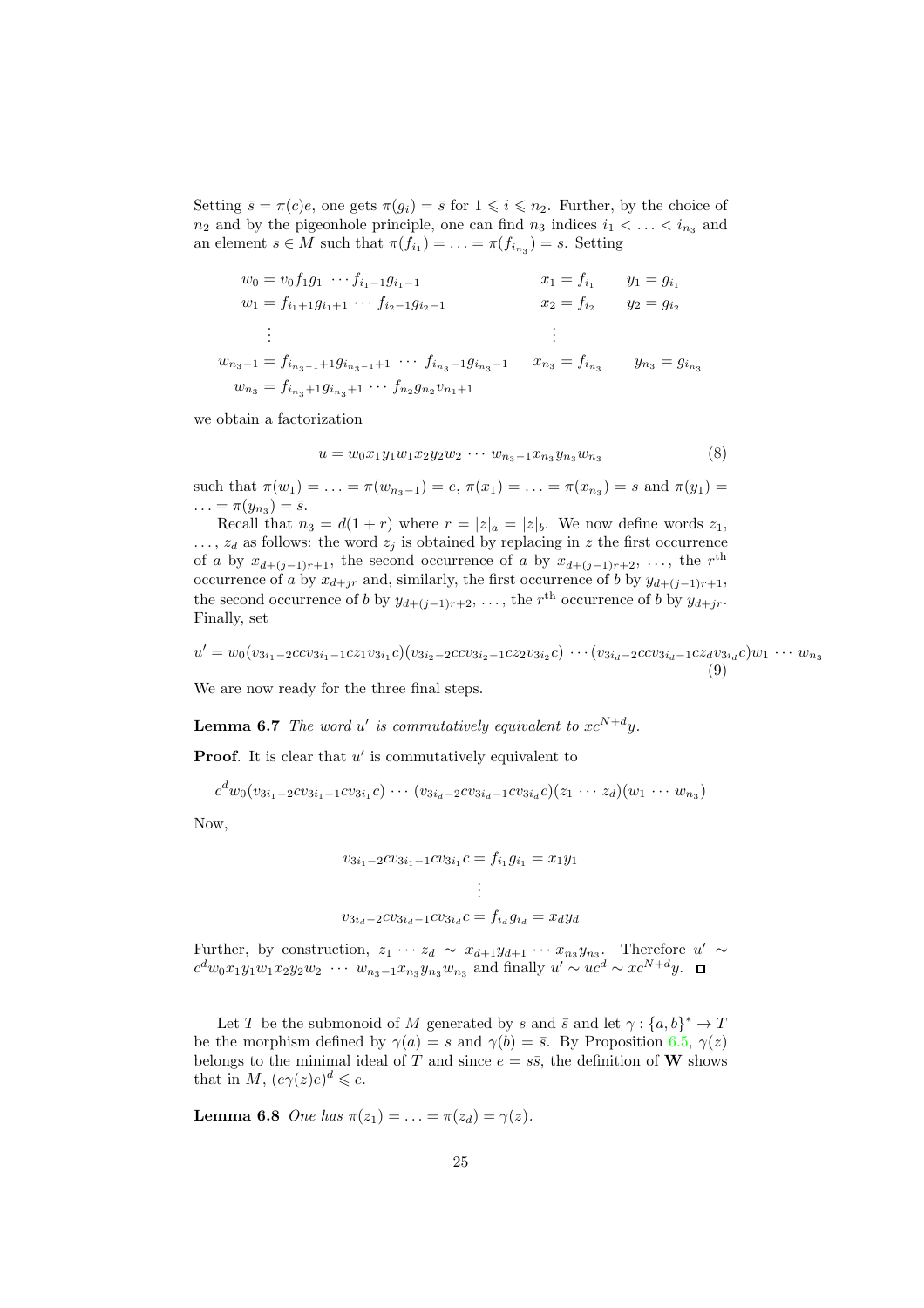**Proof.** Each of the words  $z_i$  is obtained by replacing in z the occurrences of a by some  $x_k$  and each occurrence of b by some  $y_k$ . Since all the  $x_k$  (resp.  $y_k$ ) have the same image by  $\pi$ , namely s (resp.  $\bar{s}$ ),  $\pi(z_i)$  is equal to  $\gamma(z)$ .  $\Box$ 

<span id="page-25-0"></span>**Lemma 6.9** The word  $u'$  belongs to  $L$ .

**Proof.** It follows from [\(8\)](#page-24-0) that  $\pi(u) = \pi(w_0)e\pi(w_{n_3})$ , and hence, since  $P =$  $\pi(L)$ ,  $\pi(w_0)e\pi(w_{n_3}) \in P$ . Now, observe that

$$
\pi(v_{3i_1-2}ccv_{3i_1-1}cz_1v_{3i_1}c) = \pi(v_{3i_1-2}c)\pi(c)\pi(v_{3i_1-1}c)\pi(z_1)\pi(v_{3i_1}c)
$$
  
=  $e\pi(c)e\pi(z_1)e = e\bar{s}\gamma(z)e$  by Lemma 6.8

By a similar argument, one has

 $\pi(v_{3i_1-2}ccv_{3i_1-1}cz_1v_{3i_1}c) = \ldots = \pi(v_{3i_d-2}ccv_{3i_d-1}cz_dv_{3i_d}c) = e\bar{s}\gamma(z)e$ 

Finally, since  $\pi(w_1) = \ldots = \pi(w_{n_3-1}) = e$ , it follows from [\(9\)](#page-24-2) that

$$
\pi(u') = \pi(w_0)(e\bar{s}\gamma(z)e)^d \pi(w_{n_3})
$$

Furthermore, since  $\bar{s} \in T$ ,  $\bar{s}\gamma(z)$  belongs to the minimal ideal of T and since M is in W, one has  $(e\bar{s}\gamma(z)e)^d \leqslant e$ . Since  $\pi(L)$  is an order ideal, the element  $\pi(w_0)(e\bar{s}\gamma(z)e)^d\pi(w_{n_3})$  is also in  $\pi(L)$  and hence  $u' \in L$ .

Putting Lemmas [6.7](#page-24-3) and [6.9](#page-25-0) together, we conclude that  $xc^{N+d}y \in [L]$ , which proves the claim and the theorem.  $\Box$ 

Note that there are regular languages outside of  $\mathcal W$  whose commutative closure is in W. For instance the language  $(ab)^*(a^* + b^*)$  is not in W but its commutative closure is  $A^*$ .

#### 6.2 Partial commutations

In this section, we give two results on partial commutations applied to languages of W. When I is transitive, we show that if L is a language of W, then  $[L]_I$  is regular. Our second result is similar to Theorem [2.3.](#page-5-1)

It is also tempting to extend Corollary  $5.10$  to the languages of W, but this is not possible. Indeed we exhibit in Example  $6.1$  a partial commutation I such that D is transitive and a language L of W such that  $[L]_I$  is not regular.

**Example 6.1** Consider the alphabet  $A = \{a, b, c, d\}$  and the partial commutation relation  $I$  (with  $D$  transitive) defined by

<span id="page-25-1"></span>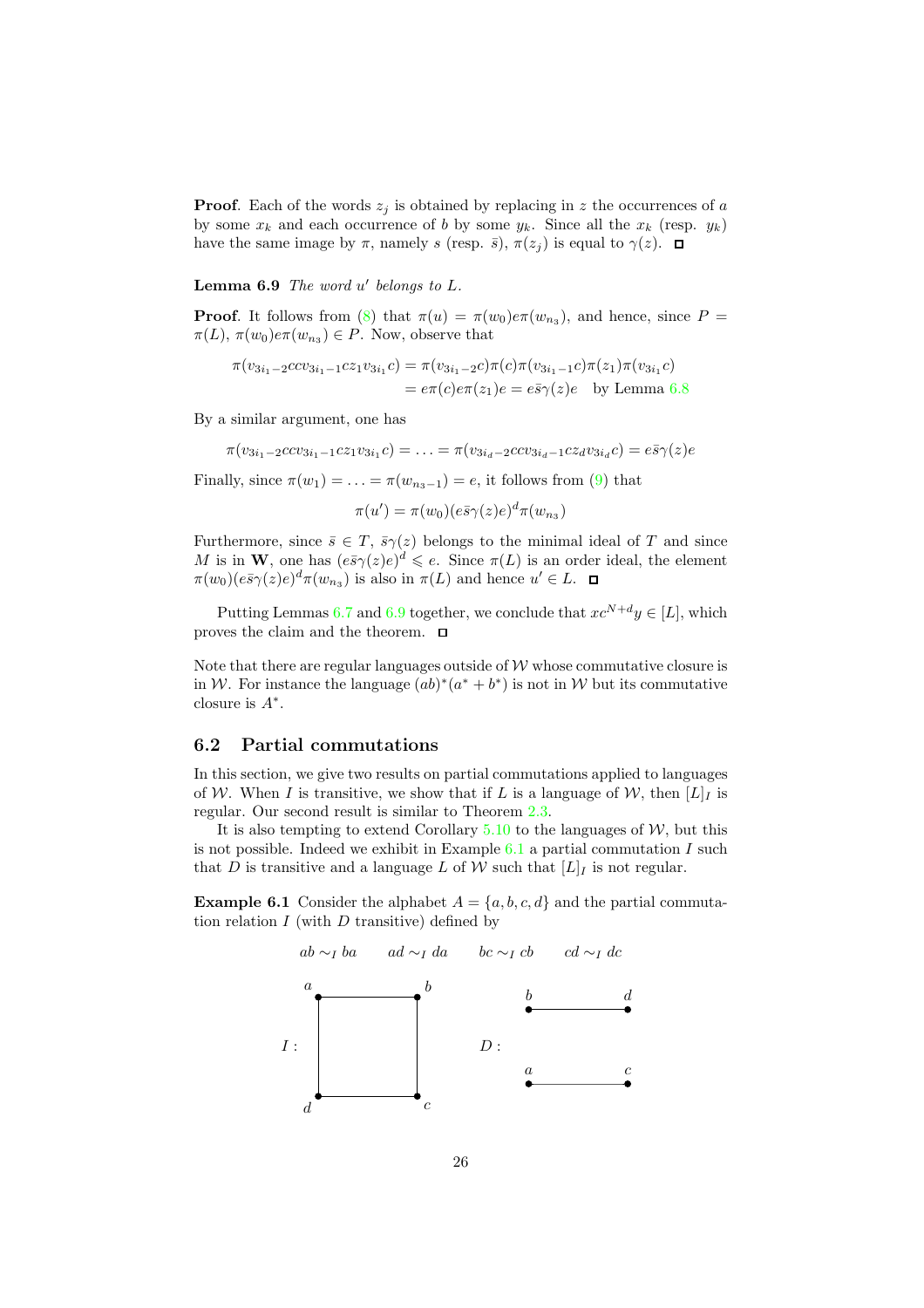Consider the language

 $L = (abcd)^* + A^*aaA^* + A^*bbA^* + A^*ccA^* + A^*dda^* + A^*ababA^* + A^*bcbcA^* + A^*cdcdA^* + A^*dadaA^*$ 

We first show that L belongs to W and next that  $[L]_I$  is not regular.

Let  $(M, \leqslant)$  be the syntactic ordered monoid of L. A short computation, using the software [Semigroupe 2.01](http://www.liafa.univ-paris-diderot.fr/~jep/Logiciels/Semigroupe2.0/semigroupe2.html) [\[34\]](#page-30-15) shows that M is an aperiodic monoid with zero, containing 170 elements grouped into 4 regular  $J$ -classes and some nonregular J-classes. These regular J-classes comprise the singleton  $\{1\}$ , the minimal ideal  $\{0\}$ , a unique 0-minimal J-class with 12 R-classes and 12 Lclasses and the regular  $J$ -class  $D$  represented below:

| $^\ast$<br>bcda | bcdab          | $_{bc}$        | bcd            |
|-----------------|----------------|----------------|----------------|
| cda             | $\ast$<br>cdab | cdabc          | cd             |
| da              | dab            | $\ast$<br>dabc | dabcd          |
| abcda           | ab             | abc            | $\ast$<br>abcd |

The presentation of M computed by Semigroupe has 116 relations and cannot be reproduced here. Similarly, we shall not give the syntactic order in detail, but we mention that the relation  $0 \leq x$  holds for all  $x \in M$ . It follows that if x and  $y$  are mutually inverse elements of  $M$  such that 0 belongs to the submonoid generated by x and y, then  $(xy0xy)^\omega = 0$  and Condition (\*) defining W is trivially satisfied. This covers the trivial case  $x = y = 1$  and the cases where x and y belong to the minimal ideal or to the unique 0-minimal ideal. The only remaining case occurs when both  $x$  and  $y$  belong to  $D$ . If  $x$  and  $y$  are both equal to the same idempotent  $e$  of  $D$ , Condition  $(*)$  is also trivially satisfied. The remaining possibilities for the pair  $(x, y)$  are (abcda, bcd), (bcdab, cda), (ab, cd),  $(abc, dabcd), (bc, da)$  and  $(cdabd, dab)$ . But in all these cases, one gets either  $x^2 = 0$  or  $y^2 = 0$  and again, Condition (\*) is trivially satisfied.

We now show that the language  $[L]_I$  is not regular by showing that its syntactic congruence has infinite index. For each  $n \geq 0$ , set  $x_n = (ac)^n$ . We claim that if  $i \neq j$ , then  $x_i \not\sim_{[L]_I} x_j$ . Indeed, setting  $z_i = (bd)^i$ , we get  $x_i z_i = (ac)^i (bd)^i \in [L]_I$  since  $(\dot{abcd})^i \in L$  and  $(\dot{abcd})^i \sim_I (ac)^i (bd)^i$ , but  $x_j z_i = (ac)^j (bd)^i \notin [L]_I$  since no word u in L satisfies  $(ac)^j (bd)^i \sim_I u$ . This proves the claim.

#### 6.2.1 The case where  $I$  is transitive

Suppose that I is transitive. Let  $(A_1, I_1), \ldots, (A_k, I_k)$  be the connected components of the graph  $(A, I)$ . Then each relation  $I_i$  is a total commutation and thus  $A^*/\sim I$  is isomorphic to a *free product* of free commutative monoids. For instance, if  $A = \{a, b, c, d, e, f, g\}$ , and I and D are the relations represented below,  $A^*/\sim_I$  is isomorphic to the free product of the four monoids  $\mathbb{N}^3$ ,  $\mathbb{N}^2$ ,  $\mathbb{N}$ and N.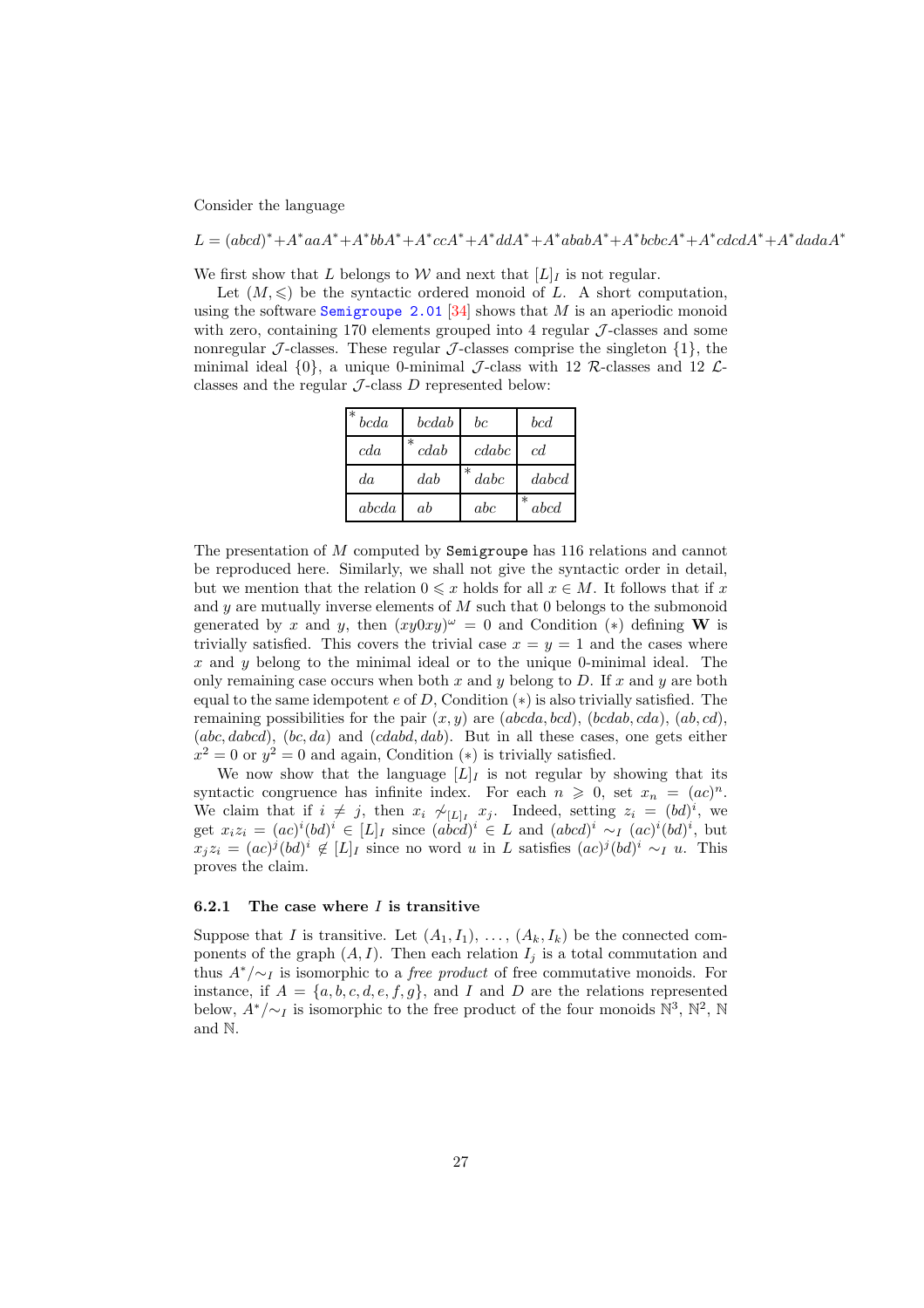

**Theorem 6.10** Let L be a language of  $W(A^*)$  and let I be a transitive partial commutation. Then  $[L]_I$  is a regular language.

**Proof.** Since W is closed under quotients, it follows from [\(2\)](#page-10-1) that  $K_{p,q}$  belongs to  $W(A^*)$ . Since W is closed under total commutation by Theorem [6.2,](#page-22-0)  $R_{p,q}$  is also in  $W(A^*)$ . Thus the transitions of the automaton  $\beta$  described in Section [4.1](#page-10-2) are regular and  $[L]_I$  is regular by Proposition [4.2.](#page-11-1)  $\Box$ 

We do not know whether  $[L]_I$  also belongs to  $\mathcal{W}(A^*)$ .

#### 6.2.2 Product and partial commutation

Let I be a partial commutation on A and let  $L_1, \ldots, L_n$  be languages of  $A^*$ . Theorem [2.3](#page-5-1) shows that if  $[L_1]_I, \ldots, [L_n]_I$  are regular languages, then the language  $[L_1 \cdots L_n]_I$  is regular. We prove in this section a more precise result.

**Proposition 6.11** If  $[L_1]_I, \ldots, [L_n]_I$  are languages of W, then  $[L_1 \cdots L_n]_I$  is also in W.

**Proof.** Let  $A_1, \ldots, A_n$  be n disjoint copies of A and let  $B = A_1 \cup \cdots \cup A_n$ . For  $1 \leq i \leq n$ , let  $\lambda_i : A \to A_i$  be a bijection, which extends to an isomorphism from  $A^*$  to  $A_i^*$ . Let  $X_i = \lambda_i([L_i]_I) \subseteq A_i^*$ . Consider the partial commutation J on B defined by

$$
J = \{(a, b) \in B^2 \mid a \in A_i, \ b \in A_j, i \neq j \text{ and } (\lambda_i^{-1}(a), \lambda_j^{-1}(b)) \in I\}
$$

By  $[21,$  Theorem 6, we have

<span id="page-27-0"></span>
$$
[X_1 \cdots X_n]_J = [A_1^* \cdots A_n^*]_J \cap (X_1 \sqcup \cdots \sqcup X_n). \tag{10}
$$

Let  $\varphi : B^* \to A^*$  be the morphism defined, for each  $a \in B$ , by  $\varphi(a) = \lambda_i^{-1}(a)$  if  $a \in A_i$ . By [\[21,](#page-29-6) Theorem 8], we have

<span id="page-27-1"></span>
$$
[L_1 \cdots L_n]_I = \varphi([X_1 \cdots X_n]_J) \tag{11}
$$

Now, the language  $A_1^* \cdots A_n^*$  is closed under taking subwords and thus belongs to  $\mathcal{J}^-(B^*)$ . By Proposition [2.6,](#page-6-0)  $[A_1^* \cdots A_n^*]_J$  also belongs to  $\mathcal{J}^-$  and hence to  $W(B^*)$ , since  $\mathcal{J}^-$  is contained in W. Since W is a positive variety closed under length-preserving morphisms and under shuffle product, the languages  $X_i$  belong to W and [\(10\)](#page-27-0) and [\(11\)](#page-27-1) show that  $[L_1 \cdots L_n]_I$  belongs to W.  $\Box$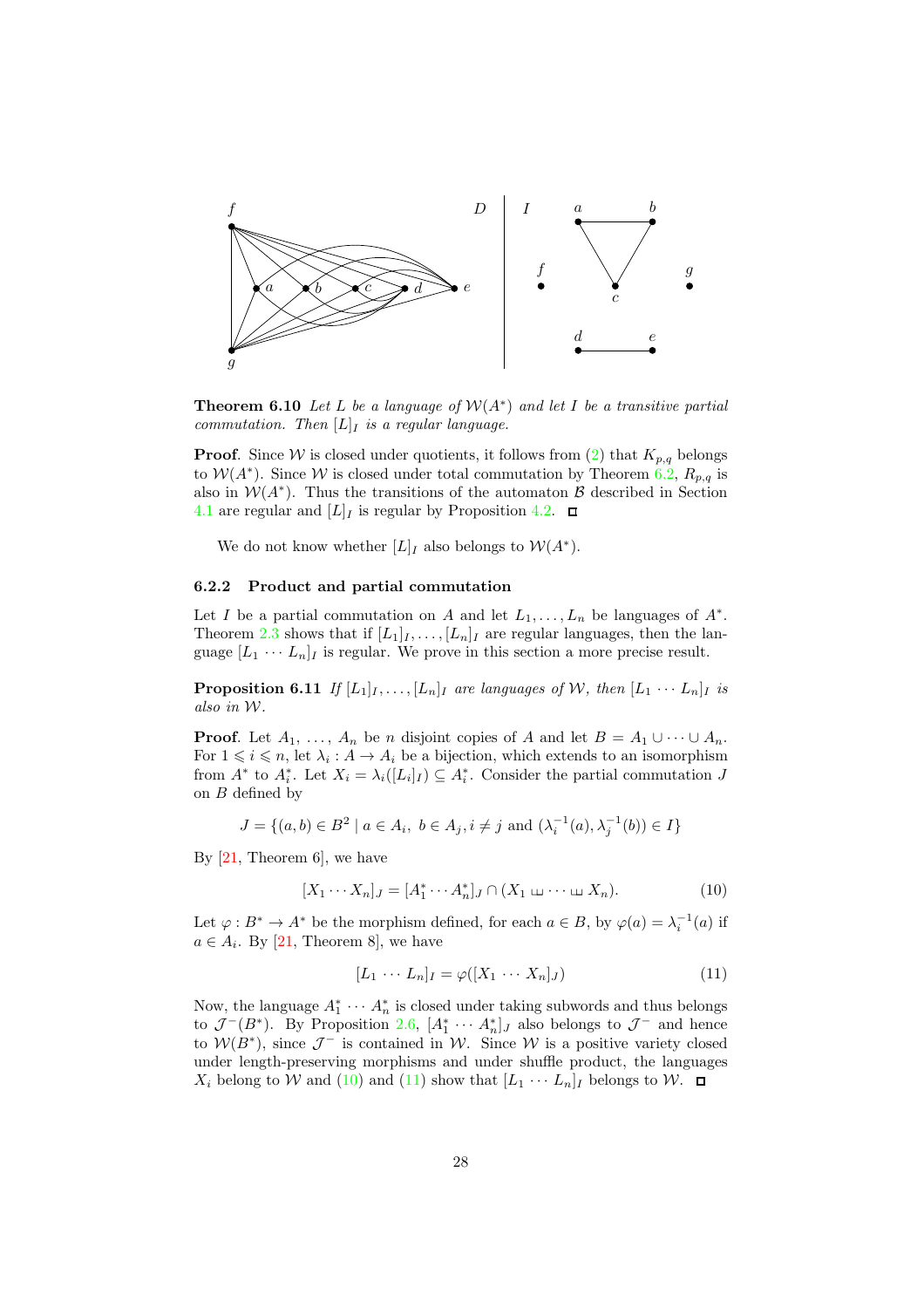## <span id="page-28-5"></span>7 Conclusion and open problems

Our results on commutations can be summarized in a nutshell as follows :

- (1) Both  $Pol(G)$  and W are closed under commutation.
- (2) If I transitive and if L is in  $W$ , then  $[L]$ <sub>I</sub> is regular.
- (3) If D transitive and if L is a polynomial of group languages, then so is  $[L]_I$ .
- (4) If  $(A, I)$  is a paw-free cograph and if L is a polynomial of group languages, then  $[L]_I$  is regular.

Many questions remain open.

- (1) If L is a group language, is  $[L]_I$  always regular? The cases where the graph  $(A, I)$  is  $P_4$  or paw are especially interesting. Note that a positive answer to this question would also show that if L is a polynomial of group languages, then  $[L]_I$  is regular.
- (2) If I is a transitive partial commutation and if L is in W, does  $[L]_I$  also belong to W?
- (3) If D consists of a single clique and some isolated vertices and if L is in  $\mathcal{W}$ , is  $[L]_I$  regular?
- (4) Let  $V$  be smallest variety of languages containing the commutative languages and the group languages. Is  $Pol(\mathcal{V})$  closed under [partial] commutation?

## Acknowledgements

The authors would like to thank the anonymous referees for several helpful suggestions. The authors would like to thank Pierre-Cyrille Héam for his elegant proof of Theorem [5.2.](#page-13-2)

## <span id="page-28-0"></span>References

- [1] A. ACHACHE, Opérateurs de fermeture semi-commutatifs, Novi Sad J. Math. 34,1 (2004), 79–87.
- <span id="page-28-1"></span>[2] A. Bouajjani, A. Muscholl and T. Touili, Permutation Rewriting and Algorithmic Verification, in Proc. 16th Symp. on Logic in Computer Science (LICS'01), pp. 399–409, IEEE Pub., Boston (MA), USA, 2001.
- <span id="page-28-2"></span>[3] A. BOUAJJANI, A. MUSCHOLL AND T. TOUILI, Permutation Rewriting and Algorithmic Verification., Information and Computation 205,2 (2007), 199–224.
- <span id="page-28-3"></span>[4] W. Bucher, A. Ehrenfeucht and D. Haussler, On total regulators generated by derivation relations, Theor. Comput. Sci. 40,2-3 (1985), 131– 148.
- <span id="page-28-4"></span>[5] A. CANO GÓMEZ, G. GUAIANA AND J.-E. PIN, When does partial commutative closure preserve regularity?, in ICALP 2008, Part II, L. Aceto and al. (eds.), pp. 209–220, Lect. Notes Comp. Sci. vol. 5126, Springer, Berlin, 2008.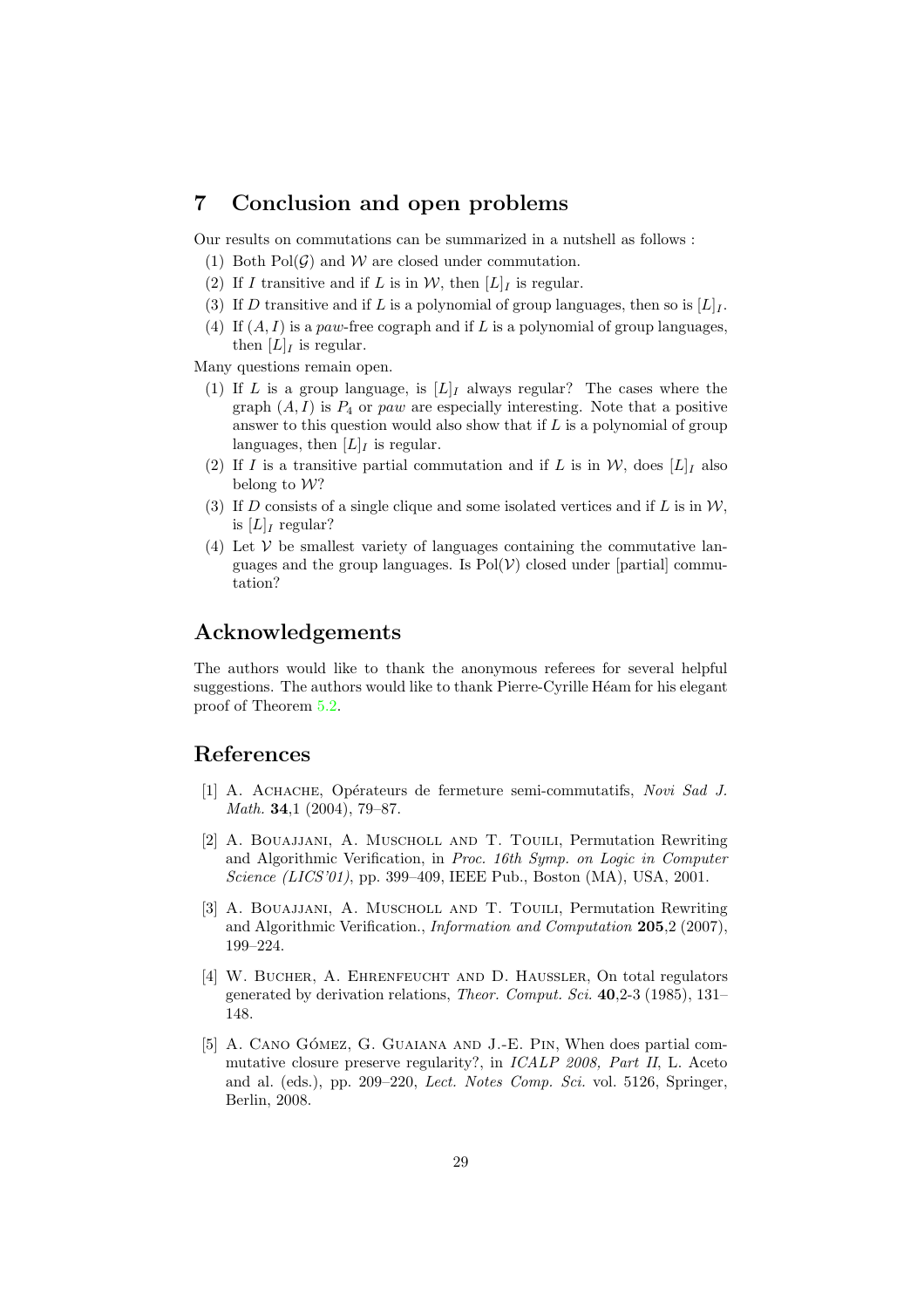- <span id="page-29-10"></span>[6] A. CANO GÓMEZ AND J.-E. PIN, On a conjecture of Schnoebelen, in  $DLT$  2003, Z. Ésik and Z. Fülöp (eds.), pp. 35–54, Lect. Notes Comp. Sci. n˚2710, Springer, Berlin, 2003.
- <span id="page-29-15"></span><span id="page-29-9"></span>[7] A. CANO GÓMEZ AND J.-E. PIN, Shuffle on positive varieties of languages, Theoret. Comput. Sci. 312 (2004), 433–461.
- [8] D. CARDOSO AND V. LOZIN, On hereditary properties of the class of graphs with convex quadratic stability number, *Journal of Mathematical Sciences* 182 (2012), 227–232.
- <span id="page-29-3"></span>[9] G. CÉCÉ, P.-C. HÉAM AND Y. MAINIER, Clôtures transitives de semicommutations et model-checking régulier, Technique et Science Informatiques 27,1-2 (2008), 7–28.
- <span id="page-29-4"></span>[10] G. CÉCÉ, P.-C. HÉAM AND Y. MAINIER, Efficiency of Automata in Semi-Commutation Verification Techniques, Theoret. Informatics Appl. 42 (2008), 197–215.
- <span id="page-29-13"></span>[11] M. Clerbout and M. Latteux, Semi-Commutations, Information and Computation 73 (1987), 59–74.
- <span id="page-29-12"></span>[12] R. Cori and D. Perrin, Automates et commutations partielles, RAIRO Inform. Théor.  $19,1$  (1985), 21-32.
- <span id="page-29-14"></span>[13] D. G. Corneil, H. Lerchs and L. Stewart Burlingham, Complement reducible graphs, Discrete Appl. Math. 3,3 (1981), 163–174.
- <span id="page-29-11"></span>[14] A. DE LUCA AND S. VARRICCHIO, Finiteness and regularity in semigroups and formal languages, Monographs in Theoretical Computer Science. An EATCS Series, Springer-Verlag, Berlin, 1999.
- <span id="page-29-8"></span>[15] V. DIEKERT AND Y. MÉTIVIER, Partial commutation and traces, in Handbook of formal languages, vol. 3: beyond words, pp. 457–533, Springer-Verlag New York, Inc., New York, NY, USA, 1997.
- <span id="page-29-7"></span>[16] V. Diekert and G. Rozenberg (eds.), The book of traces, World Scientific Publishing Co. Inc., River Edge, NJ, 1995.
- <span id="page-29-0"></span>[17] S. Ginsburg and E. H. Spanier, Bounded regular sets, Proc. Amer. Math. Soc. **17** (1966), 1043-1049.
- <span id="page-29-1"></span>[18] S. Ginsburg and E. H. Spanier, Semigroups, Presburger formulas, and languages, Pacific J. Math. 16 (1966), 285–296.
- <span id="page-29-2"></span>[19] P. GOHON, An algorithm to decide whether a rational subset of  $\mathbb{N}^k$  is recognizable, Theor. Comput. Sci. 41 (1985), 51–59.
- <span id="page-29-5"></span>[20] G. GUAIANA, A. RESTIVO AND S. SALEMI, On the product of trace languages, in Proc. of the Workshop "Trace theory and code parallelization", S. C. R. A. Bertoni, M. Goldwurm (ed.), pp. 54–67, Tech. Rep. n.263-00, 1-2 june 2000, University of Milan, Italy, 2000.
- <span id="page-29-6"></span>[21] G. GUAIANA, A. RESTIVO AND S. SALEMI, On the trace product and some families of languages closed under partial commutations, J. Autom. Lang. Comb. 9,1 (2004), 61–79.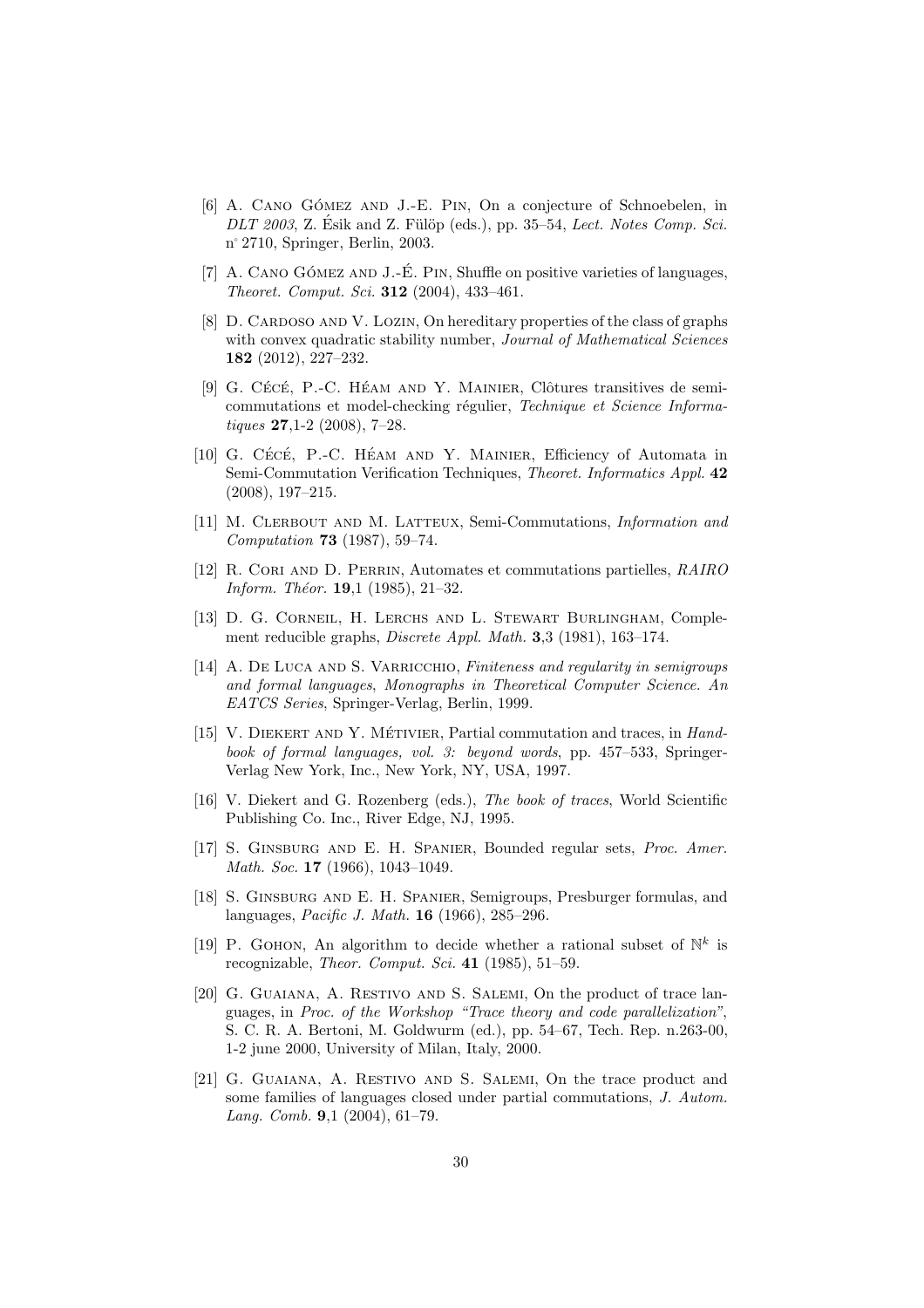- <span id="page-30-13"></span>[22] H. N. DE RIDDER ET AL., Information System on Graph Classes and their Inclusions (ISGCI), 2013. [http://www.graphclasses.org/smallgraphs.](http://www.graphclasses.org/smallgraphs.html#nodes4) [html#nodes4](http://www.graphclasses.org/smallgraphs.html#nodes4).
- <span id="page-30-8"></span>[23] M. Lothaire, Combinatorics on words, Cambridge University Press, Cambridge, 1997. With a foreword by Roger Lyndon and a preface by Dominique Perrin, corrected reprint of the 1983 original, with a new preface by Perrin.
- <span id="page-30-10"></span><span id="page-30-1"></span>[24] M. LOTHAIRE, Algebraic Combinatorics on Words, Encyclopedia of Mathematics vol. 90, Cambridge University Press, 2002.
- [25] M. S. L′vov, Commutative closures of regular semigroup languages, Kibernetika (Kiev) 2 (1973), 54–58.
- <span id="page-30-2"></span>[26] A. Muscholl and H. Petersen, A note on the commutative closure of star-free languages, Inform. Process. Lett. 57,2 (1996), 71–74.
- <span id="page-30-3"></span>[27] E. OCHMAŃSKI AND K. STAWIKOWSKA, On closures of lexicographic starfree languages, in Automata and formal languages, pp. 227–234, Univ. Szeged. Inst. Inform., Szeged, 2005.
- <span id="page-30-4"></span>[28] E. OCHMAŃSKI AND K. STAWIKOWSKA, Star-free star and trace languages, Fund. Inform. 72,1-3 (2006), 323–331.
- <span id="page-30-5"></span>[29] E. OCHMAŃSKI AND K. STAWIKOWSKA, A Star Operation for Star-Free Trace Languages, in Developments in Language Theory, 11th International Conference, DLT 2007, Turku, Finland, T. Harju, J. Karhumäki and A. Lepistö (eds.), pp. 337–345, Lect. Notes Comp. Sci. vol. 4588, Springer, 2007.
- <span id="page-30-14"></span><span id="page-30-9"></span>[30] S. Olariu, Paw-free graphs, Inform. Process. Lett. 28,1 (1988), 53–54.
- [31] J.-E. Pin, Varieties of formal languages, North Oxford, London et Plenum, New-York, 1986. (Traduction de Variétés de langages formels).
- <span id="page-30-7"></span>[32] J.-E. PIN, A variety theorem without complementation, Russian Mathematics (Iz. VUZ) 39 (1995), 80–90.
- <span id="page-30-12"></span>[33] J.-E. Pin, Polynomial closure of group languages and open sets of the Hall topology, Theoret. Comput. Sci. 169 (1996), 185–200.
- <span id="page-30-15"></span>[34] J.-E. Pin, Semigroupe 2.01: a software for computing finite semigroups, 2009. [http://www.liafa.univ-paris-diderot.fr/~jep/Logiciels/](http://www.liafa.univ-paris-diderot.fr/~jep/Logiciels/Semigroupe2.0/semigroupe2.html) [Semigroupe2.0/semigroupe2.html](http://www.liafa.univ-paris-diderot.fr/~jep/Logiciels/Semigroupe2.0/semigroupe2.html).
- <span id="page-30-6"></span>[35] J.-E. Pin and P. Weil, Polynomial closure and unambiguous product, Theory Comput. Systems 30 (1997), 383–422. Journal version of the article of ICALP 1995.
- <span id="page-30-11"></span>[36] J.-E. PIN AND P. WEIL, Semidirect products of ordered semigroups, Communications in Algebra 30 (2002), 149–169.
- <span id="page-30-0"></span>[37] V. N. RED<sup>'</sup>KO, On the commutative closure of events, *Dopovidi Akad.* Nauk Ukra¨ıN. RSR 1963 (1963), 1156–1159.